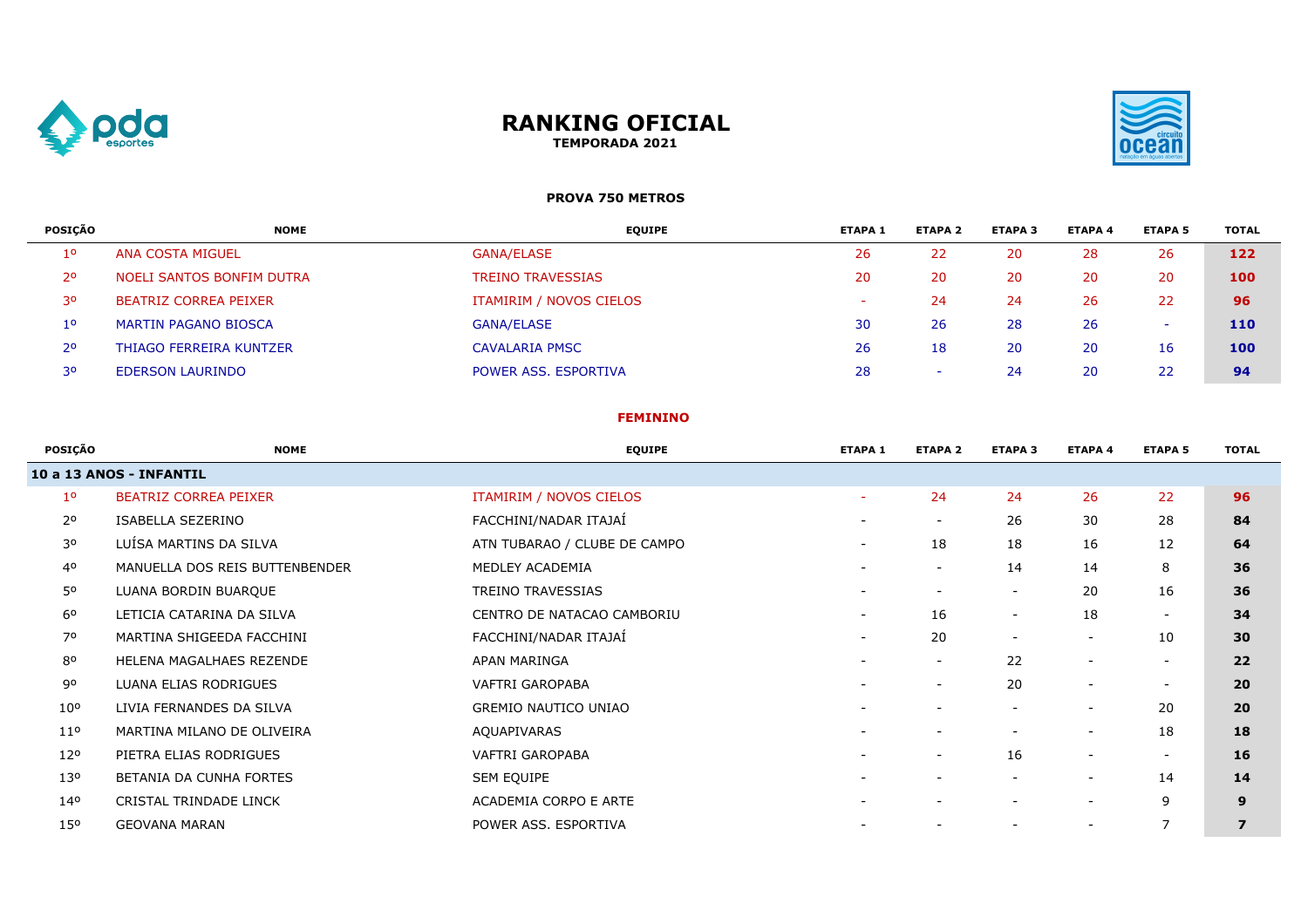|                | 14 a 16 ANOS - JUVENIL             |                                          |                          |                          |                          |                          |                          |     |
|----------------|------------------------------------|------------------------------------------|--------------------------|--------------------------|--------------------------|--------------------------|--------------------------|-----|
| 1 <sup>o</sup> | <b>GABRIELA ZOSCHKE</b>            | POWER ASS. ESPORTIVA                     | $\blacksquare$           |                          |                          |                          | 30                       | 30  |
| 2 <sup>o</sup> | MARIANA MARX                       | LONG LIFE ACADEMIA                       | 24                       |                          |                          |                          | $\sim$                   | 24  |
| 30             | LOUISE BALESTRIN                   | CENTRO DE NATACAO CAMBORIU               |                          | 20                       |                          |                          | $\overline{\phantom{a}}$ | 20  |
| 40             | ANA LAURA BEDIN                    | CENTRO DE NATACAO CAMBORIU               | $\overline{\phantom{a}}$ | 18                       |                          |                          | $\overline{\phantom{m}}$ | 18  |
|                | 17 A 19 ANOS - JUNIOR              |                                          |                          |                          |                          |                          |                          |     |
| $1^{\circ}$    | ISADORA GONÇALVES LOBO             | POWER ASS. ESPORTIVA                     | 20                       | $\overline{\phantom{a}}$ | $\overline{\phantom{a}}$ |                          | $\overline{\phantom{m}}$ | 20  |
| 2 <sup>o</sup> | KAIANE AZOLINI DEFENDI             | MEDLEY ACADEMIA                          |                          |                          | 20                       |                          |                          | 20  |
| 30             | LAURA DE MEDEIROS MOREIRA          | LM SPORTS / ATN TUBARAO / CLUBE 29 JUNHO |                          |                          |                          | 20                       | $\overline{\phantom{a}}$ | 20  |
|                | 20 A 24 ANOS - SENIOR              |                                          |                          |                          |                          |                          |                          |     |
| 1 <sup>o</sup> | <b>ANA COSTA MIGUEL</b>            | <b>GANA/ELASE</b>                        | 26                       | 22                       | 20                       | 28                       | 26                       | 122 |
| 2 <sup>o</sup> | NATALIA MEDEIROS TEIXEIRA          | GANA/ELASE                               |                          | 20                       | 18                       | 22                       | 20                       | 80  |
| 30             | ANA LUIZA REBELLO                  | <b>CPH</b>                               | $\overline{\phantom{a}}$ | 16                       | 14                       |                          | $\overline{\phantom{a}}$ | 30  |
| 40             | PAMELA MAZON                       | ATN TUBARAO - ACAD. VITAL                | 20                       |                          | $\sim$                   |                          | $\overline{\phantom{a}}$ | 20  |
| 50             | LIVIAN DE OLIVEIRA MACHADO         | ATN TUBARAO / ACAD. VITAL                |                          |                          | $\overline{\phantom{a}}$ | 20                       | $\overline{\phantom{a}}$ | 20  |
| 6 <sup>o</sup> | ROBERTA MAISA                      | CENTRO DE NATACAO CAMBORIU               |                          | 18                       | $\overline{\phantom{a}}$ |                          | $\overline{\phantom{a}}$ | 18  |
| 70             | CAROLINA MORCELLES                 | GANA/ELASE                               |                          |                          |                          |                          | 18                       | 18  |
| 80             | CINTIA DOS SANTOS FAGUNDES CARDOSO | ATN TUBARAO / SUPERAÇAO                  |                          |                          | 16                       |                          | $\blacksquare$           | 16  |
|                | 25 a 29 ANOS - MASTER I            |                                          |                          |                          |                          |                          |                          |     |
| 1 <sup>0</sup> | <b>GABRIELA HEBERLE</b>            | <b>SARACURAS</b>                         |                          | $\overline{\phantom{a}}$ | 28                       |                          | $\overline{\phantom{a}}$ | 28  |
| 2 <sup>o</sup> | JULY FELISBINO FERNANDES           | ATN TUBARAO / CLUBE 29 JUNHO             |                          | $\overline{\phantom{a}}$ | 20                       |                          | $\overline{\phantom{a}}$ | 20  |
| 30             | FLAVIA LUIZA GREUEL                | AMX                                      |                          | $\sim$                   | $\sim$                   | $\overline{\phantom{a}}$ | 20                       | 20  |
| 40             | <b>JACKELINE MORAES</b>            | CAIXEIROS VIAJANTES                      |                          | $\sim$                   | 18                       |                          | $\sim$                   | 18  |
| 50             | DAIANA CORREA SILVEIRA             | GANA/ELASE                               |                          |                          | 16                       |                          |                          | 16  |
|                | 30 A 34 ANOS - MASTER II           |                                          |                          |                          |                          |                          |                          |     |
| $1^{\circ}$    | FERNANDA MONTEIRO DE BRITO         | <b>TREINO TRAVESSIAS</b>                 | 20                       | 20                       | $\overline{\phantom{a}}$ | 20                       | 18                       | 78  |
| $2^{\circ}$    | <b>CRISTINE FLACH</b>              | JAMES TRAINING TEAM                      | $\overline{\phantom{0}}$ | $\overline{\phantom{a}}$ | 20                       | 24                       | 24                       | 68  |
| 30             | <b>FABIOLA REINERT</b>             | GANA/ELASE                               | 16                       | 16                       | $\overline{\phantom{a}}$ | 16                       | $\overline{\phantom{a}}$ | 48  |
| 40             | RENATA MURARA VIEIRA               | <b>TREINO TRAVESSIAS</b>                 | 14                       | 14                       | 18                       |                          | $\overline{\phantom{a}}$ | 46  |
| 50             | <b>JULIA MEIRELLES</b>             | <b>TREINO TRAVESSIAS</b>                 | 10                       | $12 \overline{ }$        | $\overline{\phantom{a}}$ | $\overline{\phantom{a}}$ | $\blacksquare$           | 22  |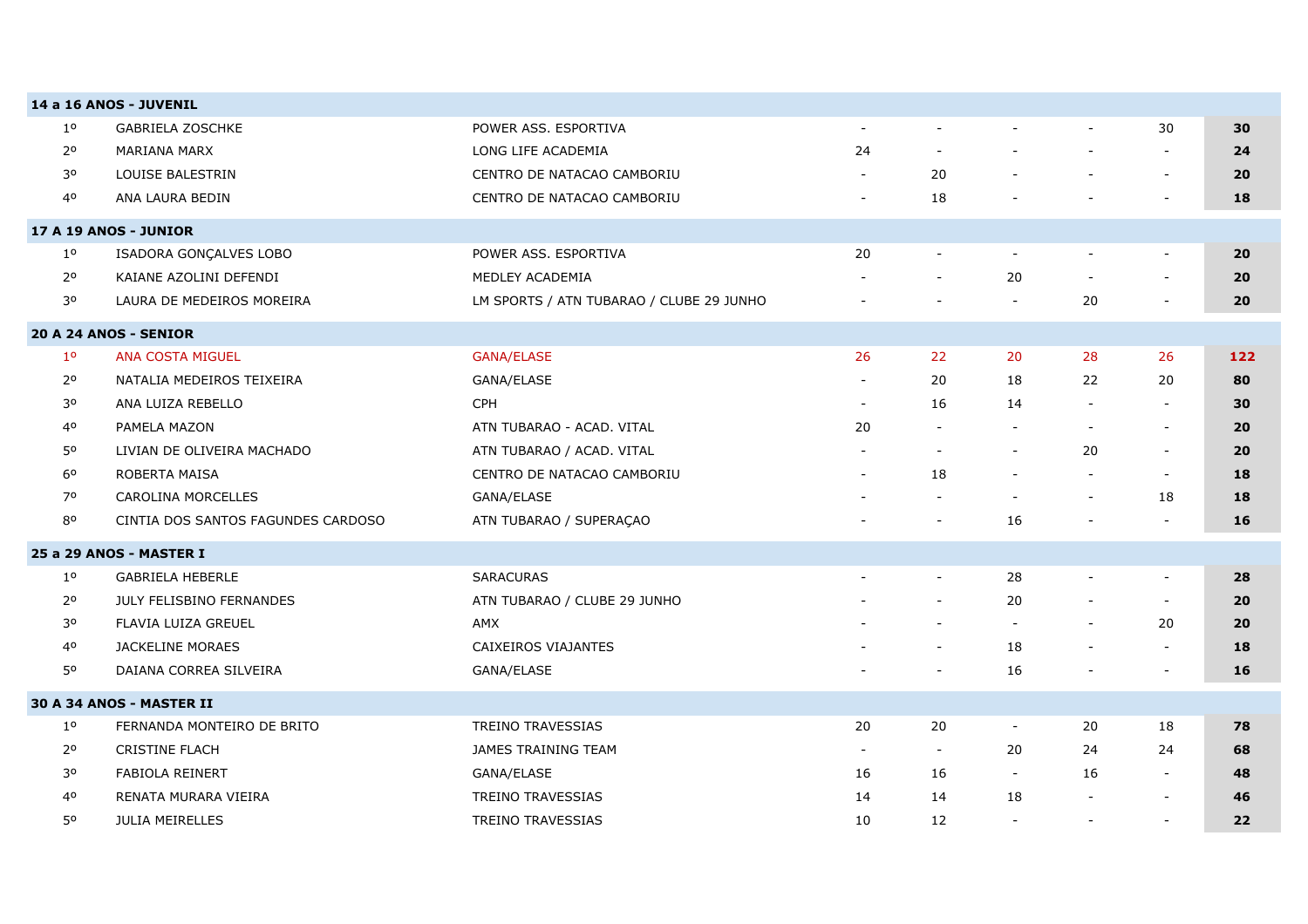| 6 <sup>o</sup>  | JAQUELINE PEREIRA                    | M SPORT                            | 22                       |                          |                          |                          |                          | 22              |
|-----------------|--------------------------------------|------------------------------------|--------------------------|--------------------------|--------------------------|--------------------------|--------------------------|-----------------|
| 70              | LARISSA SHIROKY SCHUBERT             | POWER ASS. ESPORTIVA               | $\overline{\phantom{a}}$ |                          |                          | $\overline{\phantom{a}}$ | 20                       | 20              |
| 80              | LUIZA MULLER                         | OHYA                               | 18                       |                          |                          | $\overline{\phantom{a}}$ | $\blacksquare$           | 18              |
| 90              | ADRIANA PESSOA BARBOSA               | SOC. REC. FILADELFIA               | $\blacksquare$           | 18                       |                          | $\sim$                   | $\overline{\phantom{a}}$ | 18              |
| 10 <sup>o</sup> | ALANA LAIS PHILIPPS ANDRIOLLI        | <b>LM SPORTS</b>                   |                          |                          | $\overline{\phantom{a}}$ | 18                       | $\overline{\phantom{a}}$ | 18              |
| 11 <sup>o</sup> | PATRÍCIA LIMA DE SOUSA OLIVEIRA REIS | MAMPITUBA                          |                          |                          | 16                       | $\sim$                   | $\overline{\phantom{a}}$ | 16              |
| 120             | <b>GABRIELA TORTATO</b>              | CLUBE CAIXEIROS VIAJANTES          |                          |                          |                          | $\sim$                   | 16                       | 16              |
| 130             | VANESSA JUSTO OLIVEIRA               | <b>SAPT TORRES</b>                 |                          |                          | $\overline{\phantom{a}}$ | 14                       | $\sim$                   | 14              |
| 140             | TALITA ROSA GIONGO                   | ATN TUBARAO / SUPERACAO            |                          |                          |                          | $\blacksquare$           | 14                       | 14              |
| 15 <sup>o</sup> | THAIS SUENY BENEVIDES MACHADO        | <b>GUSTAVO BORGES CURITIBA</b>     | 12                       |                          |                          | $\sim$                   | $\overline{\phantom{a}}$ | 12              |
| 160             | FERNANDA CASCAES CAETANO             | ATN TUBARAO / CLUBE 29 JUNHO       |                          |                          | $\overline{\phantom{a}}$ | 12                       | $\sim$                   | 12              |
| 170             | POLIANA ESPINDOLA CORREIA            | CLUBE CAIXEIROS VIAJANTES          |                          |                          |                          | $\overline{\phantom{a}}$ | 12                       | 12 <sub>1</sub> |
|                 | <b>35 A 39 ANOS - MASTER III</b>     |                                    |                          |                          |                          |                          |                          |                 |
| $1^{\circ}$     | ANA CLARA VALE DARWICH APGAUA        | POWER ASS. ESPORTIVA               | 28                       | 28                       | 30                       | $\overline{\phantom{a}}$ | $\sim$                   | 86              |
| 2 <sup>o</sup>  | CAMILA KUMINEK DE AMORIM             | CORPO E ARTE/YOGA PRAIA DA VILA    |                          | $\overline{\phantom{a}}$ | 20                       | 20                       | 20                       | 60              |
| 30              | CRISTIANE DA SILVA RIBEIRO SCHNEIDER | SEM EQUIPE                         |                          | 20                       |                          | $\overline{\phantom{a}}$ |                          | 20              |
| 40              | RENATA MENEGHETTI                    | SEM EQUIPE                         |                          | 18                       |                          | $\overline{\phantom{a}}$ | $\overline{\phantom{a}}$ | 18              |
| 50              | TATIANI CRISTINA DE OLIVEIRA         | GANA/ELASE                         |                          | $\overline{\phantom{a}}$ | 18                       | $\overline{\phantom{a}}$ | $\blacksquare$           | 18              |
| 60              | MARJA ZATTONI MILANO                 | AQUAPIVARAS FMD ECC                |                          | $\blacksquare$           |                          | $\overline{\phantom{a}}$ | 18                       | 18              |
| 70              | MARIANA DE MORAES RIGHI              | <b>MMR</b>                         |                          |                          |                          |                          | 16                       | 16              |
| 80              | <b>JULIANA PEREIRA MATHEUS</b>       | GREMIO NAUTICO GAUCHO/EVEN FASTER. |                          |                          |                          | $\overline{\phantom{a}}$ | 14                       | 14              |
|                 | <b>40 A 44 ANOS - MASTER IV</b>      |                                    |                          |                          |                          |                          |                          |                 |
| $1^{\circ}$     | MARIA INES ARANTES                   | TREINO TRAVESSIAS                  | 20                       | 20                       | 16                       | 14                       | 16                       | 86              |
| 2 <sup>o</sup>  | ANE BEATRIZ SANCHES ABRAÃO           | AQUATICOS/R&M ASS. ESPORTIVA       | 18                       | 18                       | 18                       | 18                       | $\sim$                   | 72              |
| 30              | ARIANE APARECIDA                     | FACCHINI/NADAR ITAJAÍ              | $\overline{a}$           | 30                       |                          | $\overline{\phantom{a}}$ | $\sim$                   | 30              |
| 40              | <b>JUCIARA LAMIM TOMASIA</b>         | <b>JAMES TRAINING</b>              | $\sim$                   | 26                       | $\overline{\phantom{a}}$ | $\blacksquare$           | $\overline{\phantom{a}}$ | 26              |
| 50              | THATIANA LOPES MAGALHAES REZENDE     | <b>TREINO TRAVESSIAS</b>           |                          | $\overline{\phantom{a}}$ | 20                       | $\blacksquare$           | $\overline{\phantom{a}}$ | 20              |
| 6 <sup>o</sup>  | ARIANE SANTANA                       | PEGOU DROPOU                       |                          |                          | $\overline{\phantom{a}}$ | 20                       | $\sim$                   | 20              |
| 70              | LIZANDRA BOTTON MARION MORINI        | ATN TUBARAO / CLUBE 29 JUNHO       |                          |                          | $\overline{\phantom{a}}$ | $\sim$                   | 20                       | 20              |
| 80              | JUSSARA KASUKO PALMEIRO              | PAULA RAMOS ESPORTE CLUBE          |                          |                          |                          | $\overline{\phantom{a}}$ | 18                       | 18              |
| 90              | FERNANDA MENEGHETTI                  | SEM EQUIPE                         | $\overline{\phantom{a}}$ | 16                       |                          | $\overline{\phantom{a}}$ |                          | 16              |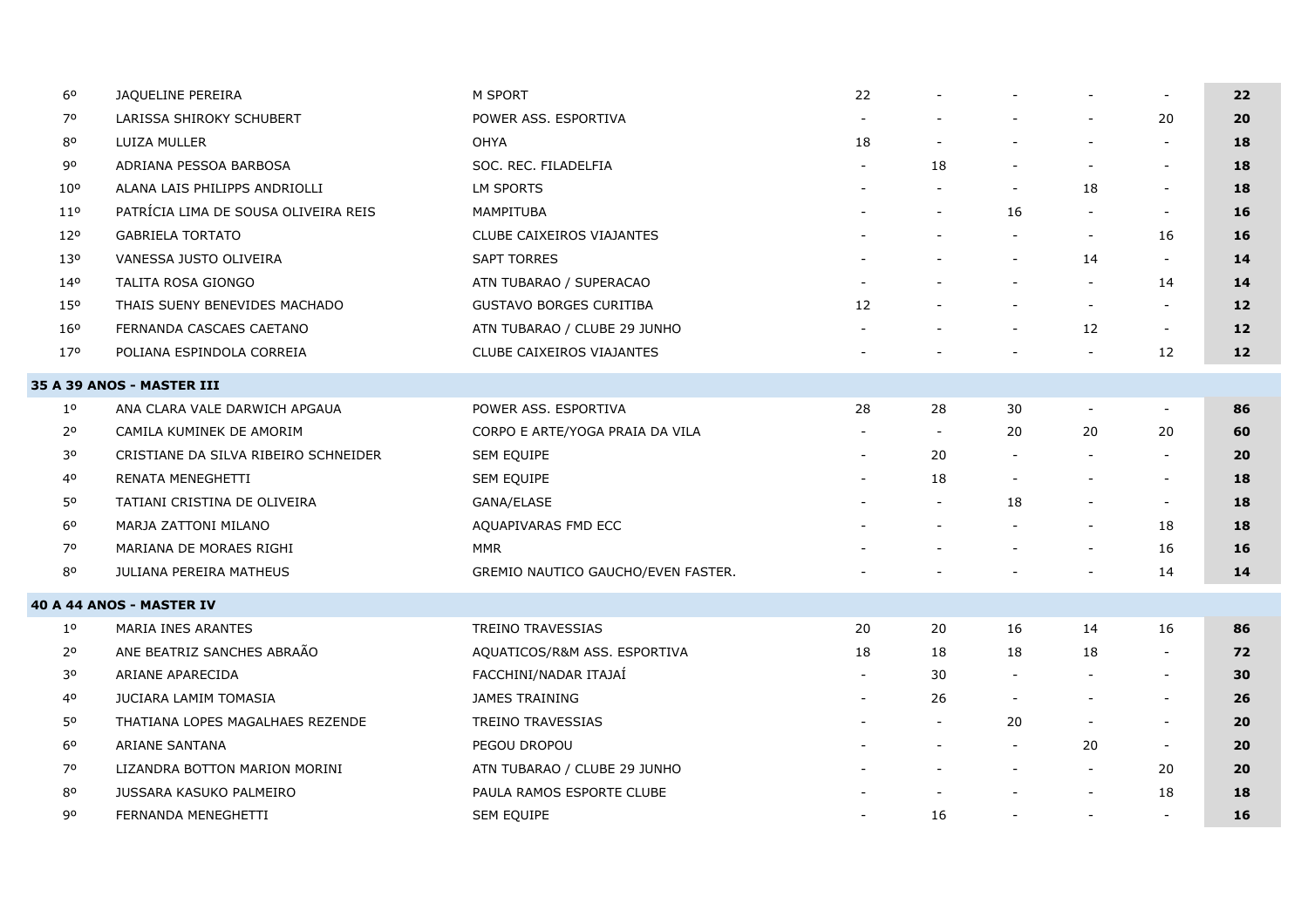| 10 <sup>o</sup> | RENATA GARANI FERNANDES BERTLING  | <b>SANTA SWIMMERS</b>          |                |                          |                          | 16                       | $\blacksquare$           | 16  |
|-----------------|-----------------------------------|--------------------------------|----------------|--------------------------|--------------------------|--------------------------|--------------------------|-----|
| 110             | DENISE TANIA MEYER MACHADO        | RF NATAÇÃO                     |                |                          |                          | $\overline{\phantom{a}}$ | 14                       | 14  |
|                 | 45 a 49 ANOS - MASTER V           |                                |                |                          |                          |                          |                          |     |
| $1^{\circ}$     | CILENA GÜNTZEL                    | GANA/ELASE                     | 20             | 20                       | 14                       | 18                       | 20                       | 92  |
| 2 <sup>o</sup>  | DANIELA DINIZ DE AGOSTINO         | POWER ASS. ESPORTIVA           |                | $\overline{\phantom{a}}$ | 16                       | 20                       | 18                       | 54  |
| 30              | ELOAH SUZANE CRISTOFOLINI         | GANA/ELASE                     |                | 18                       | $\overline{\phantom{a}}$ | 16                       |                          | 34  |
| 40              | <b>KARINA GROCH</b>               | ACADEMIA CORPO E ARTE          | $\blacksquare$ | $\blacksquare$           | 20                       |                          | $\overline{\phantom{a}}$ | 20  |
| 50              | VANESSA DREYER MARINHO            | POWER ASS. ESPORTIVA           | 18             | $\blacksquare$           | $\sim$                   |                          | $\sim$                   | 18  |
| 6 <sup>o</sup>  | LAURA ORMAZABAL MOURA             | ASSOCIAÇÃO LEOPOLDINA JUVENIL  |                | $\blacksquare$           | 18                       |                          | $\blacksquare$           | 18  |
| 70              | HELEN CRYSTINE CORREA SANCHES     | <b>TREINO TRAVESSIAS</b>       | 16             | $\overline{\phantom{a}}$ | $\blacksquare$           |                          | $\sim$                   | 16  |
| 80              | RENATA DALL ONDER                 | ASSOC. LEOPOLDINA JUVENIL      |                |                          |                          |                          | 16                       | 16  |
| 90              | MARISTELA MARIA UNFER             | AQUATICOS / R&M ASS. ESPORTIVA |                | $\overline{a}$           |                          |                          | 14                       | 14  |
| 10 <sup>o</sup> | LAUREN ELLWANGER MAGUETA          | VAFTRI GAROPABA                |                |                          | 12                       |                          | $\overline{\phantom{a}}$ | 12  |
| 11 <sup>o</sup> | OTTÁVIA HELBOK                    | AQUAPIVARAS                    |                |                          |                          |                          | 12                       | 12  |
|                 | 50 A 54 ANOS - MASTER VI          |                                |                |                          |                          |                          |                          |     |
| $1^{\circ}$     | DENISE DE OLIVEIRA                | POWER ASS. ESPORTIVA           | 18             | 20                       | $\overline{\phantom{a}}$ | 16                       | 18                       | 72  |
| 2 <sup>o</sup>  | DÉBORA GONÇALVES GUIMARÃES        | POWER ASS. ESPORTIVA           | 30             | $\blacksquare$           | 20                       | $\overline{\phantom{a}}$ | 20                       | 70  |
| 30              | LUCIANA SOBREIRA                  | POWER ASS. ESPORTIVA           | 20             | $\overline{\phantom{a}}$ | $\blacksquare$           | $\sim$                   | $\bar{\phantom{a}}$      | 20  |
| 40              | DANUZA DAL PIZZOL                 | DANUZA DAL PIZZOL              |                | $\overline{a}$           | $\overline{\phantom{a}}$ | 20                       | $\overline{\phantom{a}}$ | 20  |
| 50              | PATRICIA BERKENBROCK VALANDRO     | SEM EQUIPE                     | $\blacksquare$ | 18                       | $\blacksquare$           | $\blacksquare$           | $\sim$                   | 18  |
| 6 <sup>o</sup>  | ELIETE ELIAS NUNES                | ATN TUBARAO / ACAD. VITAL      |                |                          |                          | 18                       | $\overline{\phantom{a}}$ | 18  |
| 70              | <b>DULCE LEMOS DORNELLES</b>      | CLUBE CAIXEIROS VIAJANTES      |                |                          |                          |                          | 16                       | 16  |
|                 | 55 A 59 ANOS - MASTER VII         |                                |                |                          |                          |                          |                          |     |
| 1 <sup>o</sup>  | NOELI SANTOS BONFIM DUTRA         | <b>TREINO TRAVESSIAS</b>       | 20             | 20                       | 20                       | 20                       | 20                       | 100 |
| 2 <sup>o</sup>  | MARCIA FERREIRA MEDEIROS          | GANA/ELASE                     | 18             | 18                       | 18                       | 18                       | 16                       | 88  |
| 30              | MARILIA JACONI CORSETTI           | ASSOC. LEOPOLDINA JUVENIL      |                | $\blacksquare$           | $\blacksquare$           | $\overline{\phantom{a}}$ | 18                       | 18  |
| 40              | MALVA ISABEL MEDINA HERNÁNDEZ     | GANA/ELASE                     |                |                          |                          |                          | 14                       | 14  |
|                 | 60 a 64 ANOS - MASTER VIII        |                                |                |                          |                          |                          |                          |     |
| $1^{\circ}$     | MARIA ISABEL VERÍSSIMO CASAGRANDA | AQUÁTICOS/R&M ASS. ESPORTIVA   |                | $\overline{\phantom{a}}$ | 20                       |                          |                          | 20  |
|                 |                                   |                                |                |                          |                          |                          |                          |     |

**65 a 69 ANOS - MASTER IX**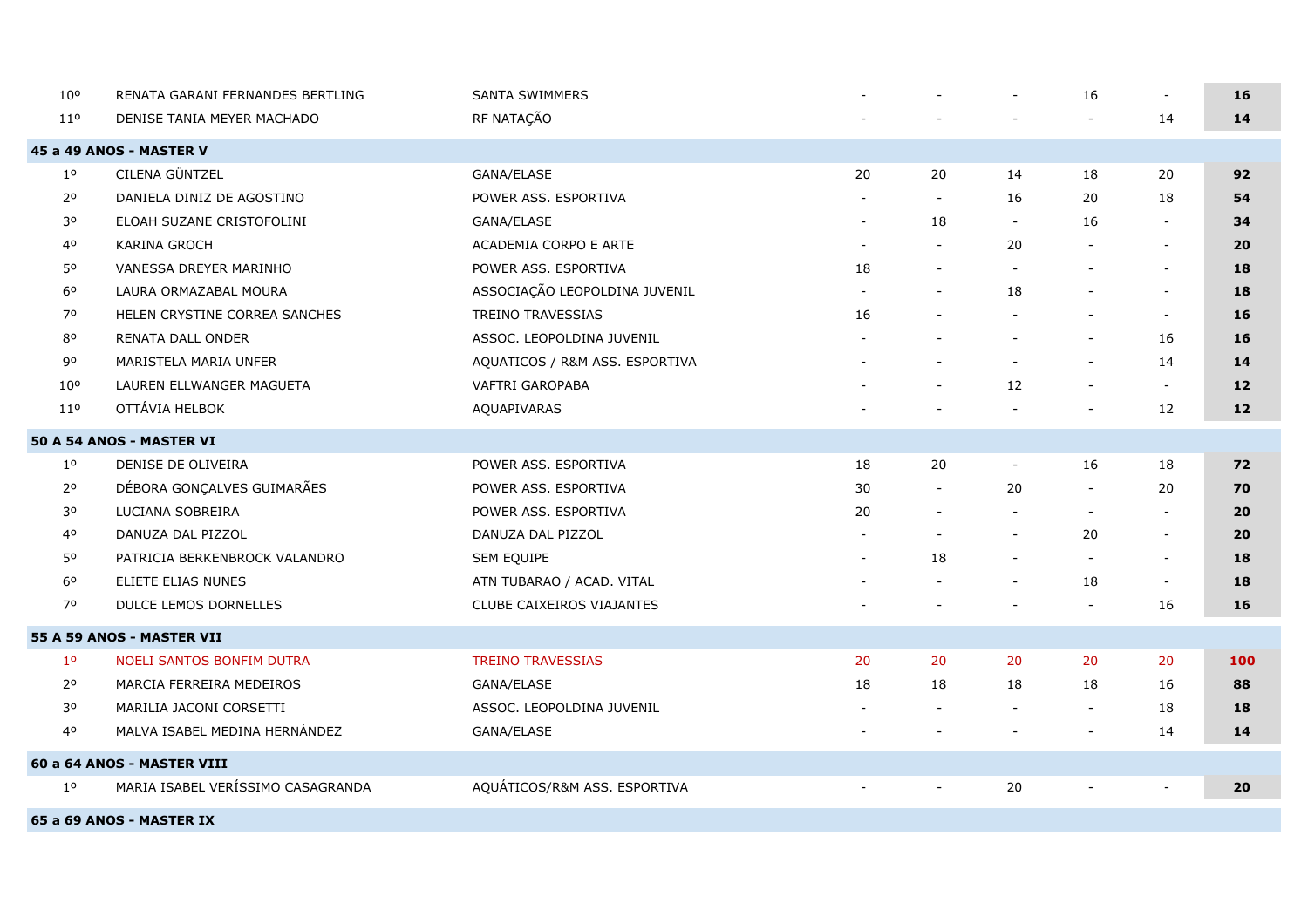| $1^{\circ}$           | IVANIA DEL ROSARIO LARIOS EUSTAQUIO | <b>TREINO TRAVESSIAS</b>      | $\overline{\phantom{0}}$ | 20                       | 20                       | $\overline{\phantom{0}}$ | $\overline{\phantom{0}}$ | 40 |
|-----------------------|-------------------------------------|-------------------------------|--------------------------|--------------------------|--------------------------|--------------------------|--------------------------|----|
|                       | 70+ ANOS - MASTER X                 |                               |                          |                          |                          |                          |                          |    |
| $1^{\circ}$           | ROSA LUCIA SEVERINO                 | ASSOCIAÇÃO LEOPOLDINA JUVENIL | $\sim$                   | $\sim$                   | 20                       | $-$                      | $\overline{\phantom{0}}$ | 20 |
| <b>PCD - ABSOLUTO</b> |                                     |                               |                          |                          |                          |                          |                          |    |
| 1 <sup>0</sup>        | INGRID KNOCHENHAUER MENDES - PCD    | GANA/ELASE                    | 20                       | $\overline{\phantom{0}}$ | $\overline{\phantom{0}}$ | $\overline{\phantom{0}}$ | $\overline{\phantom{0}}$ | 20 |
| $2^{\circ}$           | MARIA HELENA RIGEL EGGERT - PCD     | AJINC                         | $\overline{\phantom{0}}$ | 20                       | -                        | $\overline{\phantom{0}}$ | $\overline{\phantom{0}}$ | 20 |
| 30                    | TATIANE CORSO GIOTTI - PCD          | L'AQUA                        | $\overline{\phantom{0}}$ | $\overline{\phantom{0}}$ | $\overline{\phantom{0}}$ | $\overline{\phantom{0}}$ | 20                       | 20 |

### **MASCULINO**

|                                                      | <b>TOTAL</b>                           |
|------------------------------------------------------|----------------------------------------|
|                                                      |                                        |
| 10<br>12                                             | 58                                     |
| 16<br>20                                             | 56                                     |
| 20<br>24                                             | 44                                     |
| $\overline{\phantom{a}}$<br>$\overline{\phantom{a}}$ | 28                                     |
| $\overline{\phantom{a}}$                             | 20                                     |
| $\overline{\phantom{a}}$                             | 20                                     |
| 9<br>10                                              | 19                                     |
| 18<br>$\sim$                                         | 18                                     |
| 18<br>$\overline{\phantom{a}}$                       | 18                                     |
| 9<br>7                                               | 16                                     |
| $\overline{\phantom{a}}$                             | 16                                     |
| 16<br>$\overline{\phantom{a}}$                       | 16                                     |
| 14<br>$\overline{\phantom{a}}$                       | 14                                     |
| 14<br>$\overline{\phantom{a}}$                       | 14                                     |
| 12<br>$\overline{\phantom{a}}$                       | 12                                     |
| 8<br>$\overline{\phantom{a}}$                        | 8                                      |
| 8<br>$\overline{\phantom{a}}$                        | 8                                      |
|                                                      |                                        |
| $\sim$                                               | 110                                    |
|                                                      | <b>ETAPA 4</b><br><b>ETAPA 5</b><br>26 |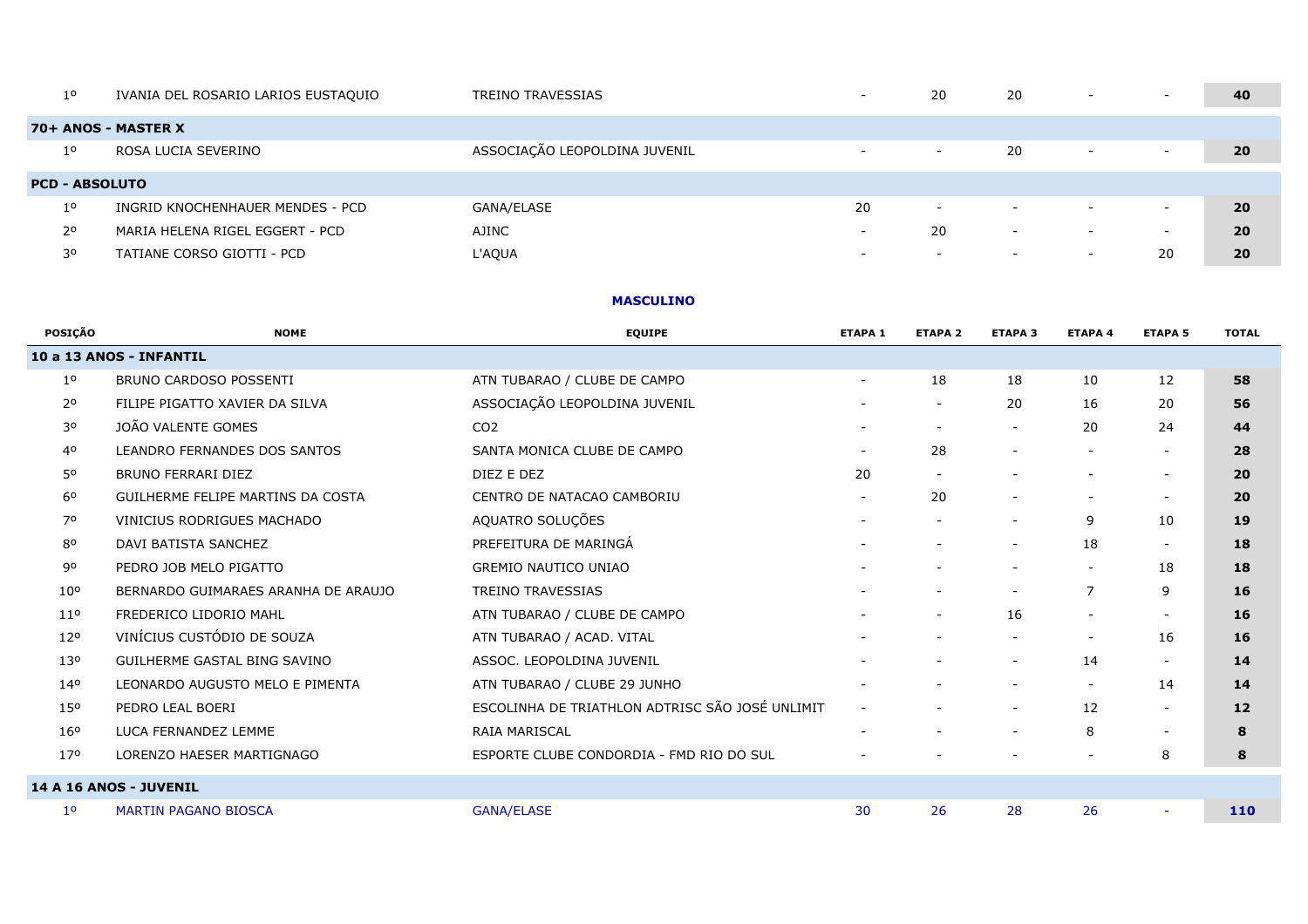| 2 <sup>o</sup>  | DIVONIR DOS SANTOS COSTA            | CENTRO DE NATACAO CAMBORIU   |                          | 30                       | $\overline{\phantom{a}}$ | 30                       | 30                       | 90              |
|-----------------|-------------------------------------|------------------------------|--------------------------|--------------------------|--------------------------|--------------------------|--------------------------|-----------------|
| 30              | <b>GUILHERME MICHELSON</b>          | CENTRO DE NATACAO CAMBORIU   |                          | 24                       | $\blacksquare$           | 28                       | $\overline{\phantom{a}}$ | 52              |
| 40              | RAFAEL MATOS ROCHA                  | ATN TUBARAO / CLUBE DE CAMPO |                          | $\overline{\phantom{a}}$ | 20                       |                          | 16                       | 36              |
| 50              | RAFAEL BUARQUE FUMAGALLI            | SEM EQUIPE                   |                          | $\overline{\phantom{a}}$ | $\overline{\phantom{a}}$ | 18                       | 14                       | 32              |
| 6 <sup>o</sup>  | JUAN ALEJANDRO DA SILVA             | CENTRO DE NATACAO CAMBORIU   |                          | 16                       | $\overline{\phantom{a}}$ | 16                       | $\overline{\phantom{a}}$ | 32 <sub>2</sub> |
| 70              | PEDRO MARINHO COSTA                 | ATN TUBARAO / CLUBE DE CAMPO |                          | 20                       | $\overline{\phantom{a}}$ | $\overline{\phantom{a}}$ | $\overline{\phantom{a}}$ | 20              |
| 80              | GABRIEL DE ALMEIDA DOS SANTOS       | ADACEMIA C3                  |                          | $\overline{\phantom{a}}$ | $\overline{\phantom{a}}$ | 20                       | $\sim$                   | 20              |
| 90              | <b>GABRIEL COMPER</b>               | AQUAPIVARAS                  |                          |                          |                          |                          | 20                       | 20              |
| 10 <sup>o</sup> | JOSUÁ VICTOR BERGHAHN OLIVEIRA      | CENTRO DE NATACAO CAMBORIU   |                          | 18                       | $\overline{\phantom{a}}$ |                          | $\sim$                   | 18              |
| 11 <sup>o</sup> | GUSTAVO ALEX AZOLINI DEFENDI        | MEDLEY ACADEMIA              |                          | $\blacksquare$           | 18                       |                          | $\overline{\phantom{a}}$ | 18              |
| 12°             | RAMON DEMARCH SCHUTZ                | AQUAPIVARAS                  |                          |                          |                          |                          | 18                       | 18              |
| 13 <sup>o</sup> | PABLO HENRIQUE GOBBO KRABBE         | MEDLEY ACADEMIA              |                          | $\overline{\phantom{a}}$ | 16                       |                          | $\sim$                   | 16              |
| 140             | EDUARDO FABIANO GELATI DA CONCEICAO | COLEGIO SUPERATIVO UNOESC    |                          |                          | $\sim$                   | 14                       | $\sim$                   | 14              |
| 150             | MIGUEL VIANA VILELA                 | <b>AQUAPIVARAS</b>           |                          |                          |                          |                          | 12                       | 12 <sub>2</sub> |
|                 | <b>17 A 19 ANOS - JUNIOR</b>        |                              |                          |                          |                          |                          |                          |                 |
| $1^{\circ}$     | RAFAEL SANTOS GASPERI               | POWER ASS. ESPORTIVA         | 24                       | 20                       | 20                       |                          |                          | 64              |
| $2^{\circ}$     | <b>GUSTAVO PEDROSO FERNANDES</b>    | SPORT CENTER                 |                          |                          | 18                       |                          | 16                       | 34              |
| 30              | LUCAS LINDEMANN ANSCHAU DO AMARAL   | <b>SPORT CENTER</b>          | 20                       |                          | $\overline{\phantom{a}}$ |                          | $\sim$                   | 20              |
| 40              | VICENTE BIANQUINI DE LIMA           | FMD RIO DO SUL               |                          |                          | $\blacksquare$           | $\blacksquare$           | 20                       | 20              |
| 50              | ADONIS DA ROSA FARIAS               | ATN TUBARAO / ACAD. VITAL    |                          |                          |                          |                          | 18                       | 18              |
|                 | <b>20 A 24 ANOS - SENIOR</b>        |                              |                          |                          |                          |                          |                          |                 |
| $1^{\circ}$     | <b>IVENS DIEGO MULLER</b>           | ACADEMIA MALHO               | 16                       | 20                       |                          |                          |                          | 36              |
| 2 <sup>o</sup>  | ALESSANDRO RAMOS CRIVELATTO         | <b>CHITANOGLOSS</b>          |                          |                          | 26                       |                          | $\blacksquare$           | 26              |
| 30              | DAVI CARDOSO CESARIO                | ATN TUBARAO - ACAD. VITAL    | 20                       |                          | $\overline{\phantom{a}}$ |                          | $\overline{\phantom{a}}$ | 20              |
| 40              | <b>GUSTAVO ESMERALDINO FIRMINO</b>  | ATN TUBARAO / SUPERACAO      |                          | $\overline{\phantom{a}}$ | 20                       |                          | $\sim$                   | 20              |
| 50              | JONYS AGUSTINHO                     | ATN TUBARAO / ACAD. VITAL    |                          |                          |                          |                          | 20                       | 20              |
| 6 <sup>o</sup>  | BRUNO CASCAES DANDOLINI             | ATN TUBARAO - ACAD. VITAL    | 18                       |                          |                          |                          |                          | 18              |
|                 | 25 a 29 ANOS - MASTER I             |                              |                          |                          |                          |                          |                          |                 |
| 1 <sup>o</sup>  | JORGE LUCAS GUIMARAES SILVA         | SEM EQUIPE                   | $\overline{\phantom{a}}$ | $\blacksquare$           | 22                       | 18                       | $\overline{\phantom{a}}$ | 40              |
| $2^{\circ}$     | PEDRO ERNESTO AMARAL DOS SANTOS     | <b>SPORT CENTER</b>          | 18                       | $\overline{\phantom{a}}$ | 18                       |                          | $\overline{\phantom{a}}$ | 36              |
| 30              | <b>EDUARDO GARCIA</b>               | POWER ASS. ESPORTIVA         |                          | $\blacksquare$           | $\sim$                   |                          | 28                       | 28              |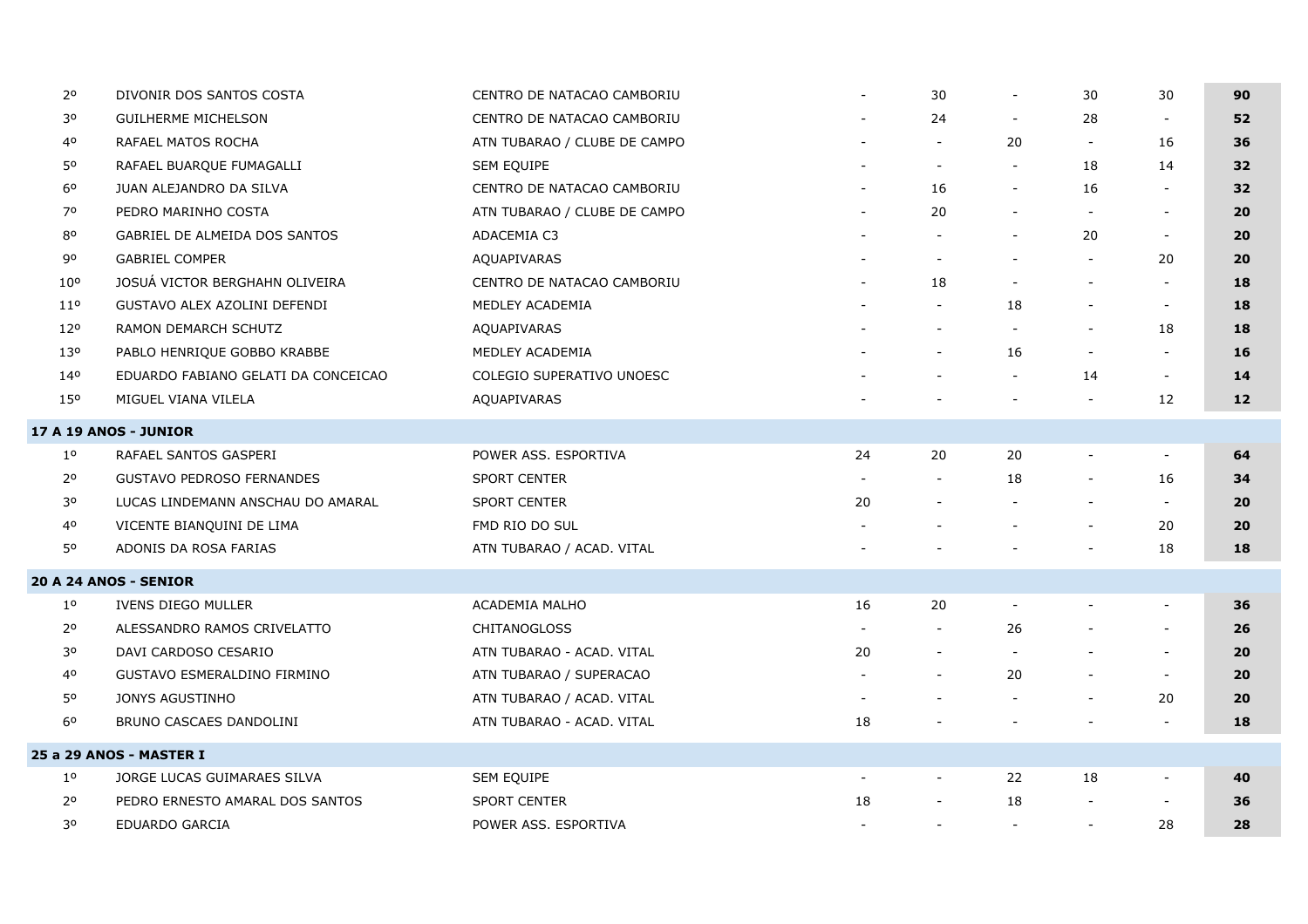| 40              | <b>BRUNO SANTOS</b>               | M SPORT                          | 20                       |                          |                          |                          |                          | 20              |
|-----------------|-----------------------------------|----------------------------------|--------------------------|--------------------------|--------------------------|--------------------------|--------------------------|-----------------|
| 50              | VICTOR HUGO BARROSO DO NASCIMENTO | SEM EQUIPE                       |                          | 20                       |                          |                          |                          | 20              |
| 6 <sup>o</sup>  | MATHEUS PEPPELER DE SOUZA         | ATN TUBARAO / CLUBE 29 JUNHO     |                          | $\overline{\phantom{a}}$ | 20                       |                          | $\overline{\phantom{a}}$ | 20              |
| 70              | <b>FELIPE SGOBERO</b>             | APAN MARINGA                     |                          |                          | $\mathbf{r}$             | 20                       | $\overline{\phantom{a}}$ | 20              |
| 80              | DIEGO MARCELINO DE ALMEIDA        | <b>CLUBE CAIXEIROS VIAJANTES</b> |                          |                          | $\blacksquare$           |                          | 20                       | 20              |
| 90              | MARCELO ALEXANDRE COSTA MEIRELLES | TREINO TRAVESSIAS                |                          | 18                       | $\overline{\phantom{a}}$ | $\overline{\phantom{a}}$ | $\overline{\phantom{a}}$ | 18              |
| 10 <sup>o</sup> | EDSON CONSTANTE JUNIOR            | ATN TUBARAO / ACAD. VITAL        |                          |                          | $\overline{\phantom{a}}$ | $\overline{a}$           | 18                       | 18              |
| 11 <sup>o</sup> | <b>GUILHERME</b>                  | <b>SARACURAS</b>                 |                          |                          | 16                       | $\overline{\phantom{a}}$ | $\overline{\phantom{a}}$ | 16              |
| 120             | FELIPE TODESCHINI TONELO          | CLUBE CAIXEIROS VIAJANTES        |                          |                          |                          |                          | 16                       | 16              |
|                 | <b>30 A 34 ANOS - MASTER II</b>   |                                  |                          |                          |                          |                          |                          |                 |
| $1^{\circ}$     | DOUGLAS BRUCHADO                  | SEM EQUIPE                       | 22                       | 20                       | 14                       | 20                       | 16                       | 92              |
| 2 <sup>o</sup>  | FELIPPE HONORATO CASATTI SOUZA    | ATN TUBARAO - ACAD. VITAL        | 14                       | 14                       | 12                       | 14                       | 8                        | 62              |
| 30              | LUCAS RODRIGUES MACHADO           | CLUBE ALIANÇA                    | 16                       | 12                       | 10                       | 16                       | 7                        | 61              |
| 40              | DANIEL RAMOS DE ARAUJO            | TREINO TRAVESSIAS                | 20                       | 18                       | 20                       |                          | $\blacksquare$           | 58              |
| 50              | ARTHUR ALVES SILVA                | <b>LEOMELLOSPORTS</b>            |                          | 16                       | 18                       | $\overline{\phantom{a}}$ | 14                       | 48              |
| 60              | IAMAI DE ARAUJO CEZAR             | <b>QUALITY FIT</b>               |                          |                          | $\overline{\phantom{a}}$ | 18                       | 18                       | 36              |
| 70              | <b>MATHEUS ABIB</b>               | PERSONAL CARE IMBITUBA           |                          | $\blacksquare$           |                          |                          | 26                       | 26              |
| 80              | SIDNEI PERES JUNIOR               | PREFEITURA DE MARINGÁ            |                          | 22                       |                          | $\blacksquare$           | $\overline{\phantom{a}}$ | 22              |
| 90              | YORTON SILVA                      | ÓTICAS LAURO - CAXIAS DO SUL     |                          |                          | $\overline{\phantom{a}}$ | $\overline{\phantom{a}}$ | 20                       | 20              |
| 10 <sup>o</sup> | PEDRO PANAZZOLO                   | ACADEMIA CORPO E ARTE            |                          |                          | $\overline{\phantom{a}}$ | 12                       | 6                        | 18              |
| 11 <sup>o</sup> | RODRIGO DE SOUSA MAIA             | LONG LIFE ACADEMIA               | 18                       |                          | $\overline{\phantom{a}}$ |                          | $\overline{\phantom{a}}$ | 18              |
| 120             | MARCO AURÉLIO ALIEVI              | MEDLEY ACADEMIA                  |                          |                          | 16                       | $\overline{\phantom{a}}$ | $\overline{\phantom{a}}$ | 16              |
| 130             | FABIANO TREVISAN                  | LM SPORTS                        |                          |                          |                          | $\overline{\phantom{0}}$ | 12                       | 12 <sub>1</sub> |
| 140             | FELIPE CORREA WERLE               | <b>ATRAVESSADOS</b>              |                          |                          | $\overline{\phantom{a}}$ |                          | 10                       | 10              |
| 150             | MATEUS LOFFHAGEN NOGUEIRA         | ENERGIA ESCOLA DE NATAÇÃO        |                          |                          |                          | $\overline{\phantom{a}}$ | 9                        | 9               |
| 160             | TÚLIO DAPPER E SILVA              | CLUBE CAIXEIROS VIAJANTES        |                          |                          |                          |                          | 5                        | 5               |
|                 | <b>35 A 39 ANOS - MASTER III</b>  |                                  |                          |                          |                          |                          |                          |                 |
| 1 <sup>o</sup>  | THIAGO FERREIRA KUNTZER           | <b>CAVALARIA PMSC</b>            | 26                       | 18                       | 20                       | 20                       | 16                       | 100             |
| $2^{\circ}$     | PEDRO DARRIGO DE PAULA            | ATN TUBARAO / ACAD. VITAL        |                          | 16                       | $\sim$                   | 18                       | 18                       | 52              |
| 30              | THIAGO SILVA COSTA                | MEDLEY ACADEMIA                  |                          |                          | 14                       | $\overline{\phantom{a}}$ | 12                       | 26              |
| 40              | RICARDO A. M. DE MELLO            | <b>LM SPORTS</b>                 | $\overline{\phantom{a}}$ | $\overline{\phantom{a}}$ |                          | 24                       | $\blacksquare$           | 24              |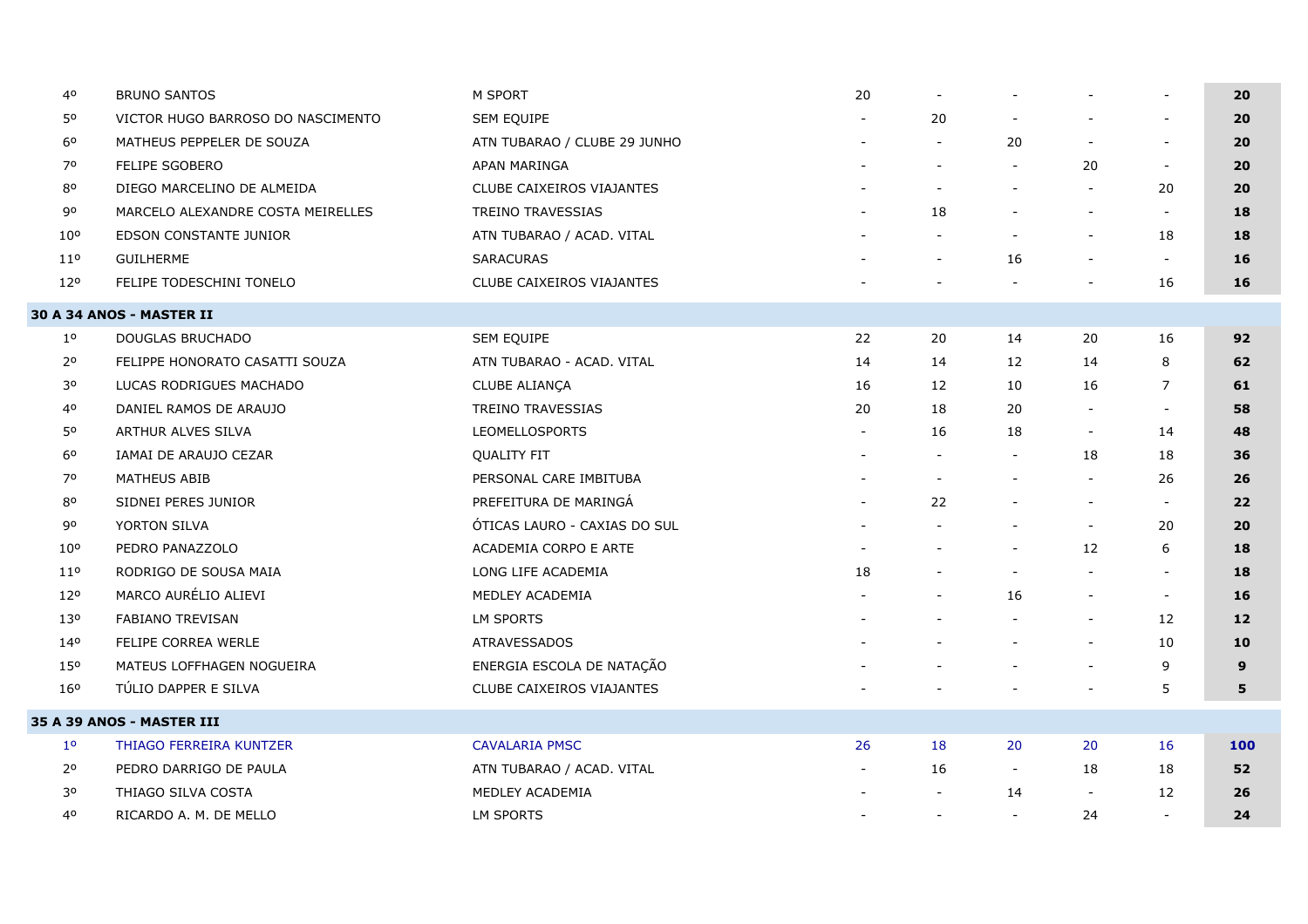| 50              | <b>BRUNO VILELA</b>                   | <b>TENAZ</b>                 |    |                          |                          | 22                       |                          | 22                |
|-----------------|---------------------------------------|------------------------------|----|--------------------------|--------------------------|--------------------------|--------------------------|-------------------|
| 60              | HERBER BENITEZ                        | GANA/ELASE                   | 20 |                          |                          | $\overline{\phantom{a}}$ | $\blacksquare$           | 20                |
| 70              | <b>HUGO RICHTER</b>                   | ROMERO TRAINING              |    | 20                       |                          |                          | $\sim$                   | 20                |
| 80              | DIOGO FÉLIX DA SILVA                  | AQUAPIVARAS FMD ECC          |    |                          |                          | $\overline{\phantom{a}}$ | 20                       | 20                |
| 90              | <b>GABRIEL SELL OURIQUES</b>          | GANA/ELASE                   | 18 |                          |                          | $\overline{\phantom{a}}$ |                          | 18                |
| 10 <sup>o</sup> | ROMULO LIMA RODRIGUES                 | VAFTRI GAROPABA              |    | $\overline{\phantom{a}}$ | 18                       | $\overline{\phantom{a}}$ | $\blacksquare$           | 18                |
| $11^{\circ}$    | AFFONSO OLIVEIRA DOS SANTOS CONCEIÇÃO | MEDLEY ACADEMIA              |    | $\blacksquare$           | 16                       |                          | $\overline{\phantom{a}}$ | 16                |
| 120             | LEONARDO MELLO                        | <b>LM SPORTS</b>             |    | $\overline{\phantom{a}}$ |                          | 16                       | $\sim$                   | 16                |
| 13 <sup>o</sup> | JOAO BERTOLI                          | ROMERO TRAINING              |    | 14                       |                          | $\overline{\phantom{a}}$ | $\blacksquare$           | 14                |
| 140             | GUSTAVO CAVIQUIOLI                    | <b>MASTER BLUMENAU</b>       |    |                          |                          | 14                       | 0                        | 14                |
| 15 <sup>o</sup> | CARLOS CÉSAR CARVALHO                 | AQUAPIVARAS                  |    | $\overline{\phantom{0}}$ | $\blacksquare$           | $\overline{\phantom{a}}$ | 14                       | 14                |
| 160             | <b>MURILO BURIGO</b>                  | <b>GANA / ENDURANCE ON</b>   |    | $\blacksquare$           | 12                       | $\sim$                   | $\sim$                   | 12                |
| 170             | <b>JONAS ORBEN</b>                    | ATN TUBARAO / ACAD. VITAL    |    |                          | $\overline{\phantom{a}}$ | 12                       | $\sim$                   | 12                |
| 180             | JAWAD ZURBA RAHMAN                    | GANA/ELASE                   |    | $\overline{\phantom{a}}$ | 10                       | $\overline{\phantom{a}}$ | $\overline{\phantom{a}}$ | 10                |
| 190             | GUSTAVO CARRERO GONÇALVES             | CLUBE CAIXEIROS VIAJANTES    |    |                          |                          | $\overline{\phantom{a}}$ | 10                       | 10                |
| 20°             | LUCIANO GUERREIRO CALMON              | ATN TUBARAO / CLUBE 29 JUNHO |    |                          |                          |                          | 9                        | 9                 |
|                 |                                       |                              |    |                          |                          |                          |                          |                   |
|                 | 40 A 44 ANOS - MASTER IV              |                              |    |                          |                          |                          |                          |                   |
| 1 <sup>o</sup>  | <b>EDERSON LAURINDO</b>               | POWER ASS. ESPORTIVA         | 28 | $\sim$                   | 24                       | 20                       | 22                       | 94                |
| 2 <sup>o</sup>  | EDUARDO DALLAGNOL                     | GANA/ELASE                   | 18 | 16                       | 20                       | 16                       | 16                       | 86                |
| 30              | LUIZ JOSE DA SILVA JUNIOR             | <b>TREINO TRAVESSIAS</b>     | 20 | 20                       |                          | 18                       | $\blacksquare$           | 58                |
| 40              | WAGNER MACHADO FELISBERTO             | ATN TUBARAO / CLUBE DE CAMPO |    | $\blacksquare$           | 16                       | 14                       | 14                       | 44                |
| 50              | EDUARDO NASCIMENTO ABIB               | PERSONAL CARE IMBITUBA       |    | $\overline{\phantom{a}}$ | 18                       | $\overline{\phantom{a}}$ | 18                       | 36                |
| 60              | MAURICIO RIBEIRO DA SILVA             | POWER ASS. ESPORTIVA         |    | $\blacksquare$           | $\overline{\phantom{a}}$ | 12                       | 12                       | 24                |
| 70              | RAFAEL GYRÃO GÓES                     | MAMPITUBA TRIATHLON          |    | $\overline{\phantom{a}}$ | $\blacksquare$           | $\overline{\phantom{a}}$ | 22                       | 22                |
| 80              | <b>FABIO BRITTO</b>                   | ROMERO TRAINING              |    | 18                       |                          |                          | $\sim$                   | 18                |
| 90              | ANDRE RICARDO BARDELLA DIEZ           | DIEZ E DEZ                   | 16 | $\blacksquare$           |                          | $\overline{\phantom{a}}$ | $\overline{\phantom{a}}$ | 16                |
| $10^{\circ}$    | BRENO GERALDO DALL'OLMO               | AQUATICOS/R&M ASS. ESPORTIVA | 14 | $\sim$                   |                          | $\overline{\phantom{a}}$ | $\sim$                   | 14                |
| $11^{\circ}$    | ENOQUE OLIVEIRA                       | 42K ASS. ESPORTIVA           |    | 14                       | $\overline{\phantom{a}}$ | $\overline{\phantom{a}}$ | $\sim$                   | 14                |
| 120             | SANDRO LUIS CAMPANHOLA                | MEDLEY ACADEMIA              |    | $\sim$                   | 14                       | $\overline{\phantom{a}}$ | $\overline{\phantom{a}}$ | 14                |
| 13 <sup>o</sup> | JOSE FREDSON SANTOS SOUZA             | LONG LIFE ACADEMIA           |    | 12                       |                          |                          | $\blacksquare$           | $12 \overline{ }$ |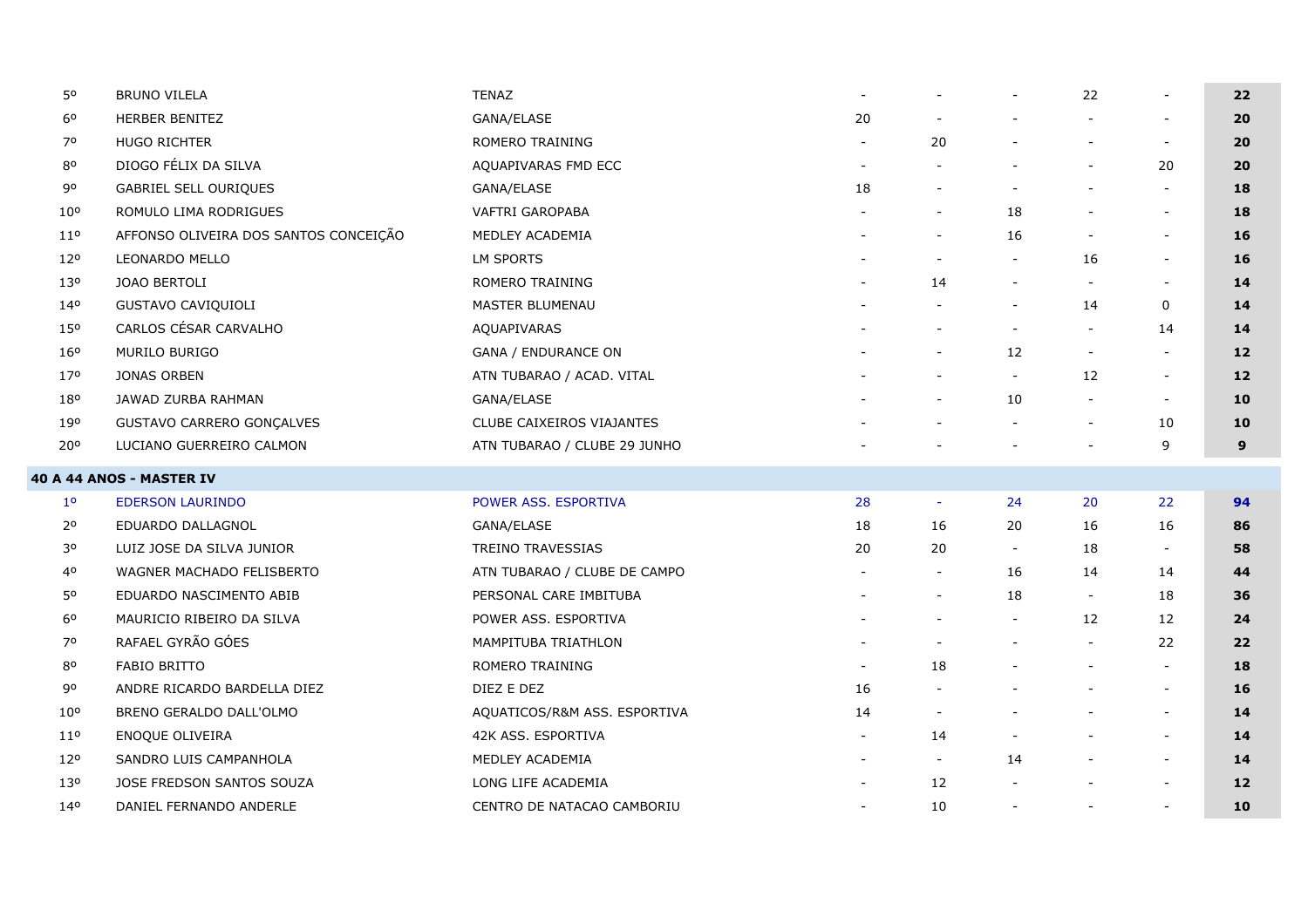| 150             | FABRICIO DA COSTA FERREIRA       | <b>GREMIO NAUTICO UNIAO</b>  |                          | 9                        |                          |                          |                          | 9  |
|-----------------|----------------------------------|------------------------------|--------------------------|--------------------------|--------------------------|--------------------------|--------------------------|----|
|                 | 45 A 49 ANOS - MASTER V          |                              |                          |                          |                          |                          |                          |    |
| $1^{\circ}$     | ROGERIO FRIAS DE ARAUJO OLIVEIRA | <b>TREINO TRAVESSIAS</b>     | 20                       | 18                       | 18                       | 14                       | 18                       | 88 |
| 2 <sup>o</sup>  | LUCAS ARAÚJO PUNDER              | GPA ASSESSORIA               | 18                       | 16                       |                          | 12                       | 16                       | 62 |
| 30              | ROGER JAWOROWSKI                 | <b>GERACAO AGUA</b>          |                          |                          | $\overline{\phantom{a}}$ | 20                       | 20                       | 40 |
| 40              | CÉSAR AUGUSTO CARVALHO FERES     | <b>CLUBE CURITIBANO</b>      | $\overline{\phantom{a}}$ | $\sim$                   | 30                       |                          | $\blacksquare$           | 30 |
| 50              | <b>CENITO RODRIGUES</b>          | SEM EQUIPE                   | $\blacksquare$           | 20                       | $\overline{\phantom{0}}$ |                          | $\sim$                   | 20 |
| 60              | ALEXANDRE LOPES MAGALHAES        | <b>TREINO TRAVESSIAS</b>     |                          | $\sim$                   | 20                       |                          | $\sim$                   | 20 |
| 70              | MAURO BING SAVINO                | <b>TRUST</b>                 |                          | $\blacksquare$           | $\overline{\phantom{a}}$ | 18                       | $\overline{\phantom{a}}$ | 18 |
| 80              | CLAIR FERREIRA DE SOUZA          | SEM EQUIPE                   |                          | $\overline{a}$           | 16                       |                          | $\sim$                   | 16 |
| 90              | <b>STEPHAN</b>                   | CLUBE ATIRADORES ITAJAI      |                          | $\overline{\phantom{a}}$ | $\blacksquare$           | 16                       | $\sim$                   | 16 |
| $10^{\circ}$    | <b>EDIVAL BORGES</b>             | <b>VIA PAINEIS</b>           |                          | 14                       | $\blacksquare$           |                          | $\overline{\phantom{a}}$ | 14 |
| 11 <sup>0</sup> | FABIANO ALENCASTRO MARIA         | MEDLEY ACADEMIA              |                          | $\overline{\phantom{a}}$ | 14                       |                          |                          | 14 |
|                 | 50 A 54 ANOS - MASTER VI         |                              |                          |                          |                          |                          |                          |    |
| $1^{\circ}$     | JOAO FRANCISCO ANSCHAU DO AMARAL | SPORT CENTER                 | 20                       | $\overline{\phantom{a}}$ | 20                       | $\overline{\phantom{a}}$ | 18                       | 58 |
| 2 <sup>o</sup>  | <b>ACLIS FORTUNATO</b>           | ATN TUBARAO / ACAD. VITAL    |                          |                          | $\blacksquare$           | 20                       | 16                       | 36 |
| 30              | MARCELO MÜLLER REN               | ATN TUBARAO / CLUBE 29 JUNHO |                          |                          | $\overline{\phantom{a}}$ |                          | 20                       | 20 |
| 40              | EDILSON BUENO PINTO              | <b>BIOCENTER</b>             |                          |                          |                          | $\overline{\phantom{a}}$ | 14                       | 14 |
|                 | 55 A 59 ANOS - MASTER VII        |                              |                          |                          |                          |                          |                          |    |
| $1^{\circ}$     | NILTON DE OLIVEIRA SANTOS FILHO  | POWER ASS. ESPORTIVA         | 20                       | 20                       | 20                       |                          | 18                       | 78 |
| 2 <sup>o</sup>  | EDSON RUI CASTILHO               | GANA/ELASE                   | $\overline{\phantom{a}}$ | 18                       | 10                       | 20                       | 9                        | 57 |
| 30              | JORGE LUIS BRAGE NOZARI          | ACAD. PEIXINHO AZUL          |                          | $\sim$                   | 14                       | 18                       | 14                       | 46 |
| 40              | EDMILSON FOGAÇA                  | ATN TUBARAO                  |                          | $\overline{\phantom{a}}$ | 16                       |                          | 10                       | 26 |
| 50              | ABEL BATISTA ANTONIETTI          | AQUÁTICOS/R&M ASS. ESPORTIVA |                          | $\overline{\phantom{a}}$ | 12                       | $\overline{\phantom{a}}$ | 12                       | 24 |
| 60              | ROBSON LUIZ SEVERINO             | ATN TUBARAO / CLUBE 29 JUNHO |                          |                          | $\sim$                   |                          | 20                       | 20 |
| 70              | ALCIDES REBELLO                  | SEM EQUIPE                   |                          | $\overline{\phantom{m}}$ | 18                       | $\overline{\phantom{a}}$ | $\overline{\phantom{a}}$ | 18 |
| 80              | SANDRO FABRICIO HERING           | AQUAPIVARAS FMD ECC          |                          |                          | $\overline{\phantom{a}}$ |                          | 16                       | 16 |
|                 | 60 a 64 ANOS - MASTER VIII       |                              |                          |                          |                          |                          |                          |    |
| $1^{\circ}$     | EDUARDO GONZAGA ROCHA            | ATN TUBARAO / CLUBE DE CAMPO |                          | $\overline{\phantom{a}}$ | 20                       | $\overline{\phantom{a}}$ | 20                       | 40 |
| 2 <sup>o</sup>  | MARCO ANTONIO CHIARADIA          | <b>LM SPORTS</b>             |                          | $\blacksquare$           | $\overline{\phantom{a}}$ | 20                       | $\sim$                   | 20 |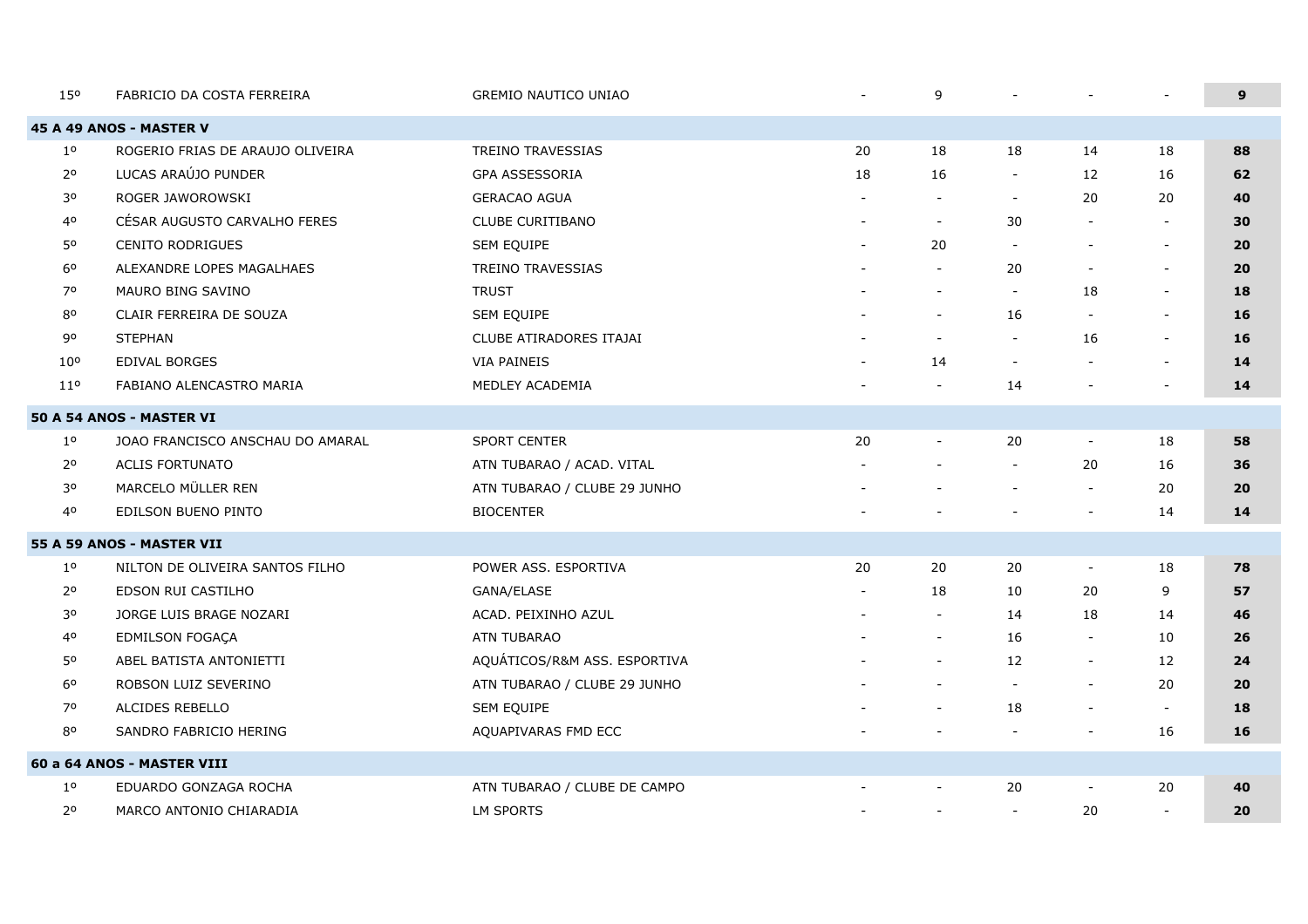|                       | 70+ ANOS - MASTER X      |                           |                          |     |                          |                          |                          |    |
|-----------------------|--------------------------|---------------------------|--------------------------|-----|--------------------------|--------------------------|--------------------------|----|
| 10                    | ANTONIO MACHADO          | POWER ASS. ESPORTIVA      | 20                       | 20  | $-$                      | 20                       | $\overline{\phantom{a}}$ | 60 |
|                       |                          |                           |                          |     |                          |                          |                          |    |
| <b>PCD - ABSOLUTO</b> |                          |                           |                          |     |                          |                          |                          |    |
| 10                    | RAFAEL DE ALMEIDA ACOSTA | ENERGIA ESCOLA DE NATAÇÃO | $\overline{\phantom{0}}$ | $-$ | $\overline{\phantom{0}}$ | $\overline{\phantom{a}}$ | 20                       | 20 |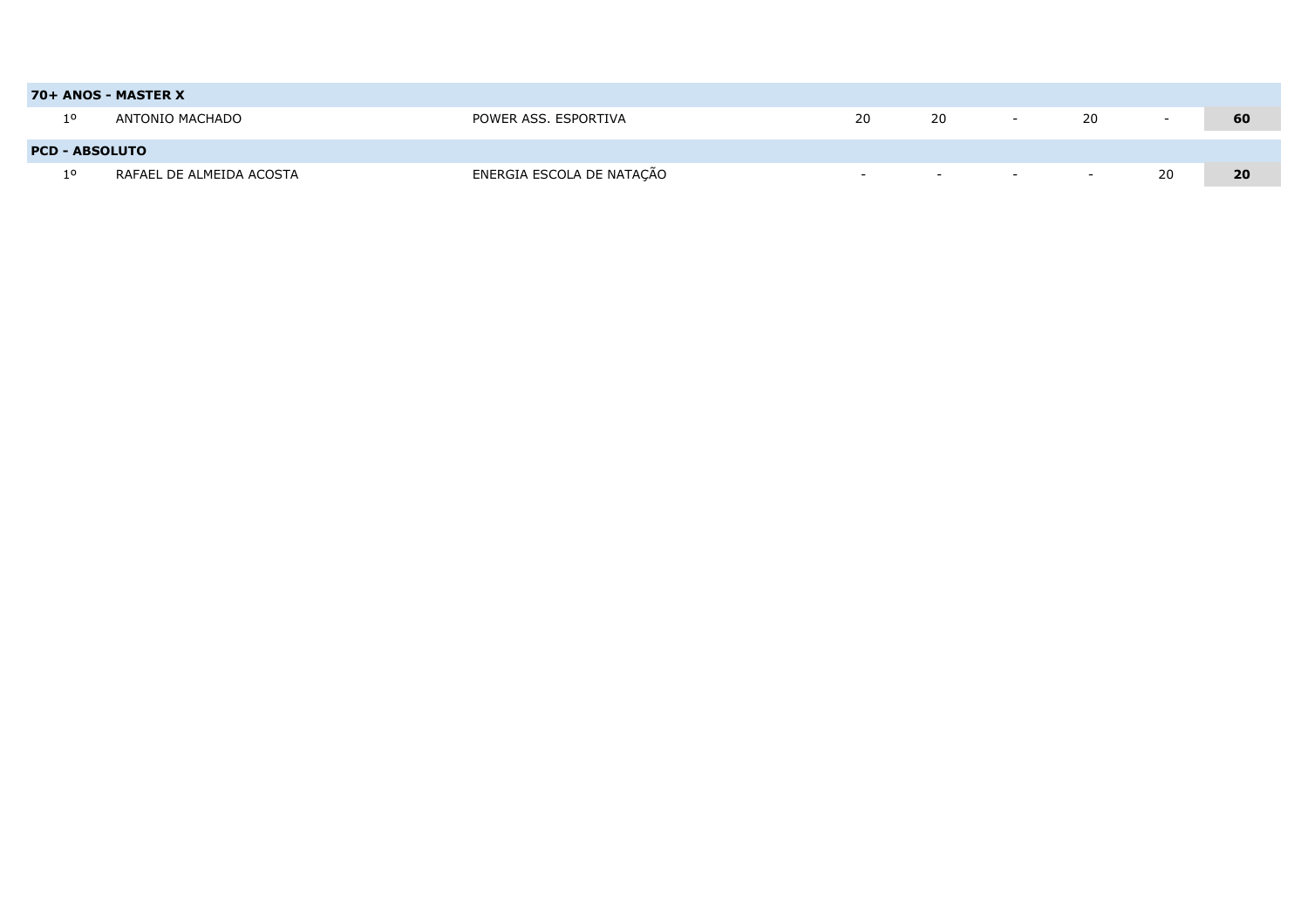#### **PROVA 1.500 METROS**

| POSICÃO        | <b>NOME</b>                  | <b>EQUIPE</b>                 | <b>ETAPA 1</b> | <b>ETAPA 2</b> | <b>ETAPA 3</b> | <b>ETAPA 4</b>           | <b>ETAPA 5</b> | <b>TOTAL</b> |
|----------------|------------------------------|-------------------------------|----------------|----------------|----------------|--------------------------|----------------|--------------|
| 10             | <b>LONISE GERSTNER</b>       | GRÊMIO NÁUTICO UNIÃO          | 20             | 20             | 20             | 20                       | 18             | 98           |
| 20             | LUCIANA DIAS PIGATTO         | ASSOCIAÇÃO LEOPOLDINA JUVENIL | 22             |                | 20             | 24                       | 24             | 90           |
| 30             | MARIANA CRUZZOLINI ALVES     | <b>LIRA TENIS CLUBE</b>       | 30             | 28             | -              | $\overline{\phantom{a}}$ | 30             | 88           |
| $1^{\circ}$    | <b>EDUARDO MARQUES</b>       | <b>GERACAO AGUA</b>           | 26             |                | 30             | 26                       | 28             | 110          |
| 2 <sup>o</sup> | <b>MOACYR GUEDES JÚNIOR</b>  | <b>LIRA TENIS CLUBE</b>       | 22             | 20             | 24             | 18                       | 24             | 108          |
| 30             | <b>FELIPE BARBATO MEURER</b> | POWER ASS, ESPORTIVA          | 20             | 20             | 20             | 20                       | 20             | 100          |

#### **FEMININO**

| <b>POSICÃO</b> | <b>NOME</b>                       | <b>EQUIPE</b>                    | <b>ETAPA 1</b>           | <b>ETAPA 2</b>           | <b>ETAPA 3</b>           | <b>ETAPA 4</b>           | <b>ETAPA 5</b>           | <b>TOTAL</b> |
|----------------|-----------------------------------|----------------------------------|--------------------------|--------------------------|--------------------------|--------------------------|--------------------------|--------------|
|                | 10 A 13 ANOS - INFANTIL           |                                  |                          |                          |                          |                          |                          |              |
| 1 <sup>o</sup> | LETÍCIA AVELINO GRANDO            | ATN TUBARAO / CLUBE 29 JUNHO     | $\overline{\phantom{a}}$ | $\sim$                   | 20                       | 20                       | 18                       | 58           |
| 2 <sup>o</sup> | BIANCA CORSINE DE MARCHI FERREIRA | ITAMIRIM / NOVOS CIELOS          | $\overline{\phantom{a}}$ | 18                       | $\overline{\phantom{a}}$ | $\overline{\phantom{a}}$ | 20                       | 38           |
| 3 <sup>o</sup> | LAURA WU LOMBARDI                 | ACM PORTO ALEGRE                 | 20                       | 16                       | $\overline{\phantom{a}}$ |                          | $\overline{\phantom{a}}$ | 36           |
| 40             | SOPHIA DONATO DE MORAIS           | PREFEITURA DE MARINGÁ            | $\overline{\phantom{a}}$ | 20                       | $\overline{\phantom{a}}$ |                          | $\overline{\phantom{a}}$ | 20           |
| 50             | ANA LAURA CUNHA                   | ATN TUBARAO / CLUBE DE CAMPO     | $\overline{\phantom{a}}$ |                          | 18                       |                          | $\overline{\phantom{a}}$ | 18           |
| 6 <sup>o</sup> | <b>VALENTINA GARCIA</b>           | ATN TUBARAO / CLUBE DE CAMPO     | $\overline{\phantom{a}}$ | $\sim$                   | 16                       | $\overline{\phantom{a}}$ | $\overline{\phantom{a}}$ | <b>16</b>    |
| 70             | BEATRICE GIL DORNELLES            | <b>CLUBE CAIXEIROS VIAJANTES</b> | $\overline{\phantom{a}}$ | $\overline{\phantom{a}}$ | $\overline{\phantom{a}}$ | $\overline{\phantom{a}}$ | 16                       | 16           |
| 80             | ANA LUIZA GONÇALVES PEREIRA       | ATN TUBARAO / CLUBE 29 JUNHO     | $\overline{\phantom{a}}$ | $\sim$                   | 14                       | $\overline{\phantom{a}}$ | $\overline{\phantom{a}}$ | 14           |
|                | 14 A 16 ANOS - JUVENIL            |                                  |                          |                          |                          |                          |                          |              |
| 1 <sup>o</sup> | <b>MARIANA CRUZZOLINI ALVES</b>   | <b>LIRA TENIS CLUBE</b>          | 30                       | 28                       | $\sim$                   | ÷                        | 30                       | 88           |
| 2 <sup>o</sup> | GABRIELE CASAGRANDE DOS SANTOS    | JOINVILLE NATAÇÃO                | $\overline{\phantom{a}}$ | $\overline{\phantom{a}}$ | 30                       | 28                       | $\overline{\phantom{a}}$ | 58           |
| 30             | ANITA MORAES GARCIA               | ATN TUBARAO / CLUBE DE CAMPO     | $\overline{\phantom{a}}$ | $\sim$                   | 28                       | $\overline{\phantom{a}}$ | $\overline{\phantom{a}}$ | 28           |
| 40             | ELOISA AVELINO DE OLIVEIRA        | ATN TUBARÃO / CLUBE DE CAMPO     | $\sim$                   | $\overline{\phantom{a}}$ | 26                       | $\overline{\phantom{a}}$ | $\overline{\phantom{a}}$ | 26           |
| 50             | <b>HELENA PALLAR</b>              | JOINVILLE NATACAO                | $\overline{\phantom{a}}$ | 24                       |                          |                          |                          | 24           |
|                | 17 A 19 ANOS - JUNIOR             |                                  |                          |                          |                          |                          |                          |              |
| 1 <sup>o</sup> | AMANDA MARTINS                    | NADAR ITAJAI                     | $\overline{\phantom{a}}$ | 30                       | $\blacksquare$           | 30                       | $\overline{\phantom{a}}$ | 60           |
| 2 <sup>o</sup> | ESTER SEBOLD DE ALMEIDA           | ESCOLINHA DE TRIATLHON ADTRISC   | $\overline{\phantom{a}}$ |                          | $\overline{\phantom{a}}$ | 26                       | $\overline{\phantom{a}}$ | 26           |
| 30             | LETICIA DREYER MARINHO            | POWER ASS. ESPORTIVA             | 20                       |                          | $\overline{\phantom{a}}$ | $\overline{\phantom{a}}$ | $\overline{\phantom{a}}$ | 20           |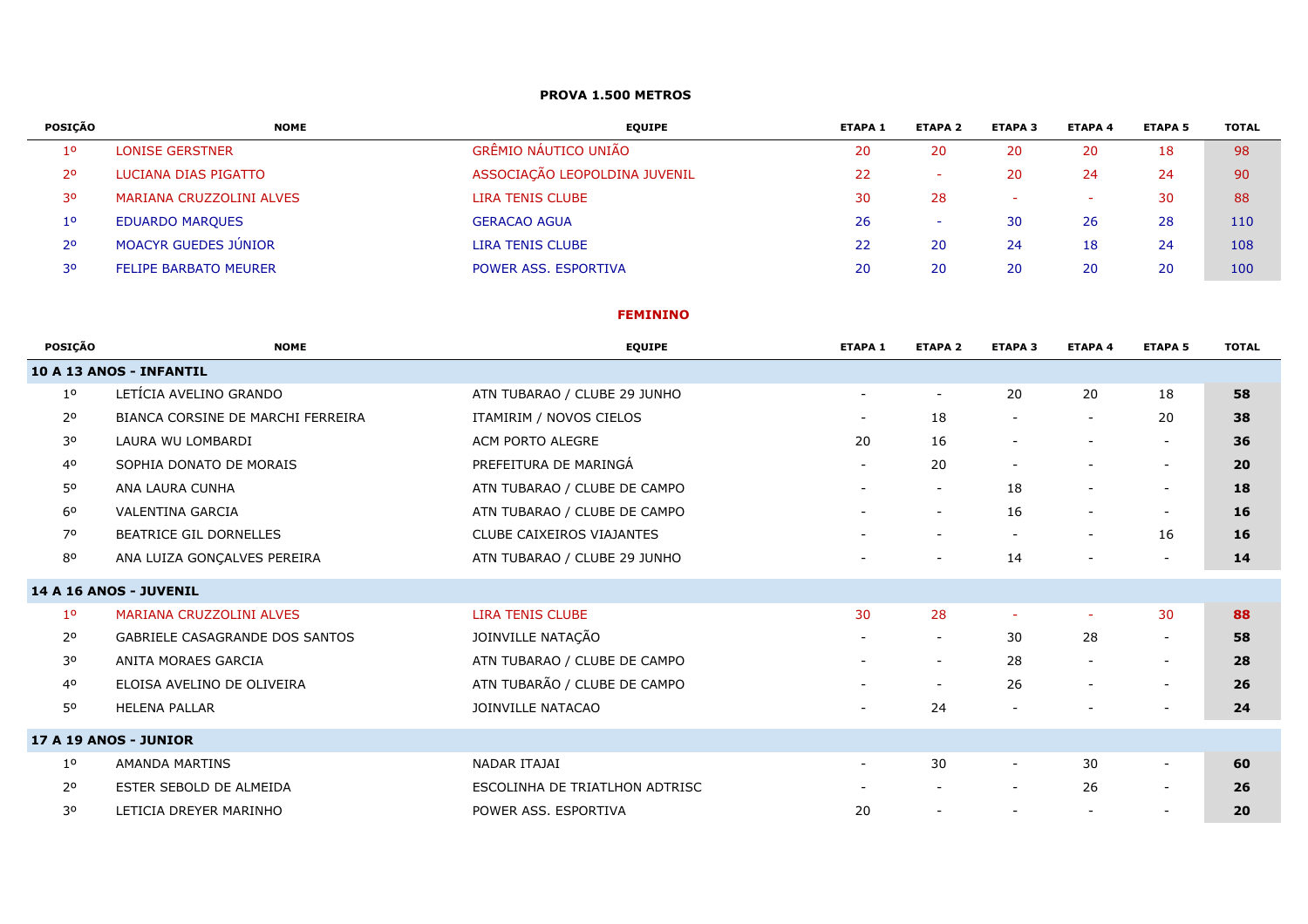| 40             | ANA BEATRIZ DA SILVA CACHOEIRA  | ATN TUBARAO / CLUBE DE CAMPO    |                          |                          | 20                       |                          | $\overline{\phantom{a}}$ | 20 |
|----------------|---------------------------------|---------------------------------|--------------------------|--------------------------|--------------------------|--------------------------|--------------------------|----|
| 50             | MANOELA COLARES PFEIFER         | CLUBE CAIXEIROS VIAJANTES       |                          |                          | $\sim$                   |                          | 20                       | 20 |
| 6 <sup>0</sup> | INES TORPES                     | <b>CEA</b>                      |                          |                          | 18                       |                          |                          | 18 |
|                | 20 A 24 ANOS - SENIOR           |                                 |                          |                          |                          |                          |                          |    |
| $1^{\circ}$    | JHOSENY SOUZA SANTOS            | TREINO TRAVESSIAS               | 20                       | 18                       | 16                       | 16                       | 14                       | 84 |
| 2 <sup>o</sup> | PAMELA MAZON                    | ATN TUBARAO / ACAD. VITAL       | $\overline{\phantom{a}}$ | 16                       | 18                       | 18                       | 16                       | 68 |
| 30             | ISABELA ZUMBLICK GONÇALVES      | ATN TUBARAO / CLUBE 29 JUNHO    |                          | $\sim$                   | 20                       | 20                       | 20                       | 60 |
| 40             | ANGELA FIELDMAN                 | <b>TREINO TRAVESSIAS</b>        | $\sim$                   | 22                       | 24                       |                          | $\sim$                   | 46 |
| 50             | THAIS GARBELOTO TIEGS           | MAMPITUBA                       |                          | $\blacksquare$           | $\overline{\phantom{a}}$ | $\overline{\phantom{a}}$ | 28                       | 28 |
| 6 <sup>o</sup> | MARIA FERNANDA CESCHIM          | CLUBE CURITIBANO                |                          | 20                       |                          |                          | $\sim$                   | 20 |
| 70             | LUIZA FERRARI PASSEGGIO         | ACADEMIA VIDA E ÁGUA            | 18                       |                          |                          |                          | $\sim$                   | 18 |
| 80             | <b>JULIA BEATRIZ PEREIRA</b>    | MAMPITUBA                       |                          |                          | $\overline{\phantom{a}}$ | $\overline{\phantom{a}}$ | 18                       | 18 |
| 90             | ARIELI CASTRO FANTI             | ENERGIA ESCOLA DE NATAÇÃO       |                          |                          |                          |                          | 12                       | 12 |
|                | 25 a 29 ANOS - MASTER I         |                                 |                          |                          |                          |                          |                          |    |
| $1^{\circ}$    | KATERYNE KLUG DE SOUZA          | PAULA RAMOS ESPORTE CLUBE       | $\overline{\phantom{a}}$ | 14                       | 18                       | 18                       | 18                       | 68 |
| 2 <sup>o</sup> | JULY FELISBINO FERNANDES        | ATN TUBARAO / CLUBE 29 JUNHO    |                          |                          | $\blacksquare$           | 20                       | 20                       | 40 |
| 30             | CÁSSIA DANIELE ZALESKI TRINDADE | FS TEAM                         |                          |                          | $\overline{a}$           |                          | 26                       | 26 |
| 40             | BARBARA SCHUHMACHER ORSI        | <b>CPH</b>                      |                          | 20                       | $\overline{\phantom{a}}$ | $\overline{\phantom{a}}$ | $\overline{\phantom{a}}$ | 20 |
| 50             | NADINE LORENZATO                | VAFTRI GAROPABA                 |                          | $\overline{\phantom{a}}$ | 20                       |                          | $\overline{\phantom{a}}$ | 20 |
| 6 <sup>o</sup> | MARIANA CIELUSINSKI LESSING     | SEM EQUIPE                      |                          | 18                       |                          |                          | $\overline{\phantom{a}}$ | 18 |
| 70             | ISADORA ABRANTES BERTOLI        | <b>TREINO TRAVESSIAS</b>        | $\sim$                   | 16                       | $\blacksquare$           |                          | $\overline{\phantom{a}}$ | 16 |
| $8^{\rm o}$    | BRUNA DILL BERNARDO             | GRÊMIO ATIRADORES NOVO HAMBURGO |                          |                          |                          |                          | 16                       | 16 |
| 90             | ANDREIA NAVARRO KOEPSEL         | PREFEITURA DE MARINGÁ           |                          | 12                       |                          |                          |                          | 12 |
|                | <b>30 A 34 ANOS - MASTER II</b> |                                 |                          |                          |                          |                          |                          |    |
| $1^{\circ}$    | JESSICA KARLLA DOS ANJOS        | SEM EQUIPE                      | 20                       | 12                       | 10                       | 18                       | 10                       | 70 |
| 2 <sup>o</sup> | DAYANE GABRIELLE TURASSA        | ACADEMIA MC SPORT CLUB          | 16                       | 14                       | 9                        |                          | $\overline{\phantom{a}}$ | 39 |
| 30             | LUISA SIEVES                    | ACADEMIA LONG LIFE              | 18                       | 16                       | $\overline{\phantom{a}}$ |                          | $\overline{\phantom{a}}$ | 34 |
| 40             | RAQUEL ROSA                     | GANA / ARRAIAS DO SUL           |                          | $\sim$                   | 16                       | $\overline{\phantom{a}}$ | 18                       | 34 |
| 50             | ANA OLIVIA NUNES BEZERRA        | GANA/ELASE                      |                          | $\overline{\phantom{a}}$ | $\overline{\phantom{a}}$ | 20                       | 12                       | 32 |
| 70             | MARIANA COLIN STELZNER          | TREINO TRAVESSIAS               |                          | 20                       | $\overline{a}$           |                          |                          | 20 |
| 60             | ANA THEREZA DE PAULI JORGE      | <b>CLUBE CURITIBANO</b>         | $\overline{\phantom{a}}$ | $\sim$                   | 20                       | $\overline{\phantom{a}}$ | $\overline{\phantom{a}}$ | 20 |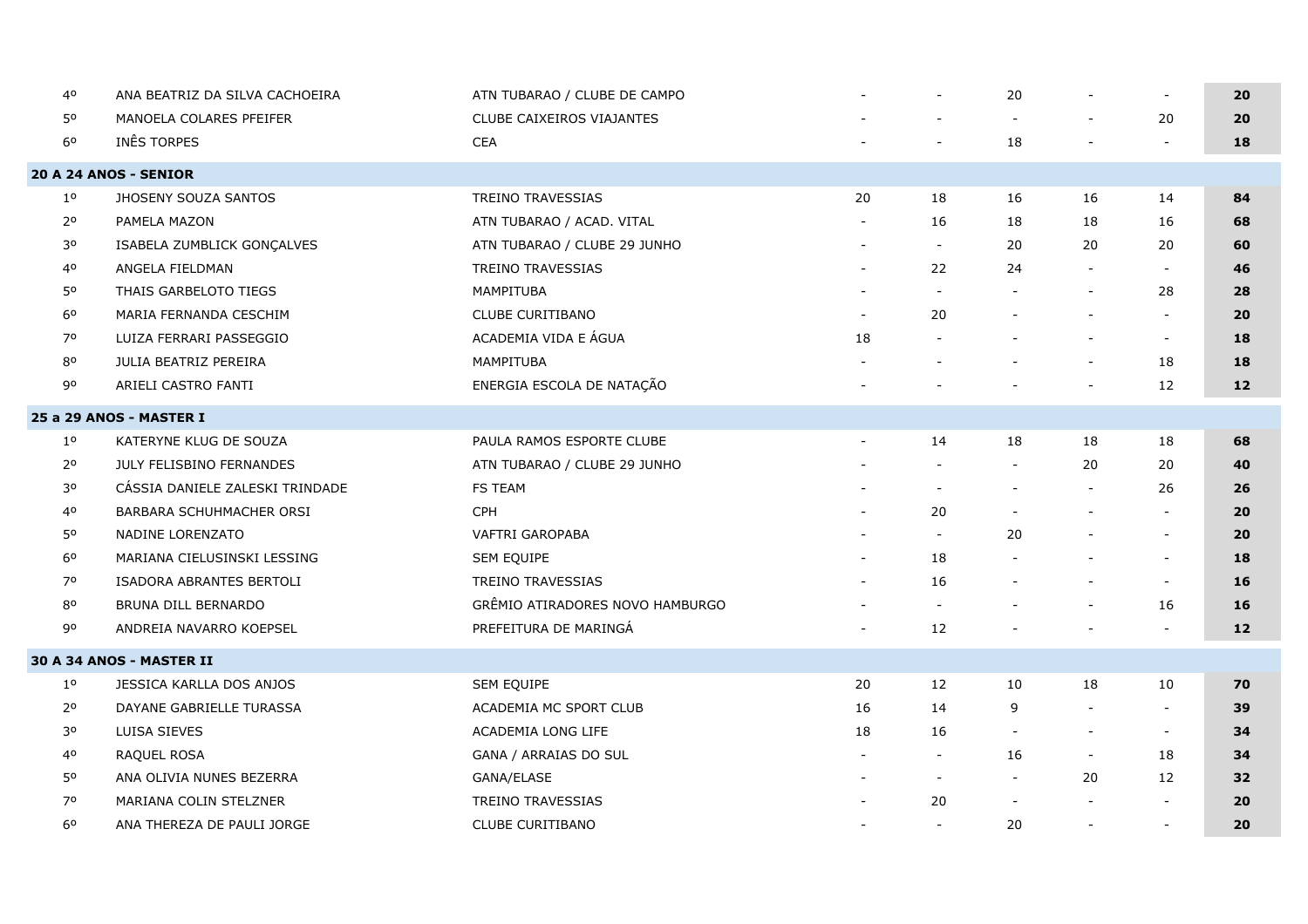| 80              | DEBORA CAMPOS OLIVEN             | ASSOC. LEOPOLDINA JUVEBIL           |                          | $\overline{\phantom{a}}$ |                          | $\sim$                   | 20                       | 20             |
|-----------------|----------------------------------|-------------------------------------|--------------------------|--------------------------|--------------------------|--------------------------|--------------------------|----------------|
| 90              | <b>MAIRA SEVERO</b>              | ACAD. MARCELO AMIM                  |                          | 18                       | $\overline{\phantom{a}}$ | $\blacksquare$           |                          | 18             |
| 10 <sup>o</sup> | ARIANA SOUSA DE MORAES SARMENTO  | TREINO TRAVESSIAS                   |                          | $\overline{\phantom{a}}$ | 18                       | $\overline{\phantom{a}}$ | $\overline{\phantom{a}}$ | 18             |
| $11^{\circ}$    | BÁRBARA DE FÁTIMA DEPOLE         | ACADEMIA VIDA ATIVA                 |                          |                          |                          | 16                       | $\overline{\phantom{a}}$ | 16             |
| 12 <sup>o</sup> | JULIANA AMATO BORGES             | GANA/ELASE                          |                          | $\overline{\phantom{a}}$ | 14                       | $\overline{\phantom{a}}$ | $\blacksquare$           | 14             |
| 130             | JULIANA DA ROSA RODRIGUES        | <b>SAPT TORRES</b>                  |                          | $\blacksquare$           | $\overline{\phantom{a}}$ | 14                       | $\overline{\phantom{a}}$ | 14             |
| 140             | VIVIAN POERSCH TELLES FERREIRA   | GREMIO NAUTICO GAUCHO / EVEN FASTER |                          | $\overline{\phantom{a}}$ | 12                       | $\overline{\phantom{a}}$ | $\overline{\phantom{a}}$ | 12             |
| 150             | LARISSA DONATO                   | PREFEITURA DE MARINGÁ               |                          |                          | $\overline{\phantom{a}}$ | 12                       |                          | 12             |
|                 | <b>35 A 39 ANOS - MASTER III</b> |                                     |                          |                          |                          |                          |                          |                |
| $1^{\circ}$     | VIRGINIA LUIZ CERQUEIRA SANTOS   | GANA/ELASE                          | 28                       | $\sim$                   | 20                       | $\overline{\phantom{a}}$ | 18                       | 66             |
| 20              | <b>GISELLE MARI SPECK</b>        | GANA/ELASE                          | 18                       | 18                       | 12                       | 9                        | 8                        | 65             |
| 30              | ROSIANE ALVES DA SILVA           | AQUÁTICOS/R&M ASS. ESPORTIVA        | 20                       | $\overline{\phantom{a}}$ | 14                       | 14                       | 10                       | 58             |
| 40              | CAROLINE FLACH ABBIS             | <b>JAMES TRAINING TEAM</b>          | $\overline{\phantom{a}}$ | $\sim$                   | 18                       | 20                       | 20                       | 58             |
| 50              | <b>JESSIE LODI</b>               | <b>ASTEL</b>                        | 14                       | 14                       | 10                       | 10                       | $\overline{4}$           | 52             |
| $6^{\circ}$     | FERNANDA WILL                    | GANA/ELASE                          | 16                       | 16                       |                          | $\overline{\phantom{a}}$ | $\blacksquare$           | 32             |
| 70              | ALINE LOURENÇO                   | VAFTRI GAROPABA                     | $\overline{\phantom{a}}$ | $\overline{\phantom{a}}$ | 16                       | $\overline{\phantom{a}}$ | 16                       | 32             |
| 80              | FERNANDA HINNIG                  | TREINO TRAVESSIAS                   | $\overline{\phantom{a}}$ | 12                       | 6                        | $\overline{7}$           | $\mathbf{1}$             | 26             |
| 90              | <b>ENAILE FARIAS MORAES</b>      | AQUATICOS/R&M ASS. ESPORTIVA        | 26                       | $\overline{\phantom{a}}$ |                          | $\overline{\phantom{a}}$ | $\overline{\phantom{a}}$ | 26             |
| 10 <sup>o</sup> | MILENA FARIAS DA SILVA           | AQUÁTICOS/R&M ASS. ESPORTIVA        |                          | $\overline{a}$           | 9                        | 8                        | $\overline{7}$           | 24             |
| 110             | MARIANA FERNANDES MARTINS        | PREFEITURA DE MARINGÁ               |                          | 20                       |                          | $\overline{\phantom{a}}$ | $\overline{\phantom{a}}$ | 20             |
| 12 <sup>o</sup> | ANA PAULA DA ROSA SILVA          | <b>RAIA SUL</b>                     |                          | $\blacksquare$           | $\overline{\phantom{a}}$ | 18                       | $\overline{\phantom{a}}$ | 18             |
| 130             | GIANNE SOUZA KRACIK              | GANA/ELASE                          |                          | $\overline{\phantom{a}}$ | $\overline{\phantom{a}}$ | 12                       | 5                        | 17             |
| 140             | DEBORA REGINA FELIPE             | PREFEITURA DE MARINGÁ               |                          | 10                       |                          | 6                        | $\overline{\phantom{a}}$ | 16             |
| 150             | NATALI NARDOM SCHAPINSKY         | <b>GAYA FITNESS CLUB</b>            |                          |                          |                          | 16                       | $\overline{\phantom{a}}$ | 16             |
| 16 <sup>o</sup> | HELENA SCHIRMER                  | CLUBE CAIXEIROS VIAJANTES           |                          |                          |                          | $\overline{\phantom{a}}$ | 14                       | 14             |
| 170             | CLAUDIA ROESE                    | MENUCI                              |                          | $\overline{\phantom{a}}$ |                          | $\sim$                   | 12                       | 12             |
| 180             | KAMILA SCHEFFEL                  | <b>GREMIO ATIRADORES</b>            |                          | $\blacksquare$           |                          | $\overline{\phantom{a}}$ | 9                        | 9              |
| 190             | SARA SANTANA AHUMADA             | CORREQSARAH                         |                          | $\overline{\phantom{a}}$ | 8                        | $\overline{\phantom{a}}$ | $\overline{\phantom{a}}$ | 8              |
| 20°             | JÚLIA GOTUZZO LOPES              | TENTARDINI TEAN                     |                          |                          | 7                        | $\overline{\phantom{a}}$ | $\overline{\phantom{a}}$ | $\overline{z}$ |
| 21°             | ANDRÉIA ÜBER ESPIÑOSA            | <b>TENTARDINI TEAM</b>              |                          |                          |                          |                          | 6                        | 6              |
| 22°             | PRISCILA RESMER CASTILHO         | WS NATAÇÃO                          |                          | $\overline{\phantom{a}}$ | $\overline{\phantom{a}}$ | $\overline{\phantom{a}}$ | 3                        | 3              |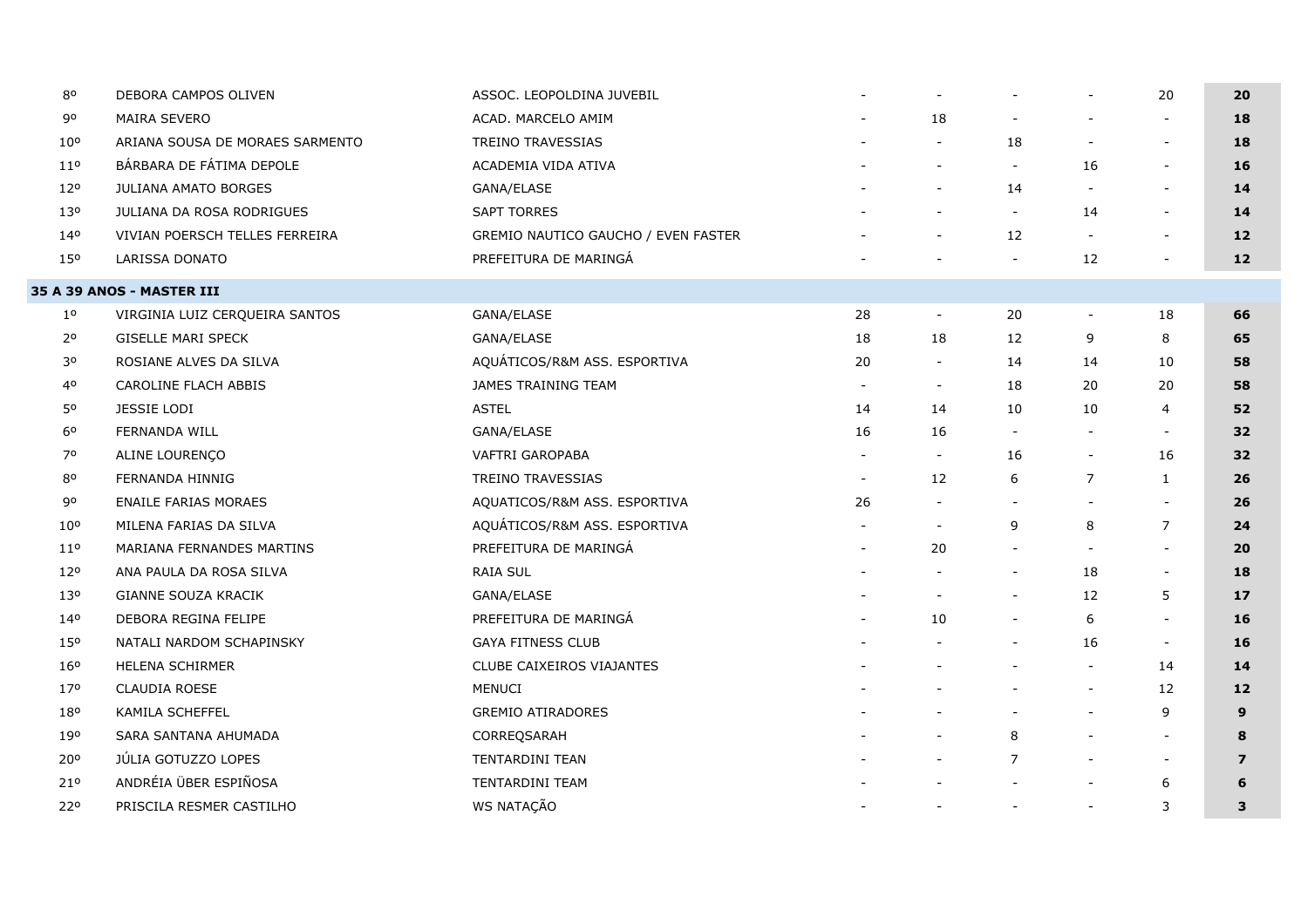| 230             | DANIELA DIETZ VIANA                                                  | SEM EQUIPE                     |       |                          |                          |                          | 2                        | $\overline{2}$    |
|-----------------|----------------------------------------------------------------------|--------------------------------|-------|--------------------------|--------------------------|--------------------------|--------------------------|-------------------|
| 240             | CAROLINA ELISE MOREIRA ALBERTON                                      | <b>SESI BLUMENAU</b>           |       |                          |                          | $\qquad \qquad -$        | 1                        | $\mathbf{1}$      |
| 250             | LETÍCIA CANCIAN SELBA DA SILVA                                       | ACM PORTO ALEGRE               |       |                          |                          |                          | $\mathbf{1}$             | $\mathbf{1}$      |
| 26°             | MONICA WROBEL FIORINI                                                | ANESTECLIN                     |       |                          |                          | $\overline{\phantom{a}}$ | $\mathbf{1}$             | 1                 |
|                 | 40 A 44 ANOS - MASTER IV                                             |                                |       |                          |                          |                          |                          |                   |
| $1^{\circ}$     | MAGALI COSTA                                                         | AQUÁTICOS/R&M ASS. ESPORTIVA   | 24    | $\overline{\phantom{a}}$ | 18                       | 20                       | 18                       | 80                |
| 2 <sup>o</sup>  | DANIELA FERNANDES SAMPAIO                                            | <b>GREMIO NAUTICO UNIAO</b>    |       | 20                       | $\overline{\phantom{a}}$ | 22                       | 20                       | 62                |
| 30              | ANA CLAUDIA BIERHALS VIEGAS                                          | GANA/ELASE                     | 18    | 18                       | $\overline{\phantom{a}}$ | $\overline{\phantom{a}}$ | 16                       | 52                |
| 4 <sup>o</sup>  | ALESSANDRA MEDEIROS                                                  | <b>VAFTRI GAROPABA</b>         |       |                          | 14                       | 18                       | 14                       | 46                |
| 50              | ISIS PAZ PORTINHO                                                    | IRONMIND ASS. ESPORTIVA        |       |                          | 9                        | 14                       | 9                        | 32                |
| 60              | LINDSAY THAIS ARNDT                                                  | #NEMQUEMORRA                   |       | $\overline{\phantom{a}}$ | 16                       | 16                       |                          | 32                |
| 70              | AMANDA SAYURI HIGUCHI FRANCO                                         | PREFEITURA DE MARINGÁ          |       | 26                       | $\blacksquare$           |                          | $\overline{\phantom{a}}$ | 26                |
| 80              | THAIS FERNANDA STELLA DE FREITAS                                     | CAIXEIROS VIAJANTES            |       | $\overline{\phantom{a}}$ | 12                       | $\blacksquare$           | 10                       | 22                |
| 90              | <b>CINARA PALHARES</b>                                               | TREINO TRAVESSIAS              |       |                          | 22                       |                          |                          | 22                |
| 10 <sup>o</sup> | LUANA CLAUDIA TORRES                                                 | LIRA TENIS CLUBE               | 20    |                          | $\overline{\phantom{a}}$ |                          | $\overline{\phantom{a}}$ | 20                |
| 11 <sup>o</sup> | CAROLINA BASGAL                                                      | <b>CLUBE CURITIBANO</b>        |       |                          | 20                       |                          |                          | 20                |
| 120             | LURIN MENDES MACEDO DE VASCONCELLOS DIAS                             | LIRA TENIS CLUBE               | 16    |                          |                          |                          | $\sim$                   | 16                |
| 130             | REGIANE APARECIDA JACINTO ZAMARIAM DE OLIVEIRA PREFEITURA DE MARINGÀ |                                | $ \,$ | 16                       | $\blacksquare$           |                          | $\overline{\phantom{a}}$ | 16                |
| 140             | DANIELLE BOING BERNARDES SILVA                                       | <b>IMBITUBA TRAVESSIAS</b>     | 14    |                          |                          |                          | $\overline{\phantom{a}}$ | 14                |
| 150             | CATIA CRISTINA MUSSOLIM                                              | PREFEITURA DE MARINGÁ          |       | 14                       |                          |                          |                          | 14                |
| 16 <sup>o</sup> | TALITA AFFONSO GASPAR                                                | GANA / ARRAIAS DO SUL          |       |                          | $\overline{\phantom{a}}$ | 12                       | $\overline{\phantom{a}}$ | $12 \overline{ }$ |
| 17°             | FABIANA MARASCHIN DA SILVA                                           | AQUATICOS / R&M ASS. ESPORTIVA |       |                          | $\blacksquare$           | $\blacksquare$           | 12                       | 12                |
| 180             | <b>LORENA CONTRERAS MUNDSTOCK</b>                                    | <b>GREMIO NAUTICO UNIAO</b>    |       |                          | 10                       | $\overline{\phantom{a}}$ | $\overline{\phantom{a}}$ | 10                |
| 190             | ANE BEATRIZ SANCHES ABRAÃO                                           | AQUATICOS / R&M ASS. ESPORTIVA |       |                          |                          | $\overline{\phantom{a}}$ | 8                        | 8                 |
|                 | 45 A 49 ANOS - MASTER V                                              |                                |       |                          |                          |                          |                          |                   |
| 1 <sup>o</sup>  | LUCIANA DIAS PIGATTO                                                 | ASSOCIAÇÃO LEOPOLDINA JUVENIL  | 22    | $\sim$                   | 20                       | 24                       | 24                       | 90                |
| 2 <sup>o</sup>  | CLAUDIA PEREIRA LIMA SKALTSAS                                        | ASSOC. LEOPOLDINA JUVENIL      |       | $\sim$                   | 18                       | 20                       | 20                       | 58                |
| 30              | CAROLINA BARBOSA                                                     | ATN TUBARAO - ACAD. VITAL      | 16    | 18                       | $\overline{\phantom{a}}$ | 10                       | 9                        | 53                |
| 40              | FABIANE MIRANDA MONTEIRO                                             | POWER ASS. ESPORTIVA           | 14    | 20                       | 6                        | $\overline{\phantom{0}}$ | 10                       | 50                |
| 50              | <b>JULIANA DE SOUZA</b>                                              | AQUATICOS/R&M ASS. ESPORTIVA   | 20    |                          | 9                        | $\overline{\phantom{a}}$ | 16                       | 45                |
| 6 <sup>o</sup>  | FLAVIA CIANE ASSMANN CASTRO                                          | <b>GERACAO AGUA</b>            |       | $\overline{\phantom{a}}$ | 16                       | $\overline{\phantom{a}}$ | 18                       | 34                |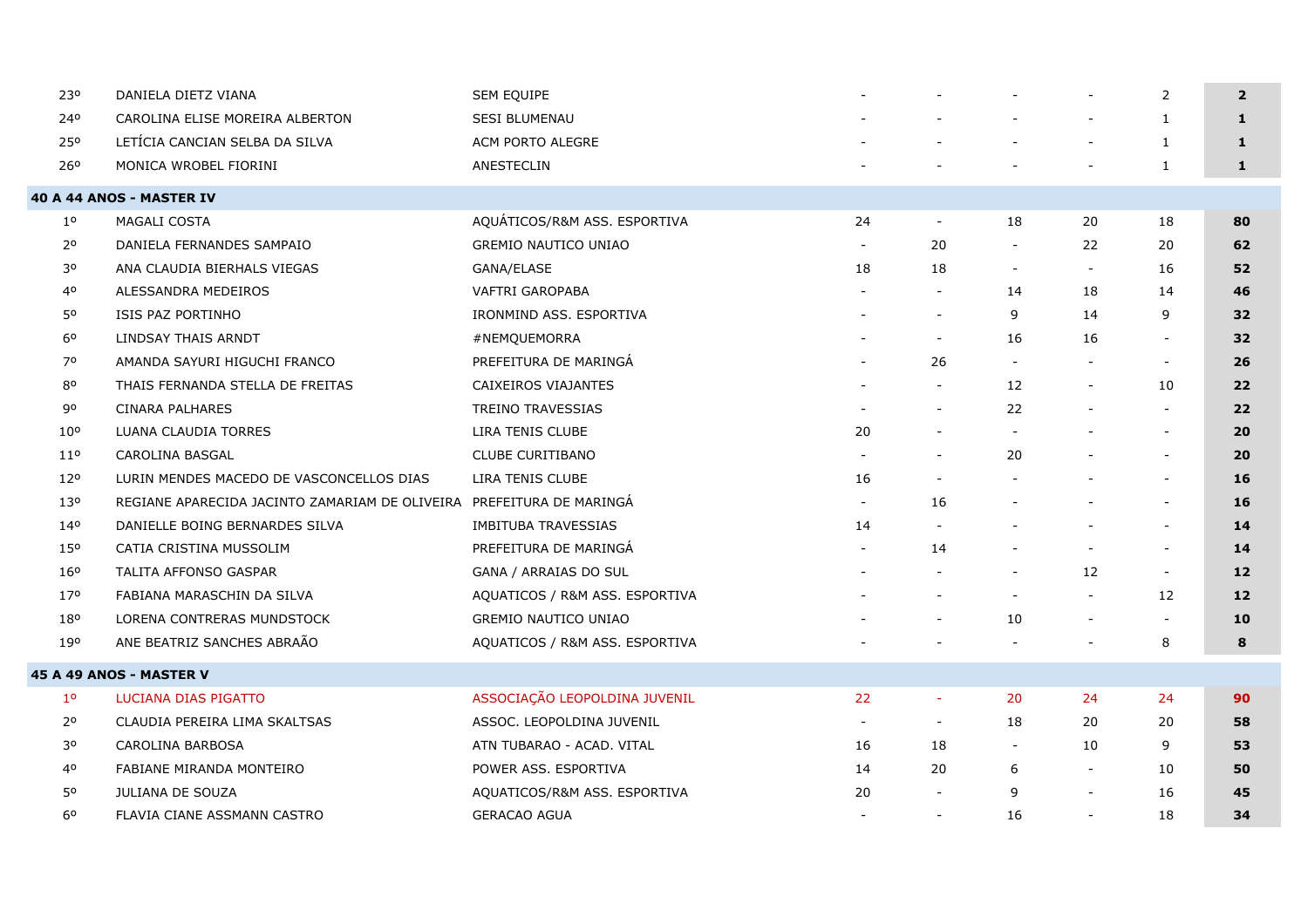| 70              | SHEILA MONTANO VEGA                 | PAULA RAMOS ESP. CLUBE       | 18 |                          |                          | $\overline{\phantom{a}}$ | 14                       | 32              |
|-----------------|-------------------------------------|------------------------------|----|--------------------------|--------------------------|--------------------------|--------------------------|-----------------|
| 80              | ANE DE OLIVEIRA JAWOROWSKI          | <b>GERACAO AGUA</b>          |    |                          | 7                        | 12                       | 12                       | 31              |
| 90              | SUSANE MELO                         | GREMIO NAUTICO UNIAO         |    |                          |                          | $\overline{\phantom{a}}$ | 22                       | 22              |
| 10 <sup>o</sup> | SARA GABRIEL                        | <b>GERACAO AGUA</b>          |    |                          | $\overline{\phantom{a}}$ | 18                       | $\overline{a}$           | 18              |
| $11^{\circ}$    | <b>CRISTIANE FERNANDES</b>          | <b>GERACAO AGUA</b>          |    | $\overline{\phantom{a}}$ | 8                        | 9                        | $\blacksquare$           | 17              |
| 120             | SIMONE NOGARA                       | VEN - VALE EUROPEU NATAÇÃO   |    | 16                       |                          | $\overline{\phantom{a}}$ | $\overline{\phantom{a}}$ | 16              |
| 13 <sup>o</sup> | FERNANDA GASTAL                     | <b>GREMIO NAUTICO UNIAO</b>  |    |                          |                          | 16                       | $\overline{\phantom{a}}$ | 16              |
| 140             | SIBELI CORDEIRO                     | CPH                          |    | 14                       |                          |                          | $\overline{\phantom{a}}$ | 14              |
| 150             | MAUREEN ASTRID REYDAMS              | CLUBE CURITIBANO             |    | $\blacksquare$           | 14                       | $\sim$                   | $\blacksquare$           | 14              |
| 16°             | DANIELA LOPER CORREA                | <b>GAYA FITNESS CLUB</b>     |    |                          | $\overline{\phantom{a}}$ | 14                       | $\blacksquare$           | 14              |
| 170             | CARLA MARQUES NUNES                 | SEM EQUIPE                   |    |                          | $\overline{\phantom{a}}$ | $\overline{7}$           | 6                        | 13              |
| 180             | DANIELA AGOSTINO                    | POWER ASS. ESPORTIVA         | 12 |                          | $\overline{\phantom{a}}$ |                          | $\blacksquare$           | 12 <sup>2</sup> |
| 190             | SUSANA IWERSEN                      | <b>CLUBE CURITIBANO</b>      |    | $\overline{\phantom{a}}$ | 12                       | $\sim$                   | $\blacksquare$           | 12              |
| 20°             | CRISTINA BORGES CAFRUNI             | GREMIO NAUTICO UNIAO         |    |                          | 10                       |                          | $\blacksquare$           | 10              |
| 210             | TATIANA BIEMBENGUT                  | AQUÁTICOS/R&M ASS. ESPORTIVA |    |                          | 5                        | $\overline{\phantom{a}}$ | $\overline{4}$           | 9               |
| 220             | ELIZABETH CRISTINA DONATO DE MORAES | PREFEITURA DE MARINGÁ        |    |                          | $\blacksquare$           | 8                        |                          | 8               |
| 230             | JENIFER ASTBURY FONTES              | <b>CPH</b>                   |    |                          |                          |                          | 8                        | 8               |
| 240             | FERNANDA BORGES DE MEDEIROS         | SEM EQUIPE                   |    |                          |                          | $\sim$                   | 7                        | $\overline{z}$  |
| 250             | ELIZABETH NEVES                     | PREFEITURA DE MARINGÁ        |    |                          |                          | 6                        |                          | 6               |
| 260             | PATRICIA SANTOS D'OLIVEIRA          | PREFEITURA DE MARINGÁ        |    |                          | $\overline{\phantom{a}}$ | 5                        | $\blacksquare$           | 5               |
| 270             | LUCIANA MARINA DA SILVA             | SEM EQUIPE                   |    |                          |                          |                          | 5                        | 5               |
| 280             | KAREN JOAQUIM AMORIM                | ACM PORTO ALEGRE             |    |                          |                          | $\overline{\phantom{a}}$ | 3                        | 3               |
| 290             | LAUREN ELLWANGER MAGUETA            | VAFTRI                       |    |                          |                          |                          | 2                        | $\overline{2}$  |
|                 | 50 A 54 ANOS - MASTER VI            |                              |    |                          |                          |                          |                          |                 |
| $1^{\circ}$     | SORAYA LOPES                        | AQUATICOS/R&M ASS. ESPORTIVA | 20 | $\sim$                   | 16                       | 18                       | 14                       | 68              |
| 2 <sup>o</sup>  | CLAUDIA BERTONCINI                  | <b>GANA</b>                  |    | $\overline{\phantom{a}}$ | $\overline{\phantom{a}}$ | 20                       | 18                       | 38              |
| 30              | FÁRIDA YATIYO OKUHARA               | PREFEITURA DE MARINGÁ        |    | 20                       | $\overline{\phantom{a}}$ | $\sim$                   | $\overline{\phantom{a}}$ | 20              |
| 40              | MARIA CRISTINA SIGWALT              | <b>CLUBE CURITIBANO</b>      |    | $\overline{\phantom{a}}$ | 20                       | $\sim$                   | $\overline{\phantom{a}}$ | 20              |
| 50              | ISABEL CRISTINA GOULART NUNES       | ACM PORTO ALEGRE             |    |                          |                          | $\overline{\phantom{a}}$ | 20                       | 20              |
| 60              | ROBERTA MORRA                       | <b>VAFTRI GAROPABA</b>       |    |                          | 18                       |                          | $\overline{\phantom{a}}$ | 18              |
| 70              | MARCIA MAGALHAES                    | GPA                          |    | $\sim$                   | $\overline{\phantom{a}}$ | $\overline{\phantom{a}}$ | 16                       | 16              |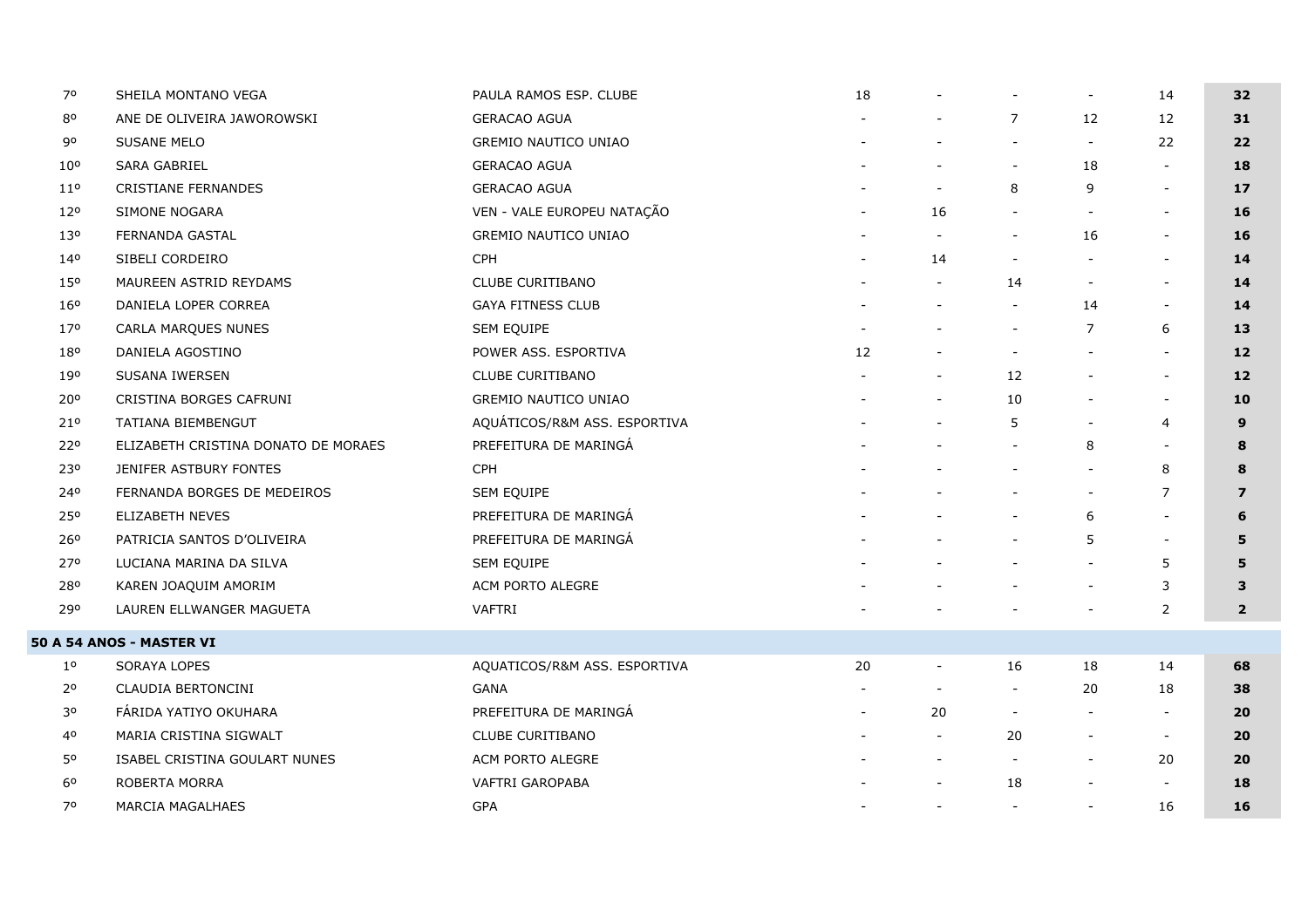| 80                    | <b>GIANELLA RIEPHOFF</b>              | <b>TREINO TRAVESSIAS</b>                |                          |                          |                          |                          | 12                       | 12 |
|-----------------------|---------------------------------------|-----------------------------------------|--------------------------|--------------------------|--------------------------|--------------------------|--------------------------|----|
|                       | 55 A 59 ANOS - MASTER VII             |                                         |                          |                          |                          |                          |                          |    |
| 1 <sup>0</sup>        | <b>LONISE GERSTNER</b>                | <b>GRÊMIO NÁUTICO UNIÃO</b>             | 20                       | 20                       | 20                       | 20                       | 18                       | 98 |
| $2^{\circ}$           | SONIA REGINA CORDEIRO                 | LAS LUNAS AGUAS ABERTAS                 | 16                       | 16                       | 12                       | 16                       | 14                       | 74 |
| 30                    | <b>ELIANE MANSAN</b>                  | ACAD. PEIXINHO AZUL                     | 14                       | 14                       | 10                       | 12                       | 9                        | 59 |
| 40                    | MIRIAM SCHEIN TREVISOL                | <b>GERACAO AGUA</b>                     | $\overline{\phantom{a}}$ | $\blacksquare$           | 14                       | 18                       | 16                       | 48 |
| 50                    | FLÁVIA MARIA RYZEWSKI                 | <b>TENTARDINI TEAM</b>                  |                          | $\blacksquare$           | 16                       |                          | 20                       | 36 |
| 60                    | KATIA CASTAGNINO DORA                 | ACADEMIA NADA MAIS/CLINITEC INFORMÁTICA | $\overline{\phantom{a}}$ | $\blacksquare$           | $\blacksquare$           | 14                       | 12                       | 26 |
| 70                    | PAULA HOFMEISTER                      | ASSOCIAÇÃO LEOPOLDINA JUVENIL           | 18                       | $\overline{\phantom{a}}$ | $\overline{\phantom{a}}$ |                          | $\sim$                   | 18 |
| 80                    | CELINA AMARAL DE MACEDO MOLLI MAYER   | <b>ASUFEPAR</b>                         | $\blacksquare$           | 18                       | $\overline{\phantom{a}}$ | $\overline{\phantom{a}}$ |                          | 18 |
| 90                    | VANESSA DE MACEDO BRAGA COSTA         | CLUBE CURITIBANO                        |                          |                          | 18                       |                          | $\overline{\phantom{a}}$ | 18 |
|                       | 60 A 64 ANOS - MASTER VIII            |                                         |                          |                          |                          |                          |                          |    |
| 1 <sup>o</sup>        | NEUSA MARIA SULZBACH WEBER            | <b>RAIA SUL</b>                         | 20                       | $\sim$                   | 16                       | 18                       | 16                       | 70 |
| 2 <sup>o</sup>        | <b>VERA BEATRIZ REBELO</b>            | <b>CPH</b>                              |                          | 20                       | 20                       |                          | $\blacksquare$           | 40 |
| 30                    | LAURA MISUE MATSUDA                   | PREFEITURA DE MARINGÁ                   | $\sim$                   | 18                       | $\sim$                   | 20                       | $\sim$                   | 38 |
| 40                    | MARIA LUCIA SANTAFE AGUIAR            | CAIXEIROS VIAJANTES                     |                          | $\sim$                   | 18                       |                          | 20                       | 38 |
| 50                    | RACHEL MAESTRI ADAM                   | <b>GREMIO NAUTICO UNIAO</b>             |                          | $\overline{\phantom{a}}$ | $\overline{\phantom{a}}$ | $\overline{\phantom{a}}$ | 18                       | 18 |
| 6 <sup>0</sup>        | MARIA ISABEL VERÍSSIMO CASAGRANDA     | AQUATICOS / R&M ASS. ESPORTIVA          |                          |                          |                          |                          | 14                       | 14 |
|                       | 65 A 69 ANOS - MASTER IX              |                                         |                          |                          |                          |                          |                          |    |
| 1 <sup>o</sup>        | MARIA CRISTINA MOTA MARTINS           | ASSOC. LEOPOLDINA JUVENIL               | $\overline{\phantom{a}}$ | 20                       | 20                       |                          | 18                       | 58 |
| 2 <sup>o</sup>        | HELENA MARIA TANNHAUSER BARROS        | <b>GREMIO NAUTICO UNIAO</b>             | 20                       |                          |                          |                          | 20                       | 40 |
|                       | 70+ ANOS - MASTER X                   |                                         |                          |                          |                          |                          |                          |    |
| $1^{\rm o}$           | DORIS NEILA DEHNHARDT ELY             | ASSOCIAÇÃO LEOPOLDINA JUVENIL           | 20                       | $\overline{\phantom{a}}$ | 20                       | 18                       | 20                       | 78 |
| 2 <sup>o</sup>        | ROSEMARY FONSECA DE CARVALHO          | ATN TUBARAO / CLUBE 29 JUNHO            | $\overline{a}$           | $\blacksquare$           | 18                       | 20                       | $\sim$                   | 38 |
| <b>PCD - ABSOLUTO</b> |                                       |                                         |                          |                          |                          |                          |                          |    |
| 1 <sup>o</sup>        | KARINA SERRADO MARQUES DA SILVA - PCD | TUBAROES AGUAS ABERTAS                  | 20                       |                          | $\blacksquare$           |                          | $\sim$                   | 20 |
| 2 <sup>o</sup>        | THAÍSE HELENA - PCD                   | ACAD. GUSTAVO BORGES                    |                          |                          |                          | 20                       | $\sim$                   | 20 |
| 30                    | ROSE INES FANTIN - PCD                | L'ÁQUA                                  |                          | $\overline{\phantom{a}}$ | $\overline{\phantom{a}}$ |                          | 20                       | 20 |

**MASCULINO**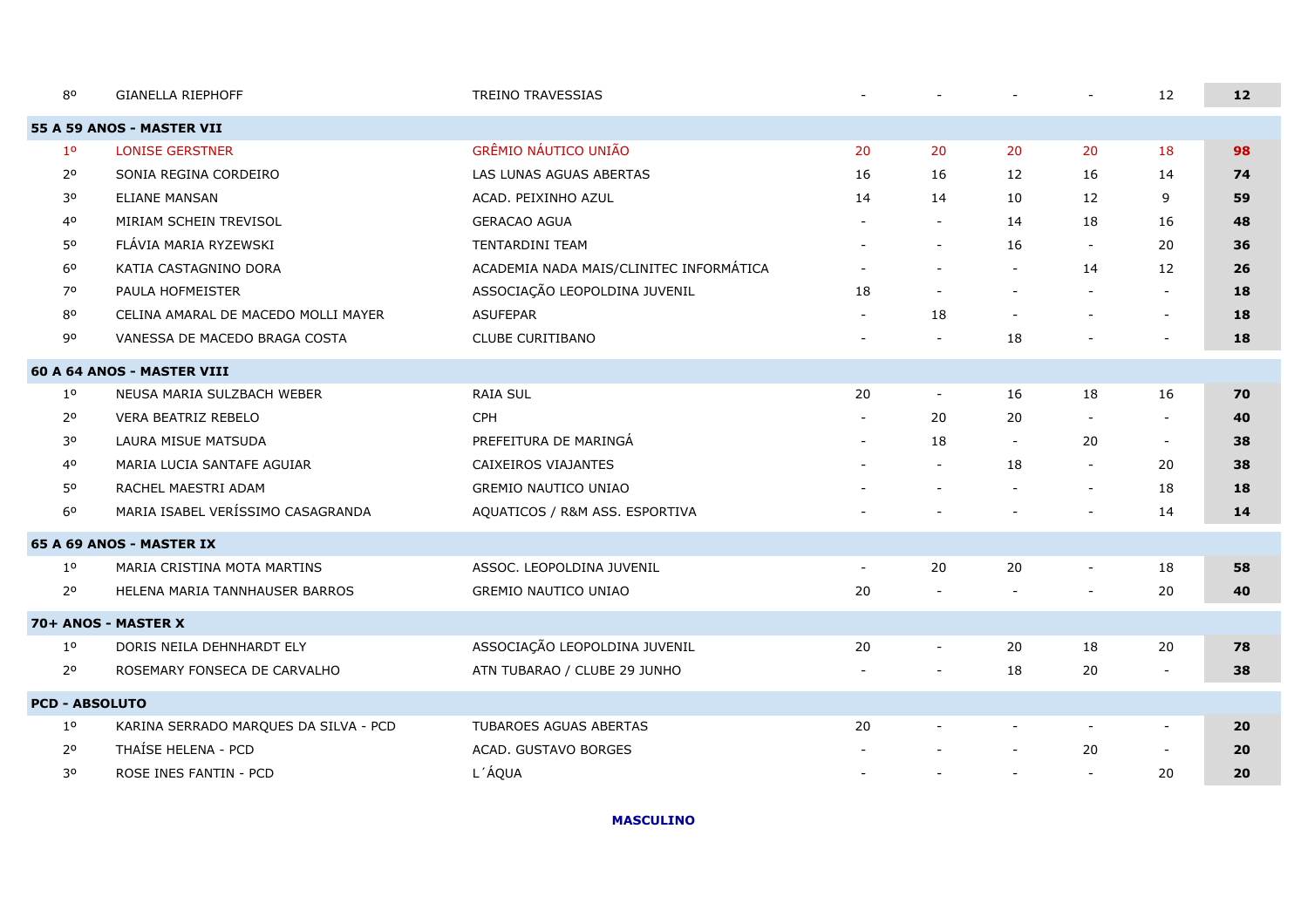| <b>POSICÃO</b>  | <b>NOME</b>                       | <b>EQUIPE</b>                | <b>ETAPA 1</b>           | <b>ETAPA 2</b>           | <b>ETAPA 3</b>           | <b>ETAPA 4</b>           | <b>ETAPA 5</b>           | <b>TOTAL</b> |
|-----------------|-----------------------------------|------------------------------|--------------------------|--------------------------|--------------------------|--------------------------|--------------------------|--------------|
|                 | 10 A 13 ANOS - INFANTIL           |                              |                          |                          |                          |                          |                          |              |
| 1 <sup>o</sup>  | NICOLAS GABRIEL MARQUES           | GREMIO NAUTICO UNIAO         | 30                       |                          |                          | $\blacksquare$           | 30                       | 60           |
| 2 <sup>o</sup>  | LUÍS HENRIQUE BIAZZOLO GOLIN      | ATN TUBARAO / CLUBE 29 JUNHO |                          | $\blacksquare$           | 18                       | 16                       | 20                       | 54           |
| 30              | ARTHUR GHIZZO DOS SANTOS          | ATN TUBARAO / CLUBE DE CAMPO |                          | $\blacksquare$           | 16                       | 18                       | 18                       | 52           |
| 40              | HARIEL RAMADAN MOHAMED            | ITAMIRIM NOVOS CIELOS        |                          | $\blacksquare$           | 20                       | 20                       | $\sim$                   | 40           |
| 50              | OTAVIO AUGUSTO EGRES REN          | ATN TUBARAO / CLUBE 29 JUNHO |                          | $\overline{\phantom{a}}$ | 14                       | $\overline{\phantom{a}}$ | 18                       | 32           |
| 60              | <b>GUSTAVO DAVESAC</b>            | ITJ TRAVESSIAS               |                          | 18                       | $\blacksquare$           | 12                       | $\sim$                   | 30           |
| 70              | <b>GUSTAVO MARION MORINI</b>      | ATN TUBARAO / CLUBE 29 JUNHO |                          | $\blacksquare$           | 12                       | $\overline{\phantom{a}}$ | 16                       | 28           |
| $8^{\rm o}$     | JOSHUA GOMIDE CAPRARO             | CLUBE CURITIBANO             |                          | 20                       |                          |                          | $\blacksquare$           | 20           |
| 90              | CAUÃ TARNOWSKY PETRY              | ADTRISC                      |                          |                          |                          | 14                       | $\overline{\phantom{a}}$ | 14           |
|                 | 14 A 16 ANOS - JUVENIL            |                              |                          |                          |                          |                          |                          |              |
| $1^{\circ}$     | ALESSANDRO BARROSO TOMAS          | <b>INSTITUTO NADAR</b>       | $\overline{a}$           | 20                       | 20                       | 20                       | $\overline{\phantom{a}}$ | 60           |
| 2 <sup>o</sup>  | LUCAS DAVESAC                     | <b>ITJ TRAVESSIAS</b>        |                          | 30                       | $\overline{\phantom{a}}$ | 30                       | $\overline{\phantom{a}}$ | 60           |
| 30              | DIEGO ASSMANN CASTRO              | <b>GERACAO AGUA</b>          |                          | $\overline{\phantom{a}}$ | 18                       | 16                       | 20                       | 54           |
| 40              | RONALDO KLUG JUNIOR               | JOINVILLE NATACAO            | $\overline{\phantom{a}}$ | 26                       |                          | 28                       | $\overline{\phantom{a}}$ | 54           |
| 50              | <b>GABRIEL WU LOMBARDI</b>        | ACM PORTO ALEGRE             | 20                       | 14                       | $\blacksquare$           |                          | $\overline{\phantom{a}}$ | 34           |
| 6 <sup>o</sup>  | FELIPE DE CARVALHO DIAS           | ATN TUBARAO / CLUBE 29 JUNHO | $\sim$                   | $\sim$                   | 16                       | 18                       | $\overline{\phantom{a}}$ | 34           |
| 70              | FABIAN HENRIQUE DA SILVA          | POWER ASS. ESPORTIVA         | $\overline{\phantom{a}}$ | 16                       | 14                       |                          | $\overline{\phantom{a}}$ | 30           |
| 80              | NILO PADILLA GARDEAZABAL          | ATN TUBARAO / CLUBE DE CAMPO |                          | $\blacksquare$           | 12                       |                          | 18                       | 30           |
| 90              | <b>LUCAS RECH</b>                 | VEN - VALE EUROPEU NATAÇÃO   | 24                       |                          | $\blacksquare$           |                          | $\sim$                   | 24           |
| 10 <sup>o</sup> | FELIPE DE OLIVEIRA JAWOROWSKI     | <b>GERACAO AGUA</b>          |                          |                          | 8                        | 14                       | $\sim$                   | 22           |
| 11 <sup>o</sup> | PEDRO MARINHO COSTA               | ATN TUBARAO / CLUBE DE CAMPO |                          | $\blacksquare$           | $\overline{7}$           | 12                       | $\overline{\phantom{a}}$ | 19           |
| 12°             | RAFAEL FERREIRA EL MEMARI         | PREFEITURA DE MARINGÁ        | $\overline{a}$           | 18                       |                          |                          | $\sim$                   | 18           |
| 130             | JOAO HENRIQUE FORMIGARI DOS ANJOS | CENTRO DE NATACAO CAMBORIU   | $\overline{\phantom{a}}$ | 12                       | $\overline{\phantom{a}}$ |                          | $\overline{\phantom{a}}$ | 12           |
| 140             | MIGUEL AVELINO GRANDO             | ATN TUBARAO / CLUBE DE CAMPO |                          | $\blacksquare$           | 10                       |                          | $\blacksquare$           | 10           |
| 150             | <b>GUILHERME MICHELSON</b>        | CENTRO DE NATAÇÃO CAMBORIU   |                          |                          | 9                        |                          |                          | 9            |
|                 | 17 A 19 ANOS - JUNIOR             |                              |                          |                          |                          |                          |                          |              |
| 1 <sup>o</sup>  | PEDRO MANOEL MOREIRA DA SILVA     | ACAD. PEIXINHO AZUL          |                          | 20                       | 18                       | 16                       | 16                       | 70           |
| 2 <sup>o</sup>  | JOAO PEDRO DE PIERI GHIZZO        | ATN TUBARAO / CLUBE DE CAMPO |                          | 18                       | 20                       | 12                       | 18                       | 68           |
| 30              | CRISTIANO AGLICERIO ALDO PEREIRA  | ITAMIRIM / NOVOS CIELOS      | 20                       | 22                       | $\overline{\phantom{a}}$ | 20                       | $\overline{\phantom{a}}$ | 62           |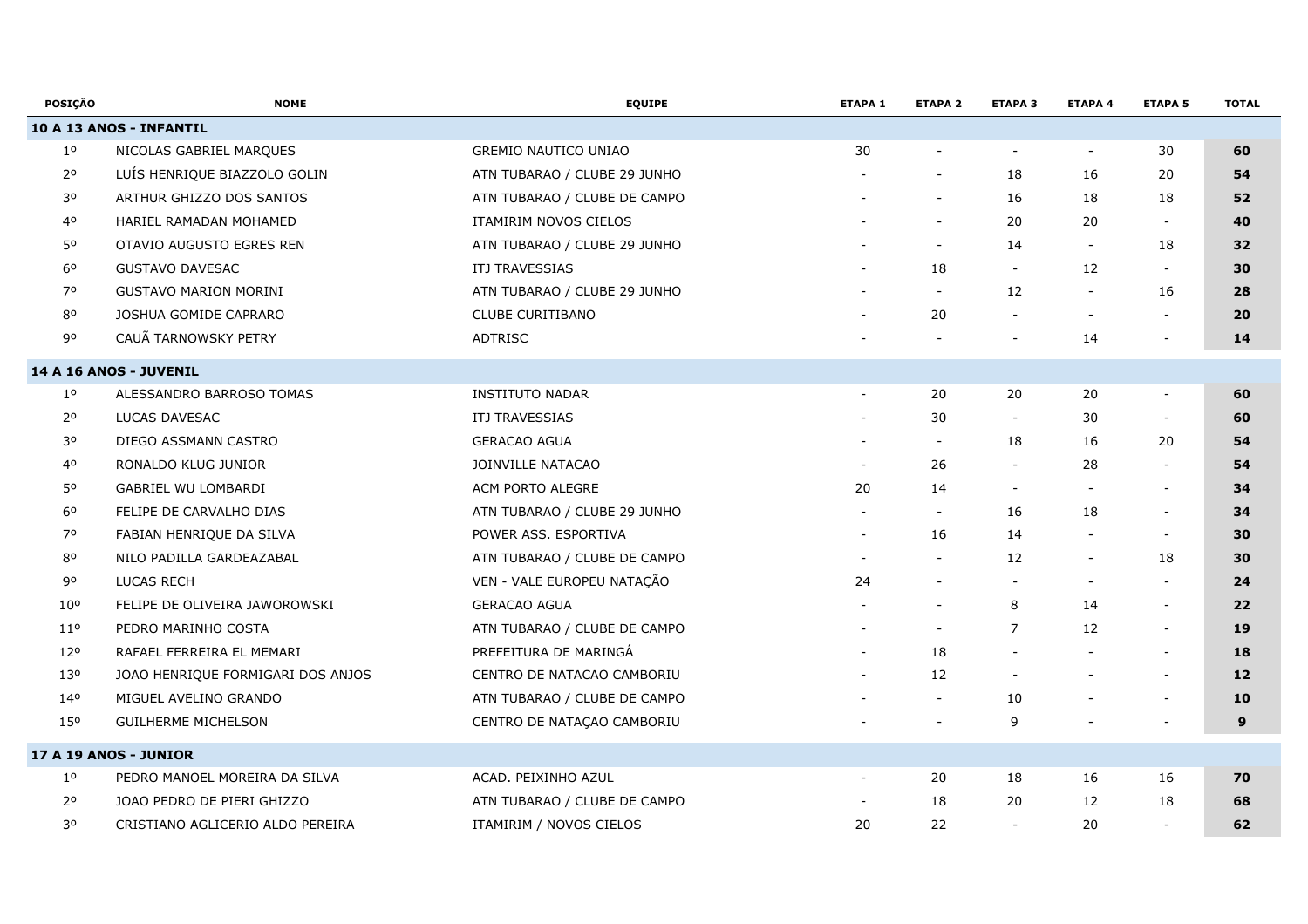| 40              | ERICK DENIZ CHOAI                          | POWER ASS. ESPORTIVA                         | 28                       | 24             |                          |                          | $\overline{\phantom{a}}$ | 52              |
|-----------------|--------------------------------------------|----------------------------------------------|--------------------------|----------------|--------------------------|--------------------------|--------------------------|-----------------|
| 50              | LUCAS LINDEMANN ANSCHAU DO AMARAL          | <b>SPORTCENTER</b>                           |                          |                | 16                       | $\overline{\phantom{a}}$ | 12                       | 28              |
| 6 <sup>o</sup>  | KAUÃ ANTUNES FIORAVANTE BASTOS             | CLUBE CAIXEIROS VIAJANTES                    |                          |                | $\overline{\phantom{a}}$ | $\overline{\phantom{a}}$ | 20                       | 20              |
| 70              | VITOR ASSMANN CASTRO                       | <b>GERACAO AGUA</b>                          |                          |                | $\overline{\phantom{a}}$ | 18                       | $\blacksquare$           | 18              |
| 80              | ADONIS DA ROSA FARIAS                      | ATN TUBARAO / SUPERACAO                      |                          |                | $\blacksquare$           |                          | 18                       | 18              |
| 90              | HENRIQUE GAUER BERGER                      | <b>JAMES TRAINING</b>                        |                          | 16             | $\overline{\phantom{a}}$ | $\overline{\phantom{a}}$ | $\overline{\phantom{a}}$ | 16              |
| 10 <sup>o</sup> | RAUL FLORIANO ELIAS                        | <b>ATN TUBARAO</b>                           |                          |                | $\blacksquare$           | 14                       | $\overline{\phantom{a}}$ | 14              |
| $11^{\circ}$    | MATIAS ISOPPO GÜNTZEL                      | GANA/ELASE                                   |                          |                | $\blacksquare$           |                          | 14                       | 14              |
|                 | 20 A 24 ANOS - SENIOR                      |                                              |                          |                |                          |                          |                          |                 |
| 1 <sup>o</sup>  | JOAO VYCTOR SEBASTIAO SILVA                | ATN TUBARAO / CLUBE DE CAMPO                 | 20                       | 20             | 18                       | 18                       | 20                       | 96              |
| $2^{\circ}$     | VINICIUS DE MEDEIROS MOREIRA               | ATN TUBARAO / CLUBE 29 JUNHO                 | 18                       | 18             | 16                       | 16                       | $\overline{\phantom{a}}$ | 68              |
| 30              | GABRIEL RESUN GOMES DA SILVA               | PAULA RAMOS ESPORTE CLUBE                    | $\sim$                   | $\sim$         | 14                       | 14                       | 18                       | 46              |
| 40              | DAVI CARDOSO CESARIO                       | ATN TUBARAO / ACAD. VITAL                    | $\sim$                   | 16             | 10                       | 10                       | $\overline{\phantom{a}}$ | 36              |
| 50              | IVENS DIEGO MULLER                         | ACADEMIA MALHÔ                               |                          | $\blacksquare$ | 9                        | 9                        | 10                       | 28              |
| 6 <sup>o</sup>  | YAGO RODRIGUES SANTOS ALVES                | CPH / FME-BC / REST CAVALI / FLUIR / UNIVALI |                          | 28             | $\blacksquare$           |                          | $\sim$                   | 28              |
| 70              | BRUNO AVELINO DE OLIVEIRA                  | ATN TUBARÃO / CLUBE DE CAMPO                 |                          |                | 20                       | $\overline{\phantom{a}}$ | $\overline{\phantom{a}}$ | 20              |
| 80              | LUCAS GABRIEL                              | <b>GERACAO AGUA</b>                          |                          |                | $\blacksquare$           | 20                       | $\blacksquare$           | 20              |
| 90              | <b>CARLOS ALEXANDRE</b>                    | SEM EQUIPE                                   | 16                       |                | $\overline{\phantom{a}}$ |                          | $\blacksquare$           | 16              |
| 10 <sup>o</sup> | DANIEL DOS PASSOS SOARES                   | POWER ASS. ESPORTIVA                         |                          |                | $\overline{\phantom{a}}$ | $\overline{\phantom{a}}$ | 16                       | 16              |
| $11^{\circ}$    | JOAO VICTOR ROCHINSKI VIEIRA               | GANA/ELASE                                   |                          |                | $\overline{\phantom{a}}$ | $\overline{\phantom{a}}$ | 14                       | 14              |
| 120             | LUCAS HENRIQUE MARINHO DOS SANTOS          | LAGUNA                                       |                          |                | 12                       | $\overline{\phantom{a}}$ | $\sim$                   | 12 <sub>1</sub> |
| 13 <sup>o</sup> | ARTHUR BURIGO ANTUNES                      | <b>ATN TUBARAO</b>                           |                          |                | $\overline{\phantom{a}}$ | 12                       | $\overline{\phantom{a}}$ | 12              |
| 140             | HENRI PHILIP STEPHEN SMIDTH                | MOBI DICK                                    |                          |                |                          | $\overline{\phantom{a}}$ | 12                       | 12              |
|                 | 25 A 29 ANOS - MASTER I                    |                                              |                          |                |                          |                          |                          |                 |
| $1^{\circ}$     | MICHEL KLAUMANN CLARINDA                   | ATN TUBARAO / CLUBE DE CAMPO                 | $\overline{\phantom{a}}$ | 20             | 18                       | 20                       | 14                       | 72              |
| $2^{\circ}$     | GUSTAVO HENRIQUE LADEVIG                   | INDAIAL                                      | $\overline{\phantom{a}}$ | 16             | 10                       | 18                       | 12                       | 56              |
| 30              | PAULO HENRIQUE POSTERARO NEVES DE CARVALHO | HIDRASUL                                     | 18                       | 14             | 8                        | $\overline{\phantom{a}}$ | $\blacksquare$           | 40              |
| 40              | ALISSON THOMAZ DA SILVA                    | ATN TUBARAO / SUPERACAO                      |                          | $\sim$         | 16                       | $\overline{\phantom{a}}$ | 20                       | 36              |
| 50              | <b>ERIK RADKE</b>                          | TENTARDINI TEAM                              |                          | $\blacksquare$ | 12                       | $\overline{\phantom{a}}$ | 16                       | 28              |
| 6 <sup>o</sup>  | VICTOR HUGO BARROSO DO NASCIMENTO          | <b>LM SPORTS</b>                             |                          |                | $\overline{7}$           | 16                       |                          | 23              |
| 70              | RAPHAEL JOSE VILELA                        | <b>ZIKA TEAM</b>                             | 20                       | $\sim$         | $\sim$                   | $\overline{\phantom{a}}$ | $\sim$                   | 20              |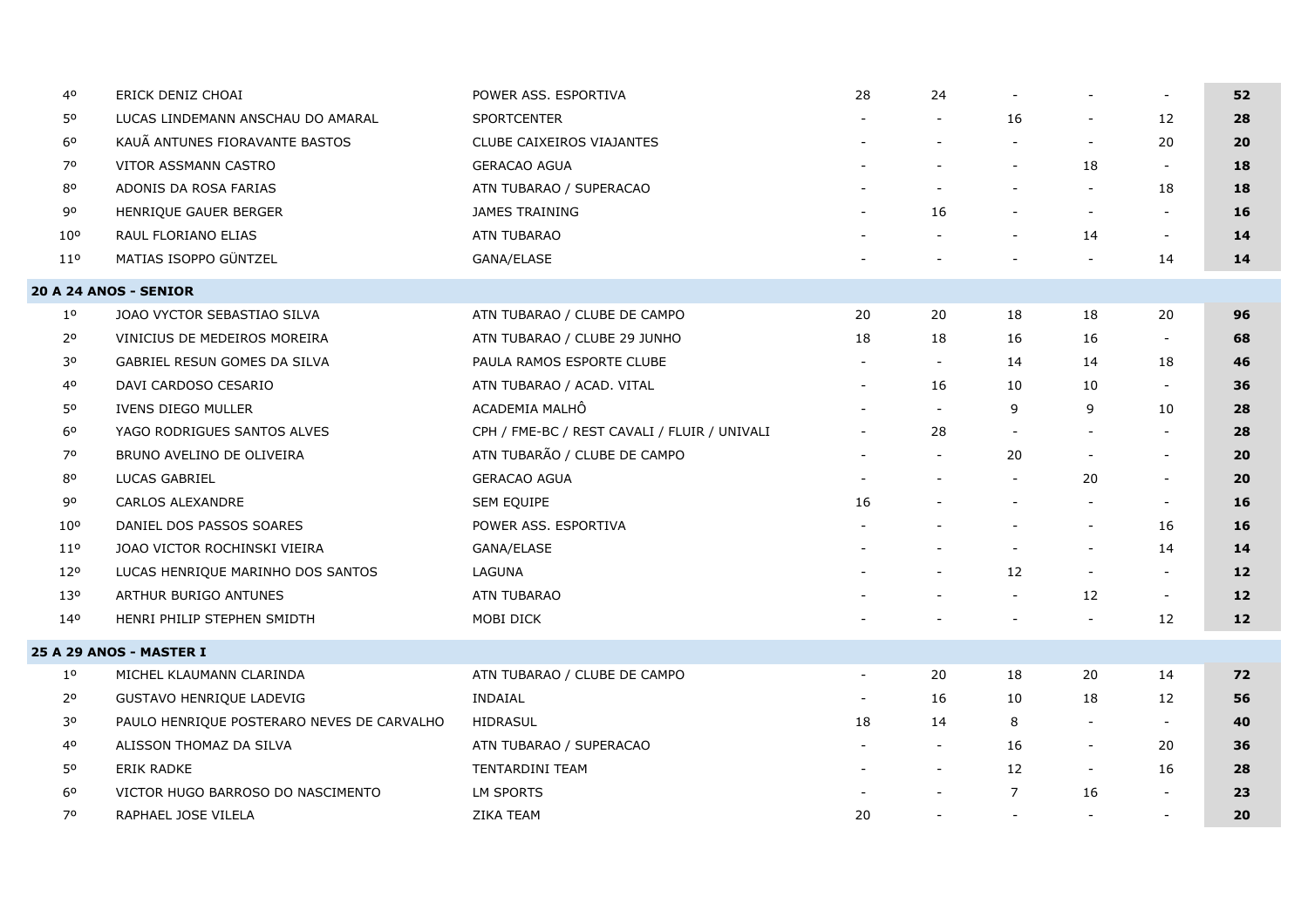| 80              | CAIO CESAR KONELL JARDIM         | POWER ASS. ESPORTIVA         |                          | $\overline{\phantom{a}}$ | 20                       |                          | $\overline{\phantom{a}}$ | 20             |
|-----------------|----------------------------------|------------------------------|--------------------------|--------------------------|--------------------------|--------------------------|--------------------------|----------------|
| 90              | MANUEL TRAVISANI                 | SEM EQUIPE                   |                          | 18                       |                          |                          | $\overline{\phantom{a}}$ | 18             |
| $10^{\circ}$    | RUBENS PUTINI FILHO              | <b>GERACAO AGUA</b>          |                          |                          |                          | $\overline{\phantom{a}}$ | 18                       | 18             |
| 11 <sup>o</sup> | IGOR VINICIUS REYNALDO TIBURCIO  | GANA/ELASE                   |                          | $\overline{\phantom{a}}$ | 14                       | $\overline{\phantom{a}}$ | $\blacksquare$           | 14             |
| 120             | PAULO CARVALHO                   | SEM EQUIPE                   |                          | $\overline{\phantom{a}}$ | $\overline{\phantom{a}}$ | 14                       | $\overline{\phantom{a}}$ | 14             |
| 130             | ANDRÉ HENRIQUE MIZOGUCHI         | SEM EQUIPE                   |                          |                          | $\overline{\phantom{a}}$ | 12                       | $\sim$                   | 12             |
| 140             | FABRICIO RODRIGUES TEIXEIRA      | SEM EQUIPE                   |                          |                          | $\overline{\phantom{a}}$ | $\overline{\phantom{a}}$ | 10                       | 10             |
| 150             | GABRIEL ALVES FERREIRA           | <b>HIDROFIT</b>              |                          |                          | 9                        | $\overline{\phantom{a}}$ | $\overline{\phantom{a}}$ | 9              |
| 160             | MURILO ABREU                     | F1                           |                          |                          |                          |                          | 9                        | 9              |
|                 | <b>30 A 34 ANOS - MASTER II</b>  |                              |                          |                          |                          |                          |                          |                |
| $1^{\circ}$     | FELIPE DOMINGOS LISBOA           | RP NATAÇÃO                   | 18                       | 16                       | 14                       | 18                       | 18                       | 84             |
| 2 <sup>o</sup>  | YURI WOJCIECHOWSKI               | POWER ASS. ESPORTIVA         | $\overline{\phantom{a}}$ | 20                       | 20                       | 20                       | 20                       | 80             |
| 30              | <b>EDUARDO FERNANDES</b>         | ATN TUBARAO / CLUBE DE CAMPO | 10                       | 12                       | 10                       | 10                       | 14                       | 56             |
| 40              | <b>GUILHERME CALADO</b>          | ATRIBRUSQUE                  | 20                       | 18                       | $\overline{\phantom{a}}$ | 16                       | $\blacksquare$           | 54             |
| 50              | KIM FELDMANN                     | TREINO TRAVESSIAS            | 14                       | 14                       | 18                       |                          | $\overline{\phantom{a}}$ | 46             |
| 6 <sup>o</sup>  | WESLEY PARÉ GONÇALVES DOS SANTOS | AQUATICOS/R&M ASS. ESPORTIVA | 9                        | 9                        | 8                        | 9                        | 9                        | 44             |
| 70              | KASSIUS VARGAS PRESTES           | CAIXEIROS VIAJANTES          |                          | $\overline{\phantom{a}}$ | 28                       | $\overline{\phantom{a}}$ |                          | 28             |
| 80              | ODINHO NASPOLINI                 | NASPOLINI                    |                          | $\overline{\phantom{a}}$ | 12                       | 12                       | $\overline{\phantom{a}}$ | 24             |
| 90              | ÂNGELO DE SOUZA AUGUSTO          | CAIXEIROS VIAJANTES          |                          |                          | $\overline{7}$           | $\overline{\phantom{a}}$ | 12                       | 19             |
| 10 <sup>o</sup> | MAURICIO MARCHETO                | SEM EQUIPE                   | 16                       |                          | $\overline{\phantom{a}}$ | $\overline{\phantom{a}}$ | $\overline{\phantom{a}}$ | 16             |
| $11^{\circ}$    | <b>GUILHERME MARI</b>            | VAFTRI GAROPABA              |                          | $\blacksquare$           | 16                       | $\overline{\phantom{a}}$ | $\overline{\phantom{a}}$ | 16             |
| 120             | SAMUEL MENEGON DE BONA           | <b>GREMIO NAUTICO UNIAO</b>  |                          |                          |                          | $\overline{\phantom{a}}$ | 16                       | 16             |
| 13 <sup>o</sup> | FABIO HERMANDEZ KLAIN            | <b>BRABUS PORTO BELO</b>     |                          |                          | $\overline{\phantom{a}}$ | 14                       | $\overline{\phantom{a}}$ | 14             |
| 140             | RODRIGO ACCORDI DA SILVA         | <b>NADOLU</b>                |                          |                          | 5                        | $\blacksquare$           | 8                        | 13             |
| 150             | FERNANDO PUCCI                   | POWER ASS. ESPORTIVA         | 12                       |                          |                          |                          | $\overline{\phantom{a}}$ | $12$           |
| 16 <sup>o</sup> | EDUARDO FELIPE ESPINDOLA STUPP   | FACCHINI/NADAR ITAJAÍ        |                          | 10                       |                          | $\overline{\phantom{a}}$ | $\overline{\phantom{a}}$ | 10             |
| 170             | WAINE DIAS BARRETO               | <b>BIOCENTER</b>             |                          | $\overline{\phantom{a}}$ | 9                        |                          | $\overline{\phantom{a}}$ | 9              |
| 180             | NICKOLAS MENDES                  | GANA/ELASE                   | 8                        | $\blacksquare$           |                          |                          | $\overline{\phantom{a}}$ | 8              |
| 190             | ROBSON BONALDI                   | <b>CPH</b>                   |                          | 8                        |                          |                          | $\blacksquare$           | 8              |
| 20°             | LEONARDO GONCALVES LUCIANO       | ATN TUBARAO                  |                          |                          |                          | 8                        | $\overline{\phantom{a}}$ | 8              |
| 21°             | HENRIQUE MACHADO                 | AQUATICOS/R&M ASS. ESPORTIVA | $\overline{7}$           | $\overline{\phantom{a}}$ | $\overline{\phantom{a}}$ | $\overline{\phantom{a}}$ | $\overline{\phantom{a}}$ | $\overline{z}$ |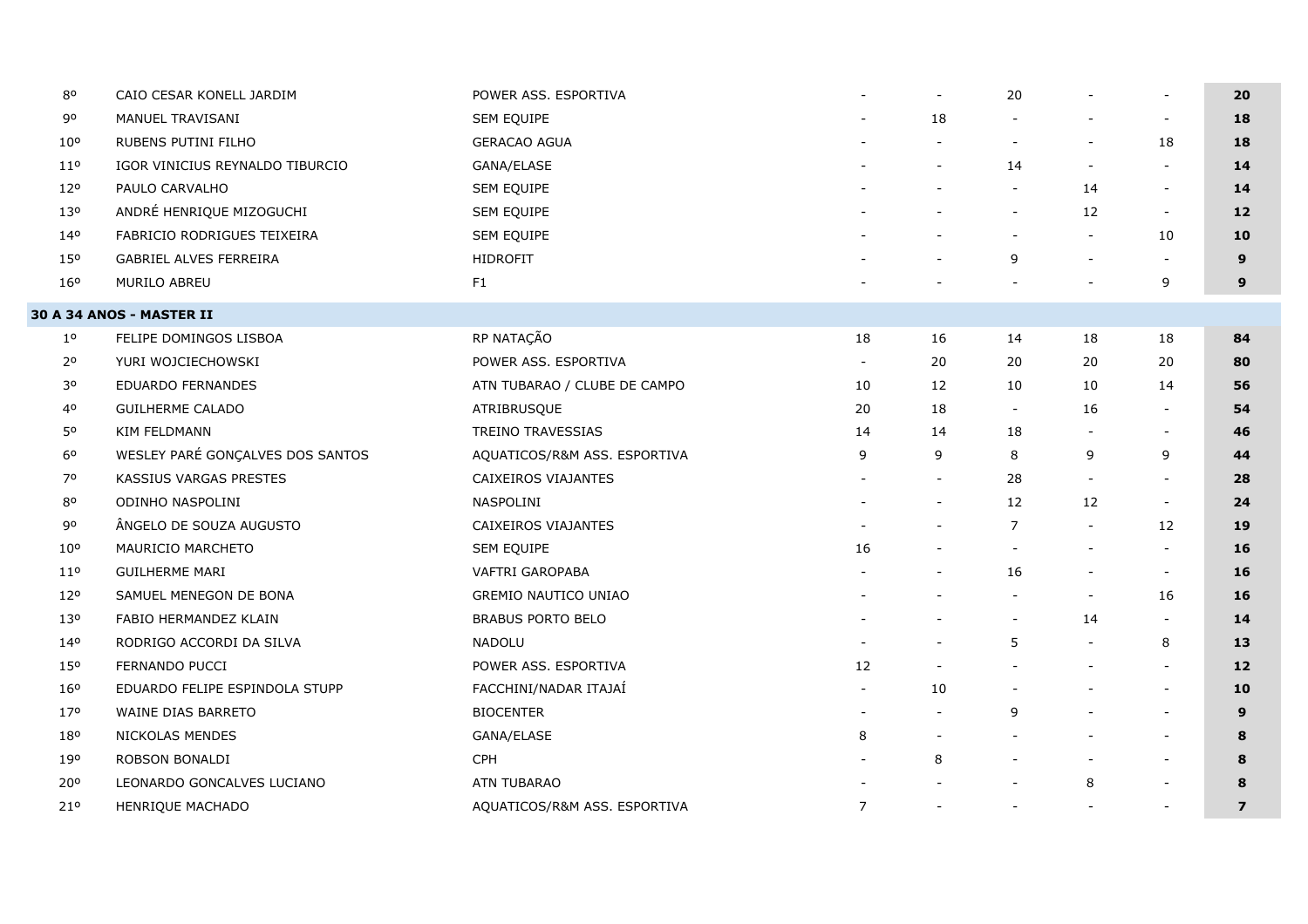| 220             | GILMAR AMARAL DE LIMA            | POWER ASS. ESPORTIVA         |                          | $\overline{7}$           |                          |                          | $\blacksquare$           | $\overline{ }$ |
|-----------------|----------------------------------|------------------------------|--------------------------|--------------------------|--------------------------|--------------------------|--------------------------|----------------|
| 230             | HENRIQUE CAIMI RIBEIRO           | <b>MD</b>                    |                          |                          |                          | $\overline{7}$           | $\overline{\phantom{a}}$ | $\overline{z}$ |
| 240             | RODRIGO MELO                     | F <sub>1</sub>               |                          |                          |                          | $\overline{\phantom{a}}$ | $\overline{7}$           | $\overline{z}$ |
| 250             | THIAGO VIDEIRO SCHMITT           | SEM EQUIPE                   | 6                        |                          |                          | $\overline{\phantom{a}}$ |                          | 6              |
| 260             | JONAS CORREA FERREIRA            | SEM EQUIPE                   |                          | 6                        |                          | $\overline{\phantom{a}}$ | $\blacksquare$           | 6              |
| 270             | MATHEUS PASINATTO MIRANDOLI      | TREINO TRAVESSIAS            |                          | $\overline{\phantom{a}}$ | 6                        | $\overline{\phantom{a}}$ | $\overline{\phantom{a}}$ | 6              |
| 280             | LUCAS PACHECO                    | ACM PORTO ALEGRE             |                          |                          |                          |                          | 6                        | 6              |
| 290             | MARCELO MATOS COELHO             | SEM EQUIPE                   |                          | 5                        |                          | $\overline{\phantom{a}}$ |                          | 5              |
| 30°             | GIOVANI MAIA PINTO               | <b>BIOCENTER</b>             |                          |                          |                          | $\overline{\phantom{a}}$ | 5                        | 5              |
| 31°             | ANDRÉ LUIS CASTILLO              | VAFTRI GAROPABA              |                          |                          | $\overline{4}$           |                          |                          | 4              |
|                 | <b>35 A 39 ANOS - MASTER III</b> |                              |                          |                          |                          |                          |                          |                |
| $1^{\circ}$     | FELIPE BARBATO MEURER            | POWER ASS. ESPORTIVA         | 20                       | 20                       | 20                       | 20                       | 20                       | 100            |
| 2 <sup>o</sup>  | DIEGO THETINSKI RODRIGUES        | <b>GERACAO AGUA</b>          | 16                       | $\sim$                   | 12                       | 16                       | 16                       | 60             |
| 30              | <b>ILGON BAUER DAITX</b>         | <b>SAPT</b>                  | 12                       | 10                       | 9                        | 10                       | 12                       | 53             |
| 40              | ALEX SNEIDER IABRUDE             | TREINO TRAVESSIAS            | 14                       | 16                       | 10                       | $\overline{\phantom{a}}$ | $\overline{\phantom{a}}$ | 40             |
| 50              | ANDRE CASTOLDI BORTOLINI         | <b>GERACAO AGUA</b>          | 9                        | $\sim$                   |                          | 14                       | 14                       | 37             |
| 6 <sup>o</sup>  | <b>GUILHERME VINAS</b>           | CO2MULTISPORTS/MURILO BAUER  | 8                        | 8                        | 5                        | 6                        | 9                        | 36             |
| 70              | LINCOLN VINICIUS ARNDT           | <b>ASPP</b>                  | 10                       | 12                       | 6                        | 8                        | $\blacksquare$           | 36             |
| 80              | <b>BRUNO SEEMANN</b>             | LIRA TENIS CLUBE             | 18                       | 18                       |                          |                          |                          | 36             |
| 90              | ANDRE LIDORIO LEMOS              | ATN TUBARAO / CLUBE DE CAMPO |                          | 9                        | 8                        | 12                       | $\blacksquare$           | 29             |
| $10^{\circ}$    | FELIPE LIMA                      | GPA ASSESSORIA               |                          | $\overline{\phantom{a}}$ | 18                       | $\overline{\phantom{a}}$ | $\blacksquare$           | 18             |
| 110             | RAFAEL APPEL                     | ATRIBRUSQUE                  |                          | $\overline{\phantom{a}}$ | $\overline{\phantom{a}}$ | 18                       | $\overline{\phantom{a}}$ | 18             |
| 120             | CARLOS GUILHERME BAUM            | GREMIO NAUTICO UNIAO         |                          |                          | $\overline{\phantom{a}}$ | $\sim$                   | 18                       | 18             |
| 130             | JOSE GUILHERME MACHADO DO COUTO  | CAIXEIROS VIAJANTES          |                          | $\blacksquare$           | 16                       | $\overline{\phantom{a}}$ | $\blacksquare$           | 16             |
| 140             | RODRIGO CENSI                    | GANA/ELASE                   |                          | 3                        | 1                        | 3                        | $\overline{7}$           | 14             |
| 150             | MAURICIO FUTRYK BOHN             | GRÊMIO NÁUTICO UNIÃO         | $\overline{7}$           | 5                        | 2                        | $\blacksquare$           | $\overline{\phantom{a}}$ | 14             |
| 160             | EDUARDO A. ALVES                 | <b>CPH</b>                   |                          | 14                       |                          |                          | $\overline{\phantom{a}}$ | 14             |
| 170             | DIOGO CONTER JUNQUEIRA           | MDMULTISPORT                 |                          | $\overline{\phantom{a}}$ | 14                       |                          | $\sim$                   | 14             |
| 180             | MARCUS VINICIUS BONA NEGRI       | ROMERO TRAINING              |                          | 6                        | 7                        |                          | $\overline{\phantom{a}}$ | 13             |
| 190             | SAMUEL IAHN                      | IRONMIND ASS. ESPORTIVA      | 6                        | $\overline{\phantom{a}}$ | $\mathbf{1}$             | 5                        | $\overline{\phantom{a}}$ | 12             |
| 20 <sup>o</sup> | EDUARDO FOGAÇA                   | <b>TREINO TRAVESSIAS</b>     | $\overline{\phantom{a}}$ | $\sim$                   | $\overline{\phantom{a}}$ | 4                        | 8                        | 12             |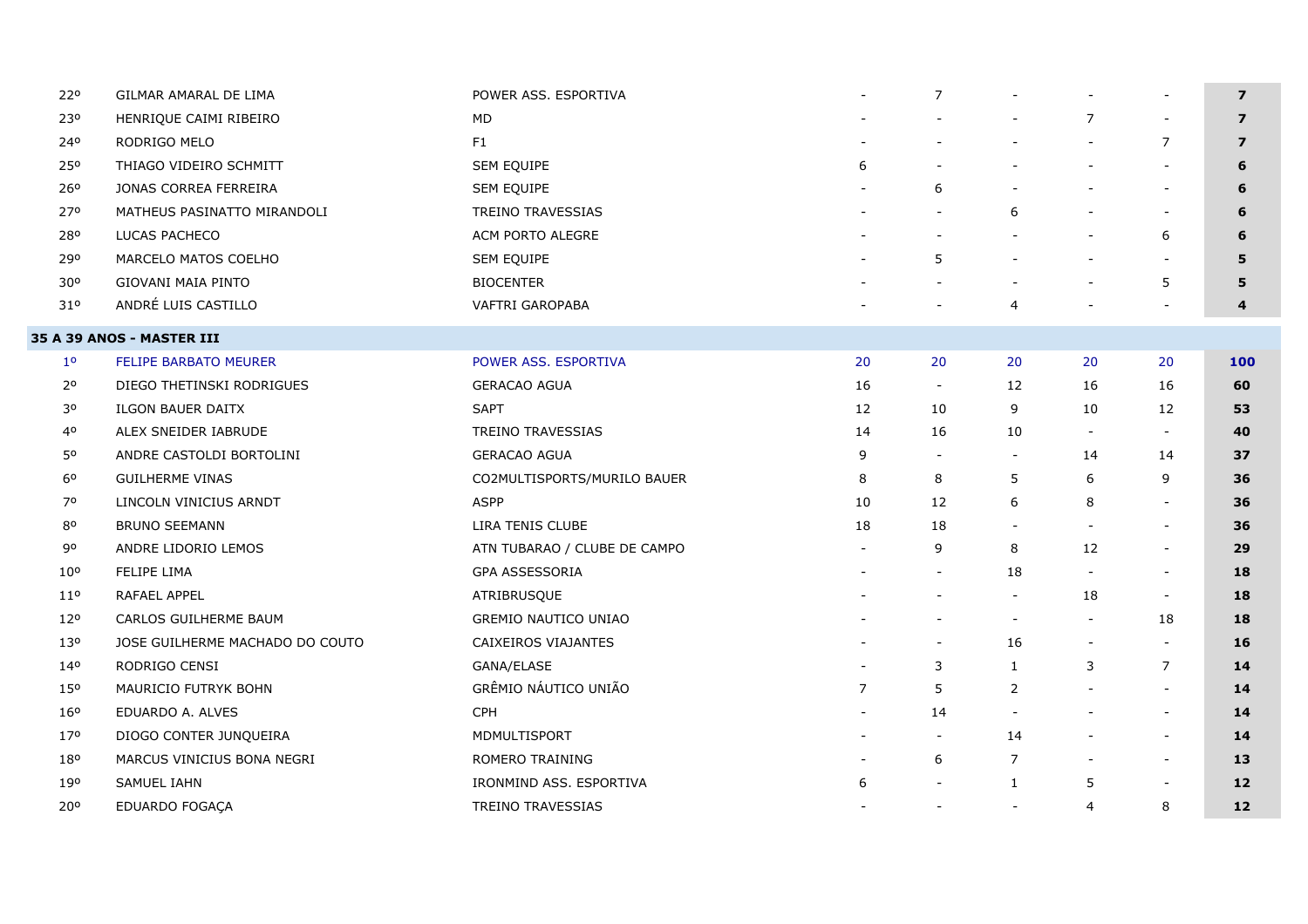| 21°             | EDILER CARDOSO GONÇALVES             | ATN TUBARAO / CLUBE DE CAMPO  |                          |                          | 3                        |                          | $\sim$                   | 10             |
|-----------------|--------------------------------------|-------------------------------|--------------------------|--------------------------|--------------------------|--------------------------|--------------------------|----------------|
| 220             | MATEUS MARQUES TISOTT                | CLUBE CAIXEIROS VIAJANTES     |                          |                          |                          |                          | 10                       | 10             |
| 230             | <b>GUSTAVO SOBIERAJSKI</b>           | <b>TREINO TRAVESSIAS</b>      |                          |                          | $\blacksquare$           | 9                        |                          | 9              |
| 240             | DIEGO FERNANDO SOARES                | PREFEITURA DE MARINGÁ         |                          |                          | $\blacksquare$           | 7                        | $\overline{\phantom{a}}$ | $\overline{z}$ |
| 250             | <b>GABRIEL MILLIS</b>                | IRONMIND ASS. ESPORTIVA       | 5                        |                          | $\mathbf{1}$             | $\overline{\phantom{a}}$ | $\overline{\phantom{a}}$ | 6              |
| 26°             | CARLOS EDUARDO ALVES DE OLIVEIRA     | <b>TREINO TRAVESSIAS</b>      | 4                        | 2                        | $\overline{\phantom{a}}$ | $\overline{\phantom{a}}$ | $\overline{\phantom{a}}$ | 6              |
| 270             | DIEGO DA SILVA E SILVA               | ATN TUBARAO / SUPERACAO       |                          |                          |                          |                          | 6                        | 6              |
| 280             | PHILIPP LAWALL                       | ANESTECLIN                    |                          |                          |                          |                          | 5                        | 5              |
| 290             | ERICO LOMBARDI                       | <b>ACM PORTO ALEGRE</b>       |                          | 4                        |                          |                          |                          | 4              |
| 30°             | DIOGO PETRY                          | <b>CATELENES</b>              |                          |                          | 4                        |                          | $\overline{\phantom{a}}$ | 4              |
| 310             | ELY AUGUSTO BADIA DEZZANETTI         | MC CAMPO LARGO                |                          |                          |                          |                          | $\overline{4}$           | 4              |
| 32°             | DIEGO LUIZ ROCHA                     | SEM EQUIPE                    |                          |                          | $\blacksquare$           | $\overline{2}$           | $\overline{\phantom{a}}$ | $\overline{2}$ |
| 330             | <b>GERCI DEMARCH JUNIOR</b>          | FACCHINI/NADAR ITAJAÍ         |                          | $\mathbf{1}$             |                          |                          |                          | $\mathbf{1}$   |
| 340             | <b>GERMANO VON SALTIÉL</b>           | <b>FS TEAM</b>                |                          |                          | 1                        |                          | $\overline{\phantom{a}}$ | $\mathbf{1}$   |
| 350             | JONATHAS KONARZEWSKI SOEIRO DE SOUZA | <b>TENTARDINI TEAN</b>        |                          | $\overline{\phantom{a}}$ | $\mathbf{1}$             |                          | $\overline{a}$           | $\mathbf{1}$   |
| 36 <sup>o</sup> | RAPHAEL GUTERRES COSTA               | <b>SPORT CENTER</b>           |                          | $\overline{\phantom{0}}$ | $\mathbf{1}$             |                          | $\overline{\phantom{a}}$ | $\mathbf{1}$   |
| 370             | THIAGO MARTINS DOS REIS              | ATN TUBARAO / SUPERACAO       |                          |                          | $\mathbf{1}$             |                          | $\overline{a}$           | 1              |
|                 | <b>40 A 44 ANOS - MASTER IV</b>      |                               |                          |                          |                          |                          |                          |                |
| 1 <sup>0</sup>  | <b>MOACYR GUEDES JÚNIOR</b>          | <b>LIRA TENIS CLUBE</b>       | 22                       | 20                       | 24                       | 18                       | 24                       | 108            |
| 2 <sup>o</sup>  | HENRIQUE NASCIMENTO ABIB             | ACADEMIA PERSONAL CARE        | 18                       | 18                       | 22                       | 16                       | 26                       | 100            |
| 30              | GUILHERME WOLFFENBÜTTEL MARIATH      | <b>TREINO TRAVESSIAS</b>      | $\overline{\phantom{a}}$ | 16                       | 18                       | 14                       | 20                       | 68             |
| 40              | <b>GUSTAVO VOLKART</b>               | ASSOCIAÇÃO LEOPOLDINA JUVENIL | $\overline{\phantom{a}}$ | $\overline{\phantom{a}}$ | 26                       | 22                       | $\overline{\phantom{a}}$ | 48             |
| 50              | ARLEY ANSELMO JUNIOR                 | PAPAI DA CLARINHA             | 10                       | 10                       | 16                       | 9                        | $\overline{\phantom{a}}$ | 45             |
| 60              | RODOLFO KOCHE                        | POWER ASS. ESPORTIVA          | 9                        | $\blacksquare$           | 12                       | $\sim$                   | 12                       | 33             |
| 70              | GUILHERME SCHMITT BERKENBROCK        | POWER ASS. ESPORTIVA          | 16                       | 12                       | $\blacksquare$           | $\overline{\phantom{a}}$ | $\overline{\phantom{a}}$ | 28             |
| 80              | LUIS RICARDO BUENO DE CAMPOS         | GANA/ELASE                    | 5                        | 3                        | 7                        | 4                        | 8                        | 27             |
| 90              | EDSON CARNIEL DA CONCEIÇÃO           | AABB JOACABA                  | $\overline{7}$           | 4                        | 8                        | 8                        | $\overline{\phantom{a}}$ | 27             |
| 10 <sup>o</sup> | LEANDRO DE MARCO DOMINGUES           | <b>GERACAO AGUA</b>           |                          |                          | $\overline{\phantom{a}}$ | 12                       | 14                       | 26             |
| $11^{\circ}$    | BERNARDO DE CASTRO WANDERLEY         | <b>CLUBE CURITIBANO</b>       |                          |                          | 20                       | $\overline{\phantom{a}}$ | $\overline{\phantom{a}}$ | 20             |
| 120             | MARCELO DE OLIVEIRA PINTO            | UNOESC/JOAÇABA                |                          |                          | $\overline{\phantom{a}}$ | 20                       | $\overline{\phantom{a}}$ | 20             |
| 13 <sup>o</sup> | ERICO PAULO RAMOS                    | PREFEITURA DE MARINGÁ         |                          | 9                        | $\blacksquare$           | 10                       | $\overline{\phantom{a}}$ | 19             |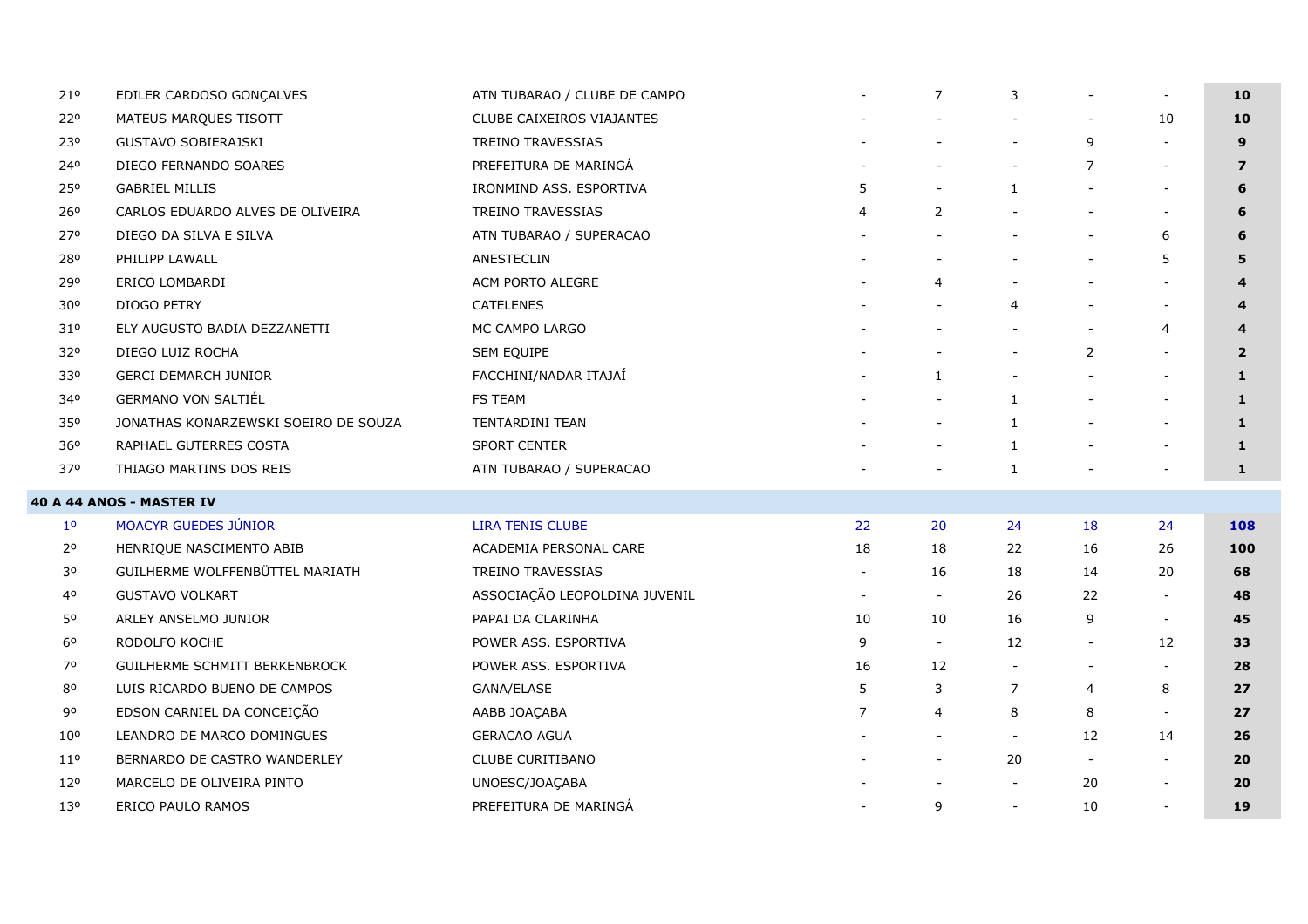| 140             | MARCONI SARAIVA DANTAS                   | ATN TUBARAO / CLUBE 29 JUNHO / ATLETA DE CRISTO | 8              | 6            | 4                        |                          |                | 18                      |
|-----------------|------------------------------------------|-------------------------------------------------|----------------|--------------|--------------------------|--------------------------|----------------|-------------------------|
| 15 <sup>o</sup> | RAFAEL MATOS S.                          | POWER ASS. ESPORTIVA                            |                |              |                          |                          | 18             | 18                      |
| 16°             | HENRIQUE GERHARD                         | <b>GRÊMIO ATIRADORES</b>                        |                |              | 10                       | 7                        | $\sim$         | 17                      |
| 170             | <b>GREGORI B. TORMEN</b>                 | <b>CLARAMAX</b>                                 |                |              |                          | $\overline{\phantom{a}}$ | 16             | 16                      |
| 180             | RICHARD DE AZAMBUJA RODRIGUES            | ATN TUBARAO / CLUBE 29 JUNHO                    |                |              | 3                        | $\overline{2}$           | 10             | 15                      |
| 190             | DIOGO GAMBA PIONER                       | POWER ASS. ESPORTIVA                            | 14             |              | $\overline{\phantom{a}}$ |                          |                | 14                      |
| 20°             | <b>CARLOS EMANUEL TAVARES</b>            | <b>BOBY METRIX</b>                              |                | 14           |                          |                          |                | 14                      |
| 21°             | <b>CESAR GUEDES FERNANDES</b>            | <b>GERACAO AGUA</b>                             |                |              | 14                       |                          |                | 14                      |
| 220             | JULIANO VIECELLI                         | POWER ASS. ESPORTIVA                            | $\overline{4}$ |              |                          |                          | 9              | 13                      |
| 230             | CAMILO BUSS ARAUJO                       | <b>TREINO TRAVESSIAS</b>                        | 12             |              |                          |                          |                | 12                      |
| 240             | LUCIANO MENESES MENDES                   | ATN TUBARAO / SUPERAÇAO                         |                |              | 9                        |                          |                | 9                       |
| 250             | JULIANO MIQUELLETO                       | CENTRO DE NATACAO CAMBORIU                      | 3              |              | 2                        | 3                        |                | 8                       |
| 26°             | DANIEL FERNANDES                         | TREINO TRAVESSIAS                               | 6              | 2            |                          |                          |                | 8                       |
| 270             | RODRIGO "KIKO GRALHA" GARCIA             | LIRA TENIS CLUBE                                |                | 8            |                          |                          |                | 8                       |
| 280             | THALES JOSE TEIXEIRA CERVATI             | <b>CPH</b>                                      |                | 7            |                          |                          |                | $\overline{z}$          |
| 290             | MARCELO MEDEIROS                         | <b>GERACAO AGUA</b>                             |                |              |                          |                          | $\overline{7}$ | $\overline{7}$          |
| 30 <sup>o</sup> | CLAUDIO HENRIQUE KNAPP HERNANDES         | <b>GERACAO AGUA</b>                             |                |              | 6                        |                          |                | 6                       |
| 31°             | CARLOS RAFAEL BERTOLINI                  | ATRIBRUSQUE                                     |                |              |                          | 6                        |                | 6                       |
| 320             | LUÍS HENRIQUE SIQUEIRA JÚNIOR            | <b>GREMIO NAUTICO UNIAO</b>                     |                |              |                          |                          | 6              | 6                       |
| 330             | RENATO EL MEMARI                         | PREFEITURA DE MARINGÁ                           |                | 5            |                          |                          |                | 5                       |
| 340             | MAURICIO THOMAS SCHONENBERGER            | VAFTRI GAROPABA                                 |                |              | 5                        |                          |                | 5                       |
| 350             | <b>CESAR FELIPE BAKAUS</b>               | <b>GOWYLL</b>                                   |                |              |                          | 5                        |                | 5                       |
| 36°             | THELMO DE CARVALHO TEIXEIRA BRANCO FILHO | ENERGIA ESCOLA DE NATAÇÃO                       |                |              | $\overline{\phantom{a}}$ |                          | 5              | 5                       |
| 370             | JAILSON FERNANDES DE AMADEU              | ATN TUBARAO / ACAD. VITAL                       |                | $\mathbf{1}$ | $\mathbf{1}$             | $\mathbf{1}$             | $\mathbf{1}$   | $\boldsymbol{4}$        |
| 380             | ALEXANDRE GARGHETTI                      | GANA/ELASE                                      | 2              |              | 1                        | $\overline{\phantom{a}}$ | $\mathbf{1}$   |                         |
| 390             | PAULO ROBERTO CUNHA DE OLIVEIRA          | ATN TUBARAO / SUPERAÇAO                         |                |              | 1                        | $\mathbf{1}$             | $\overline{2}$ | $\boldsymbol{4}$        |
| 40°             | RAFAEL QUINTINO DOS SANTOS               | AQUAPIVARAS                                     |                |              |                          | $\overline{\phantom{a}}$ | 4              |                         |
| 41°             | KELSER DE SOUZA KOCK                     | ATN TUBARAO / ACAD. VITAL                       |                |              | 1                        | 1                        | $\mathbf{1}$   | 3                       |
| 42°             | MARCIO ASSIS RIBEIRO JUNIOR              | GANA / ARRAIAS DO SUL                           |                |              | $\mathbf{1}$             | 1                        | $\mathbf{1}$   | 3                       |
| 430             | RAFAEL SALATINO                          | AQUATICOS / R&M ASS. ESPORTIVA                  |                |              |                          |                          | 3              | 3                       |
| 440             | CARLOS EDUARDO ZWEIBRUCKER OLIVEIRA      | <b>GERACAO AGUA</b>                             |                |              | 1                        | $\overline{\phantom{a}}$ | $\mathbf{1}$   | $\overline{\mathbf{2}}$ |
| 450             | EDUARDO MEINEL BOEHME                    | BLUMENAU AGUAS ABERTAS / TEAM NOGUEZ            |                | 1            | $\overline{\phantom{a}}$ | $\overline{\phantom{a}}$ |                | 1                       |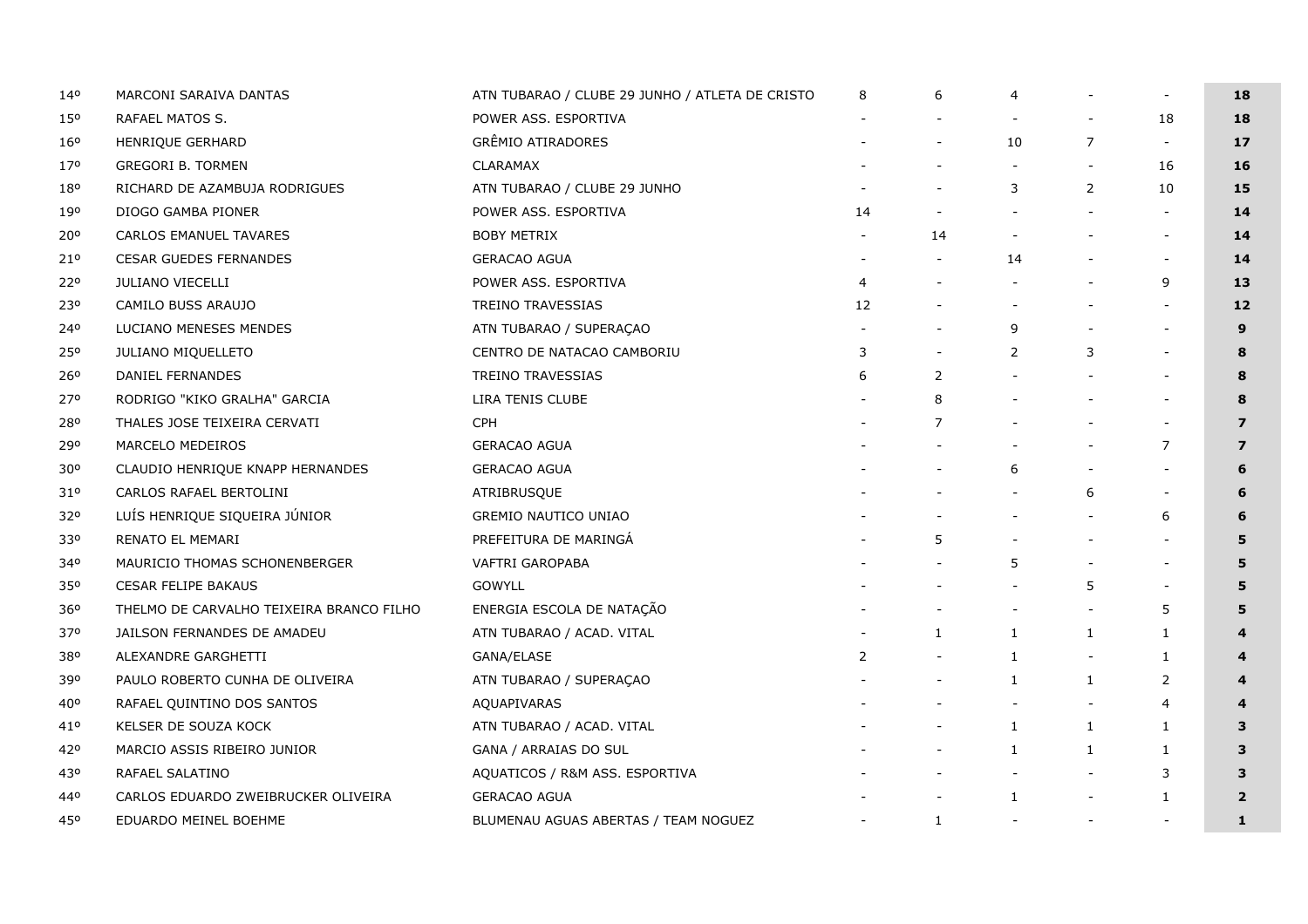| 460             | LUIZ GUSTAVO FREITAS DA ROSA    | GANA/ELASE                                 |                          | $\mathbf{1}$             |                          |                          | $\overline{\phantom{a}}$ | $\mathbf{1}$ |
|-----------------|---------------------------------|--------------------------------------------|--------------------------|--------------------------|--------------------------|--------------------------|--------------------------|--------------|
| 470             | CARLOS EDUARDO ALVES DA SILVA   | ATN TUBARAO / CLUBE DE CAMPO               |                          |                          | $\mathbf{1}$             |                          | $\overline{\phantom{a}}$ | $\mathbf{1}$ |
| 480             | MURILO MAIA                     | ATN TUBARAO / CLUBE DE CAMPO               |                          |                          | 1                        |                          |                          | $\mathbf{1}$ |
| 490             | <b>FELIPE BITTENCOURT</b>       | CHICAO TRI                                 |                          |                          | $\overline{\phantom{a}}$ | 1                        | $\overline{\phantom{a}}$ | $\mathbf{1}$ |
| 50°             | <b>FRANCISCO PIMENTA</b>        | <b>JUST RUN</b>                            |                          |                          | $\overline{\phantom{a}}$ | $\mathbf{1}$             | $\blacksquare$           | 1            |
| 510             | <b>EMERSON BUENO PINTO</b>      | <b>BIOCENTER</b>                           |                          |                          |                          |                          | $\mathbf{1}$             | 1            |
| 520             | LUIZ JOSÉ DA SILVA JUNIOR       | TREINO TRAVESSIAS                          |                          |                          |                          | $\sim$                   | 1                        | $\mathbf{1}$ |
| 530             | RONALDO FIUZA DE CARVALHO       | <b>ACADEMIA VIVA</b>                       |                          |                          |                          |                          | $\mathbf{1}$             | $\mathbf{1}$ |
|                 | 45 A 49 ANOS - MASTER V         |                                            |                          |                          |                          |                          |                          |              |
| 1 <sup>o</sup>  | <b>EDUARDO MARQUES</b>          | <b>GERACAO AGUA</b>                        | 26                       | $\sim$                   | 30                       | 26                       | 28                       | 110          |
| 2°              | ALEXANDRE DO AMARAL GUERRA      | APAN CONCÓRDIA/MARLEY SAÚDE E PERFORMANCE  | 18                       | 16                       | 20                       | 16                       | $\blacksquare$           | 70           |
| 30              | MAURO ROBERTO HIRT              | POWER ASS. ESPORTIVA                       | 16                       | 14                       | 18                       | 10                       | 10                       | 68           |
| 40              | JAMES ZOSCHKE                   | POWER ASS. ESPORTIVA                       |                          | 20                       | $\blacksquare$           | 20                       | 20                       | 60           |
| 50              | MARCELLO RODRIGUES DE OLIVEIRA  | GREMIO ATIRADORES NOVO HAMBURGO            |                          | 12                       | 14                       | 9                        | 12                       | 47           |
| 6 <sup>o</sup>  | JOSÉ PACHECO VICENTE JÚNIOR     | PERSONAL CARE IMBITUBA                     |                          | $\overline{\phantom{a}}$ | 12                       | 8                        | 14                       | 34           |
| 70              | MICAEL RAMALHO MENDES           | <b>GERACAO AGUA</b>                        |                          |                          | $\overline{\phantom{a}}$ | 14                       | 18                       | 32           |
| 80              | VALDINEI DE MELO                | GANA/ELASE                                 |                          |                          | 16                       | 12                       | $\blacksquare$           | 28           |
| 90              | LEANDRO AVEIRO TOTTI            | AQUATICOS/R&M ASS. ESPORTIVA               | 9                        |                          | 9                        | $\overline{\phantom{a}}$ | 9                        | 27           |
| 10 <sup>o</sup> | <b>CESAR MARRERO</b>            | GERAÇÃO SAÚDE                              | $\overline{7}$           | 8                        | 6                        | $\overline{2}$           | $\mathbf{1}$             | 24           |
| 110             | CARLOS ALFREDO RIBEIRO DA SILVA | TUBAROES AGUAS ABERTAS 1 ANO 12 TRAVESSIAS | 20                       |                          |                          |                          | $\blacksquare$           | 20           |
| 140             | ALEXANDRE DO AMARAL GROELER     | OAD INCOPORACOES                           | 18                       |                          |                          |                          | $\overline{\phantom{a}}$ | 18           |
| 160             | ALEXANDRE MAGALHÃES             | TREINO TRAVESSIAS                          |                          |                          |                          | 18                       | $\blacksquare$           | 18           |
| 12 <sup>o</sup> | EVERALDO GONZAGA CASSIANO       | AQUÁTICOS/R&M ASS. ESPORTIVA               |                          |                          | $\overline{4}$           | $\overline{7}$           | $\overline{7}$           | 18           |
| 130             | <b>GABRIEL GAMBA PIONER</b>     | POWER ASS. ESPORTIVA                       | 10                       |                          |                          |                          | 8                        | 18           |
| 150             | RODRIGO ZARTH                   | <b>GOWYLL</b>                              |                          | 18                       |                          | $\overline{\phantom{a}}$ | $\blacksquare$           | 18           |
| 170             | ANDRE ZANIS MARTIGNAGO          | ESPORTE CLUBE CONDORDIA - FMD RIO DO SUL   |                          |                          |                          | $\overline{\phantom{a}}$ | 16                       | 16           |
| 180             | ADRIANO SILVA DE QUADROS        | <b>GERACAO AGUA</b>                        |                          | $\blacksquare$           | $\overline{7}$           | 5                        | 3                        | 15           |
| 190             | MARCIO KALVELAGE PHILIPPI       | POWER ASS. ESPORTIVA                       | 14                       |                          | $\overline{\phantom{a}}$ |                          | $\blacksquare$           | 14           |
| 20°             | ADRIANO VIANA DE MORAIS         | PREFEITURA DE MARINGÁ                      |                          | $\overline{7}$           | $\blacksquare$           | 6                        | $\blacksquare$           | 13           |
| 210             | <b>HAMILTON MALFUSSI</b>        | TRAVESSIAS DA ILHA                         | 12                       |                          |                          |                          | $\blacksquare$           | 12           |
| 230             | EDUARDO MORINI                  | ATN TUBARAO / CLUBE 29 JUNHO               | $\overline{\phantom{a}}$ | $\overline{\phantom{a}}$ | 10                       | $\overline{\phantom{a}}$ | $\overline{\phantom{a}}$ | 10           |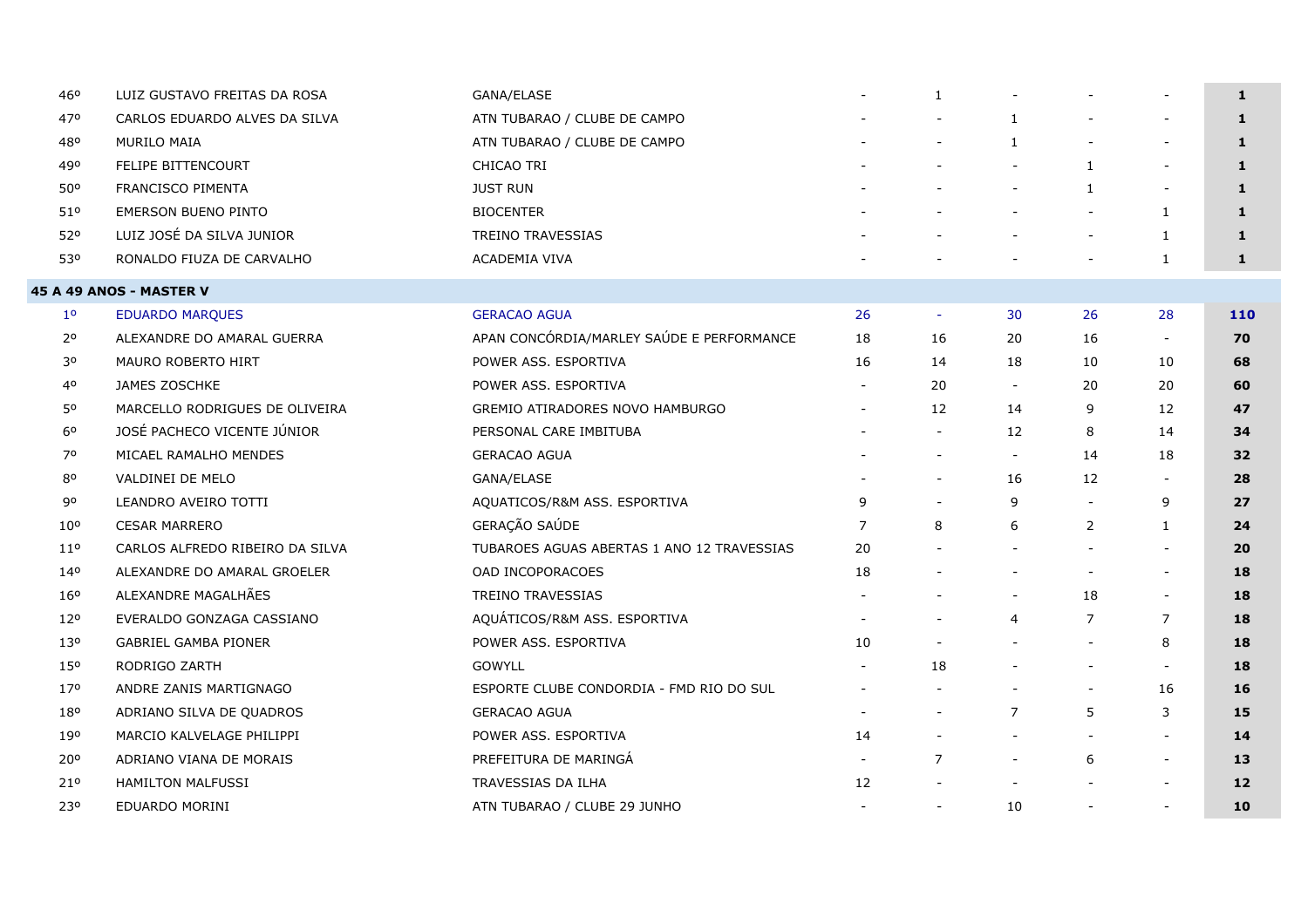| 220             | IVAN CARLOS DE OLIVEIRA            | METRALHAS                         | $\overline{\phantom{a}}$ | 10                       |                          |                          | $\overline{\phantom{a}}$ | 10             |
|-----------------|------------------------------------|-----------------------------------|--------------------------|--------------------------|--------------------------|--------------------------|--------------------------|----------------|
| 240             | CIRO KOWALSKY                      | SEM EQUIPE                        |                          | 9                        |                          |                          | $\overline{\phantom{a}}$ | 9              |
| 250             | LAWRENCE GIMENES                   | POWER ASS. ESPORTIVA              | 8                        |                          |                          |                          | $\overline{\phantom{a}}$ | 8              |
| 260             | LUCIANO CARRASCO FALAVINHA SOUZA   | <b>CLUBE CURITIBANO</b>           |                          |                          | 8                        |                          | $\blacksquare$           | 8              |
| 280             | ALBERTO ZOCCO NETO                 | CPH                               | 6                        |                          |                          |                          | $\overline{a}$           | 6              |
| 270             | <b>CENITO RODRIGUES</b>            | SEM EQUIPE                        |                          |                          | 5                        | $\mathbf{1}$             | $\overline{\phantom{a}}$ | 6              |
| 30°             | JOSÉ GUILHERME DIAS DE OLIVEIRA    | AQUAPIVARAS                       |                          |                          |                          | $\overline{\phantom{a}}$ | 6                        | 6              |
| 290             | RANGEL ANGELO TAROSSO              | PREFEITURA DE MARINGÁ             |                          | 6                        |                          |                          |                          | 6              |
| 31°             | ALEXANDRE MURILO MAFRA             | <b>ACADEMIA MASTER</b>            |                          |                          |                          | $\overline{4}$           | 1                        | 5              |
| 32 <sup>o</sup> | DAGOBERTO CASTOLDI                 | <b>ITJ TRAVESSIAS</b>             |                          | 5                        |                          |                          |                          | 5              |
| 330             | RODRIGO TITTELMAIER DE SOUZA       | CLUBE CAIXEIROS VIAJANTES         |                          |                          |                          |                          | 5                        | 5              |
| 340             | DANIEL SEARA SCHLICHTING           | POWER ASS. ESPORTIVA              |                          |                          |                          |                          | 4                        | 4              |
| 350             | RAY BORGES MARTINS                 | POWER ASS. ESPORTIVA              |                          |                          |                          | 3                        |                          | 3              |
| 360             | <b>CARLOS SENGER JUNIOR</b>        | <b>SEM EQUIPE</b>                 |                          |                          |                          | $\overline{\phantom{a}}$ | $\overline{2}$           | $\overline{2}$ |
| 370             | DANIEL LUCAS PECANHUK              | ATN TUBARAO / ACAD. VITAL         |                          |                          |                          | $\mathbf{1}$             | $\mathbf{1}$             | $\overline{2}$ |
| 390             | HELDERSON ELIAS NUNES              | ATN TUBARAO / ACAD. VITAL         |                          |                          |                          |                          | $\mathbf{1}$             | 1              |
| 40°             | JOSE FARIAS JUNIOR                 | GANA/ELASE                        |                          |                          |                          |                          | 1                        | $\mathbf{1}$   |
| 41°             | <b>JULIANO LIRANI</b>              | CLUBE CIRCULO MILITAR             |                          |                          |                          | $\overline{\phantom{a}}$ | $\mathbf{1}$             | 1              |
| 420             | <b>JULIANO PEREIRA</b>             | ERECHIM                           |                          |                          |                          | $\overline{\phantom{a}}$ | 1                        | $\mathbf{1}$   |
| 380             | UILSON UMBELINO                    | SEM EQUIPE                        |                          |                          |                          | $\mathbf{1}$             | $\overline{\phantom{a}}$ | $\mathbf{1}$   |
|                 | 50 A 54 ANOS - MASTER VI           |                                   |                          |                          |                          |                          |                          |                |
| $1^{\circ}$     | LUCIANO SOUSA DA COSTA             | POWER ASS. ESPORTIVA              | 16                       | 18                       | 16                       | 14                       | 14                       | 78             |
| 2 <sup>o</sup>  | CYRO CASTRO JUNIOR                 | <b>GERACAO AGUA</b>               | 20                       | $\sim$                   | 18                       | 20                       | 18                       | 76             |
| 30              | MARCIO RAFAEL MORAES WEBER         | <b>GERACAO AGUA</b>               | 14                       | 16                       | 10                       | 10                       | 8                        | 58             |
| 40              | VITOR ALEXANDRE GEVAERD JR         | POWER ASS. ESPORTIVA              | 18                       | $\overline{\phantom{a}}$ | $\blacksquare$           | 16                       | 16                       | 50             |
| 50              | ALESSANDRO PINHEIRO                | AQUATICOS / R&M ASS. ESPORTIVA    |                          | $\blacksquare$           | 12                       | 9                        | 9                        | 30             |
| 6 <sup>o</sup>  | JEFERSON FISCHER SPERB             | GRÊMIO NÁUTICO GAÚCHO/EVEN FASTER | 10                       | $\overline{\phantom{a}}$ | $\overline{7}$           | $\overline{7}$           | $\overline{\phantom{a}}$ | 24             |
| 70              | LUIZ GUILHERME ANTONACCI GUGLIELMO | LIRA TENIS CLUBE                  |                          |                          | $\blacksquare$           | 24                       | $\blacksquare$           | 24             |
| 80              | GLÊNIO ROSSO GONÇALVES             | ATN TUBARAO / CLUBE 29 JUNHO      |                          |                          | 8                        | 8                        | 6                        | 22             |
| 90              | MAURÍCIO LOPES                     | SEM EQUIPE                        |                          |                          |                          | 12                       | 10                       | 22             |
| 10 <sup>o</sup> | ROBERTO DIAS JUNIOR                | LIRA TENIS CLUBE                  |                          | 20                       | $\overline{\phantom{a}}$ | $\sim$                   | $\overline{\phantom{a}}$ | 20             |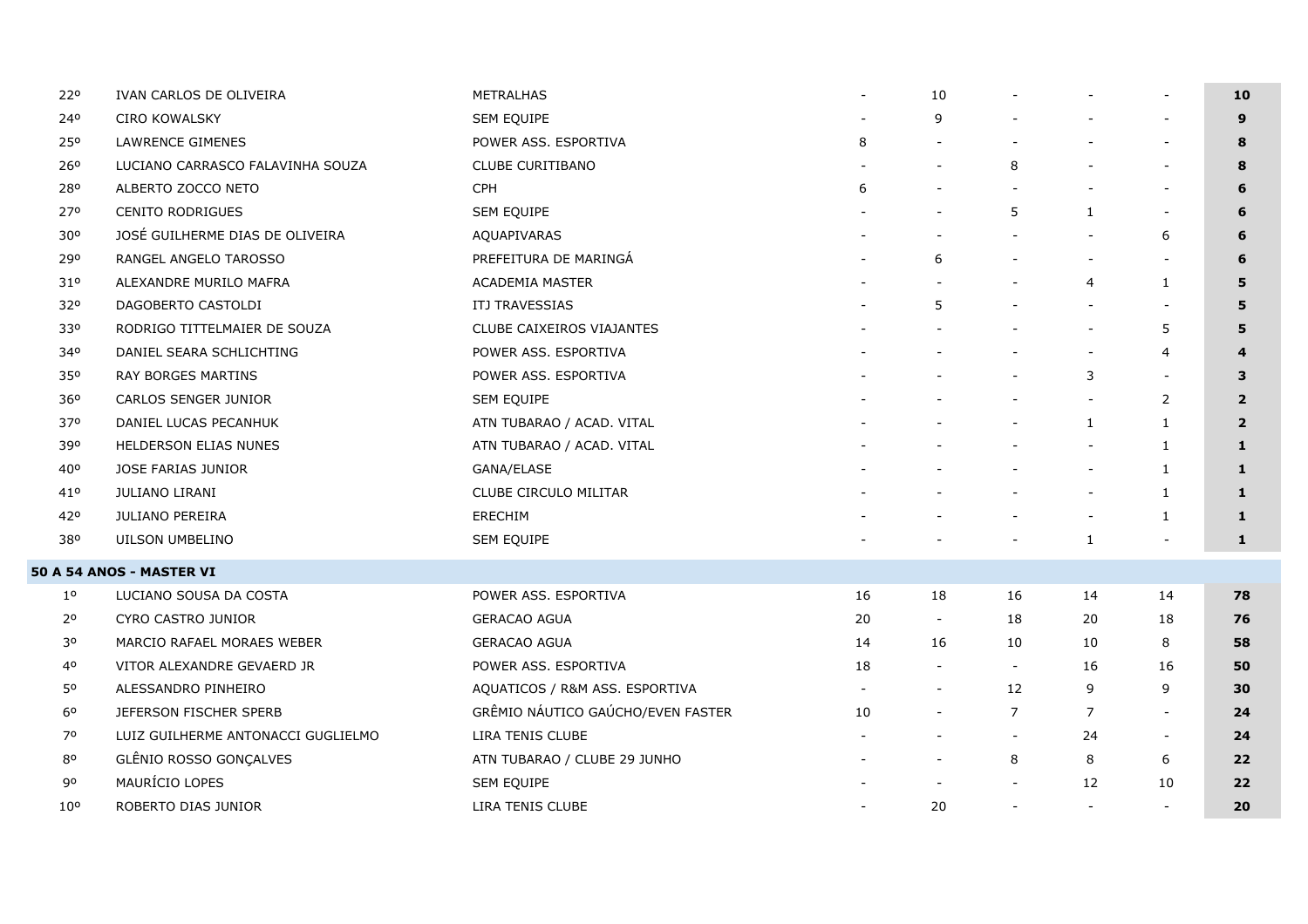| $11^{\circ}$    | CARLOS LEONARDO MARINONI                  | CLUBE CURITIBANO                 |    |                          | 20                       |                          | $\overline{\phantom{a}}$ | 20             |
|-----------------|-------------------------------------------|----------------------------------|----|--------------------------|--------------------------|--------------------------|--------------------------|----------------|
| 120             | LUIS FERNANDO PASSOS                      | TREINO TRAVESSIAS                |    |                          |                          |                          | 20                       | 20             |
| 130             | ALEXANDRE PRATES GOULART                  | ATN TUBARAO                      |    |                          | $\overline{\phantom{a}}$ | 18                       |                          | 18             |
| 140             | LUCIANO ANTONIO CAPRIO DA SILVA           | <b>GREMIO NAUTICO UNIAO</b>      | 9  |                          | 6                        | $\blacksquare$           | $\overline{\phantom{a}}$ | 15             |
| 150             | <b>VERNER SCHMIDT</b>                     | MEDLEY ACADEMIA                  |    |                          | 14                       | $\blacksquare$           | $\overline{\phantom{a}}$ | 14             |
| 16°             | KIYOSHI TAKITANI                          | RESENDE AGUAS ABERTAS            | 12 |                          | $\blacksquare$           | $\overline{a}$           | $\overline{\phantom{a}}$ | 12             |
| 170             | JOSÉ OSÓRIO MACHADO DE OLIVEIRA           | <b>CLUBE CAIXEIROS VIAJANTES</b> |    |                          |                          | $\blacksquare$           | 12                       | 12             |
| 180             | JAMES PETER ABREU                         | ENDURANCE4LIFE                   |    |                          | $\blacksquare$           | $\overline{4}$           | 5                        | 9              |
| 190             | GUILHERME BARROS BOANI PAULUCI            | <b>GUIZERA WATERSPORTS</b>       |    |                          | 9                        | $\overline{a}$           | $\sim$                   | 9              |
| 20°             | FÁBIO RODRIGUES DE CAMPOS                 | ONDE OS FRACOS NÃO TEM VEZ       |    |                          |                          | $\blacksquare$           | $\overline{7}$           | $\overline{7}$ |
| 21°             | EDGARD FRANCA NETO                        | <b>BORA PRA LUTA</b>             |    |                          | $\blacksquare$           | 6                        | $\overline{\phantom{a}}$ | 6              |
| 220             | RAUL PISTORELLO                           | SEM EQUIPE                       |    |                          |                          | 5                        | $\overline{\phantom{a}}$ | 5              |
| 230             | MARCELO JULIAN FONSECA GARDEAZABAL        | ATN TUBARAO / CLUBE DE CAMPO     |    |                          |                          | $\blacksquare$           | $\overline{4}$           | 4              |
| 240             | ROGER D. SCHREIBER                        | <b>ACADEMIA MASTER</b>           |    |                          | $\overline{\phantom{a}}$ | 3                        | $\overline{\phantom{a}}$ | 3              |
| 250             | ROLF DIETER FRANK                         | SEM EQUIPE                       |    |                          |                          | $\overline{2}$           |                          | $\overline{2}$ |
|                 | <b>55 A 59 ANOS - MASTER VII</b>          |                                  |    |                          |                          |                          |                          |                |
| $1^{\circ}$     | MAURÍCIO LATERÇA MARTINS                  | GANA/ELASE                       | 20 | 20                       | 20                       | 18                       | 18                       | 96             |
| 2 <sup>o</sup>  | HERMAN IGNACIO FERBER PINEYRUA            | POWER ASS. ESPORTIVA             | 18 | 18                       | $\overline{\phantom{a}}$ | 16                       | 20                       | 72             |
| 30              | PAULO ROBERTO AMANTEA                     | ASSOCIAÇÃO LEOPOLDINA JUVENIL    | 10 | $\sim$                   | 16                       | 14                       | 9                        | 49             |
| 40              | JOAQUIN GONZALO CARDONER                  | <b>ATC</b>                       | 12 | 14                       | $\sim$                   | 12                       | 10                       | 48             |
| 50              | EDSON DA GAMA SANTA HELENA                | SEM EQUIPE                       |    | 10                       | 14                       | 10                       | 8                        | 42             |
| 60              | PAULO ROBERTO CARDOSO MOREIRA DE OLIVEIRA | GANA/ELASE                       | 14 | $\sim$                   | $\overline{\phantom{a}}$ | 20                       | $\overline{\phantom{a}}$ | 34             |
| 70              | <b>RUBENS FERNANDES</b>                   | SEM EQUIPE                       |    | $\overline{\phantom{a}}$ | 18                       | $\overline{\phantom{a}}$ | 16                       | 34             |
| 80              | EDUARDO ALBERTO FANCELLO                  | TREINO TRAVESSIAS                | 16 | $\sim$                   | $\blacksquare$           | $\blacksquare$           | 14                       | 30             |
| 90              | HERACLITO INACIO RIBAS                    | GANA/ELASE                       | 9  | $\overline{\phantom{a}}$ | 12                       | $\overline{\phantom{a}}$ | $\overline{7}$           | 28             |
| 10 <sup>o</sup> | JULIO CESAR LEAL MARQUES                  | <b>GREMIO NAUTICO GAUCHO</b>     |    | $\overline{\phantom{a}}$ |                          | $\blacksquare$           | 22                       | 22             |
| 11 <sup>o</sup> | ELISEU VALDIR MATIAS                      | SEM EQUIPE                       |    | 16                       |                          | $\overline{\phantom{a}}$ |                          | 16             |
| 12°             | KLEBER ANTONIO CARDOSO ZEFERINO           | PREFEITURA DE MARINGÁ            |    | 12                       |                          | $\blacksquare$           | $\overline{\phantom{a}}$ | 12             |
| 130             | CARLOS EDUARDO RODRIGUES ALVES            | GANA/ELASE                       |    |                          |                          |                          | 12                       | $12$           |
|                 | <b>60 A 64 ANOS - MASTER VIII</b>         |                                  |    |                          |                          |                          |                          |                |
| $1^{\circ}$     | CYRANO NETTO BRASIL                       | CNB NATAÇÃO                      | 18 | 18                       | 18                       | 14                       | 20                       | 88             |
|                 |                                           |                                  |    |                          |                          |                          |                          |                |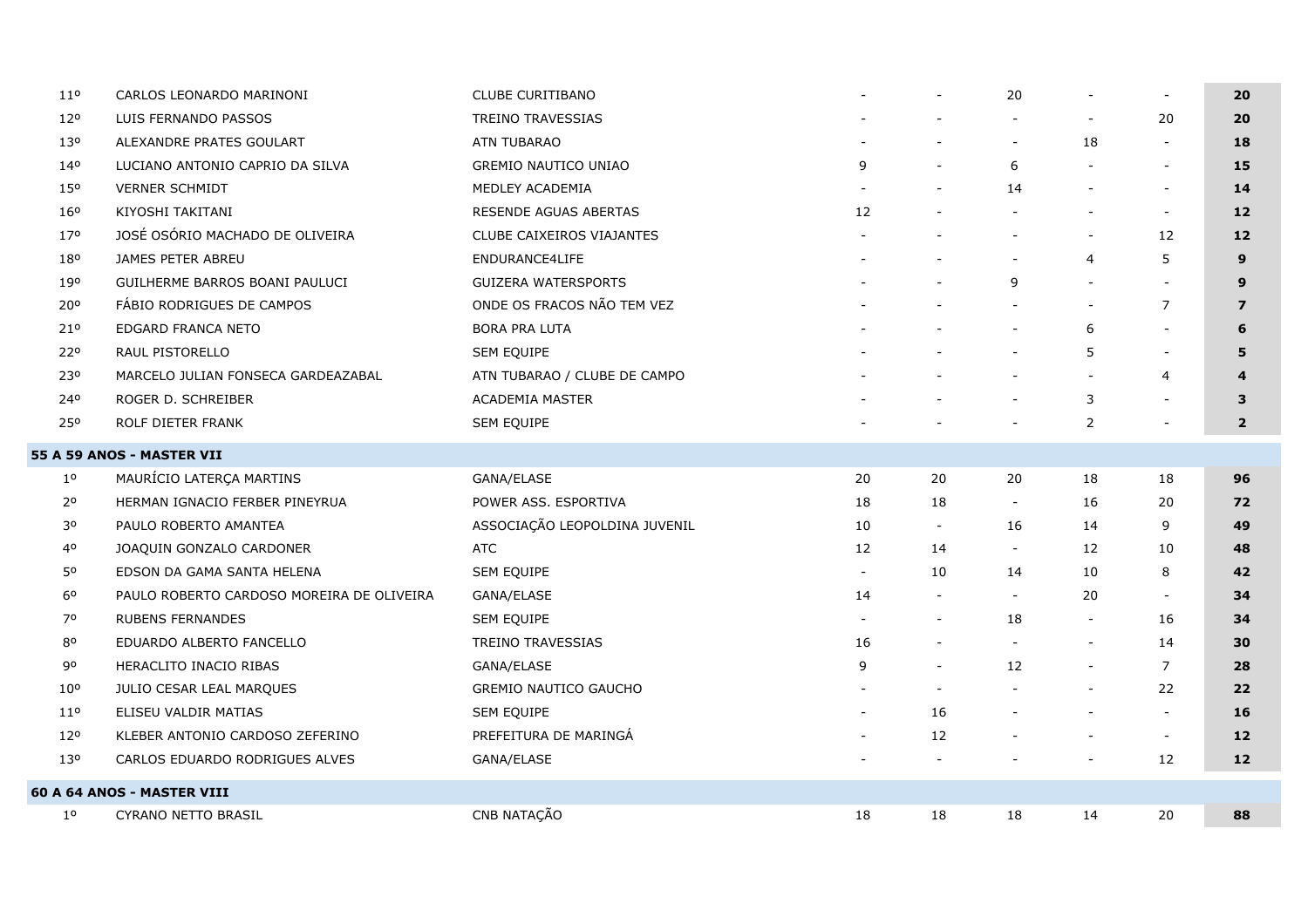| 20              | DANIEL JUAN PAGANO               | GANA/ELASE                            | 20             | 20                       | 20                       | 20                       | $\overline{\phantom{a}}$ | 80             |
|-----------------|----------------------------------|---------------------------------------|----------------|--------------------------|--------------------------|--------------------------|--------------------------|----------------|
| 30              | RAUL ALVES BUARQUE               | TREINO TRAVESSIAS                     | 16             | 16                       | 12                       | 18                       | 16                       | 78             |
| 40              | MARCELLO ALVES D'AZEVEDO         | ASSOCIAÇÃO LEOPOLDINA JUVENIL         | 14             | $\overline{\phantom{a}}$ | 14                       | 16                       | 18                       | 62             |
| 50              | EDUARDO ROLIM CORREA             | GANA/ELASE                            | 12             | 12                       | 8                        | 12                       | 14                       | 58             |
| 6 <sup>o</sup>  | CARLOS SILVEIRA DE LACERDA       | <b>TREINO TRAVESSIAS</b>              | 9              | 9                        | 6                        | $\overline{7}$           | 12                       | 43             |
| 70              | JOSE HENRIQUE CANDEMIL           | <b>LAS LUNAS</b>                      | 10             | 10                       | 9                        | 8                        | $\sim$                   | 37             |
| 80              | RAFAEL HEINICKE DO NASCIMENTO    | AQUATICOS/R&M ASS. ESPORTIVA          | 8              |                          | $\overline{7}$           | 10                       | 10                       | 35             |
| 90              | VICENTE JOSE BERTOLETTI          | AQUATICOS/R&M ASS. ESPORTIVA          | $\overline{7}$ | $\overline{\phantom{a}}$ | 5                        |                          | 9                        | 21             |
| 10 <sup>o</sup> | ANTHERO SARMENTO FERREIRA        | ASSOCIAÇÃO LEOPOLDINA JUVENIL         |                | $\overline{\phantom{a}}$ | 10                       | 9                        | $\overline{\phantom{a}}$ | 19             |
| 11 <sup>o</sup> | MÁRIO JORGE DA COSTA MONTEIRO    | CLUBE CURITIBANO                      |                | $\overline{\phantom{a}}$ | 16                       |                          | $\blacksquare$           | 16             |
| 12°             | ROBERTO WAGNER ALVES FAUSTINO    | PREFEITURA DE MARINGÁ                 |                | 14                       | $\overline{\phantom{a}}$ |                          | $\overline{\phantom{a}}$ | 14             |
| 13 <sup>o</sup> | <b>JORGE C NAVARRO</b>           | SEM EQUIPE                            |                |                          |                          |                          | 8                        | 8              |
| 140             | PAULO ROBERTO GONÇALVES          | SEM EQUIPE                            |                |                          |                          |                          | $\overline{7}$           | $\overline{7}$ |
| 15 <sup>o</sup> | RUI ANTONIO MACHADO DA SILVA     | MILHAS E TRILHAS                      |                |                          |                          |                          | 6                        | 6              |
|                 | <b>65 A 69 ANOS - MASTER IX</b>  |                                       |                |                          |                          |                          |                          |                |
| $1^{\circ}$     | MARIO SERGIO S.A. COUTINHO       | GANA/ELASE                            | 20             | 20                       | 20                       | 20                       | 20                       | 100            |
| 2 <sup>o</sup>  | JOVANIL ROSA IANO                | GANA/ELASE                            | 12             | 18                       | 9                        | 18                       | 10                       | 67             |
| 30              | RAPHAEL ORTIZ DE SANT'ANNA       | ASSOCIAÇÃO LEOPOLDINA JUVENIL         | 18             | $\overline{\phantom{a}}$ | 18                       |                          | 16                       | 52             |
| 40              | FRANCISMAR SILVERIO              | PROJETO NADANDO PELOS CARTOES POSTAIS | 14             | $\overline{\phantom{a}}$ | 14                       | $\overline{\phantom{a}}$ | $\overline{\phantom{a}}$ | 28             |
| 50              | <b>DUARTE GARCIA</b>             | ATN TUBARAO / CLUBE DE CAMPO          |                |                          | 8                        | 16                       | $\overline{\phantom{a}}$ | 24             |
| 60              | <b>HILTON DIAS</b>               | <b>GREMIO NAUTICO UNIAO</b>           |                |                          |                          |                          | 18                       | 18             |
| 70              | ROBERTO BIAGI                    | SEM EQUIPE                            | 16             |                          | $\overline{\phantom{a}}$ |                          | $\overline{\phantom{a}}$ | 16             |
| 80              | CARLOS AUGUSTO WARNECKE          | ESCOLA NATAÇÃO AMARAL                 |                |                          | 16                       |                          | $\overline{\phantom{a}}$ | 16             |
| 90              | <b>DALTON FERREIRA</b>           | UNIMED / TOCO                         |                |                          |                          |                          | 14                       | 14             |
| 10 <sup>o</sup> | ROBERTO DAVI TROIS               | ATN TUBARAO / CLUBE 29 JUNHO          |                |                          | 12                       |                          | $\overline{\phantom{a}}$ | 12             |
| 11 <sup>o</sup> | CARLOS AUGUSTO SILVA OLIVEIRA    | GANA/ELASE                            |                |                          | $\sim$                   |                          | 12                       | 12             |
| 120             | SÉRGIO SCOTTI                    | GANA/ELASE                            | 10             |                          | $\overline{\phantom{a}}$ |                          | $\overline{\phantom{a}}$ | 10             |
| 130             | SILVIO LUIZ RANGEL HOLDERBAUM    | AQUÁTICOS/R&M ASS. ESPORTIVA          |                |                          | 10                       |                          | $\blacksquare$           | 10             |
|                 | 70+ ANOS - MASTER X              |                                       |                |                          |                          |                          |                          |                |
| $1^{\circ}$     | ERNESTO RICARDO THOEN            | <b>GREMIO ATIRADORES</b>              |                | $\overline{\phantom{a}}$ | 20                       | 20                       | 20                       | 60             |
| 20              | LUIZ FERNANDO RODRIGUES PORTINHO | LAS LUNAS AGUAS ABERTAS               |                | $\overline{\phantom{a}}$ | 18                       |                          | 18                       | 36             |
|                 |                                  |                                       |                |                          |                          |                          |                          |                |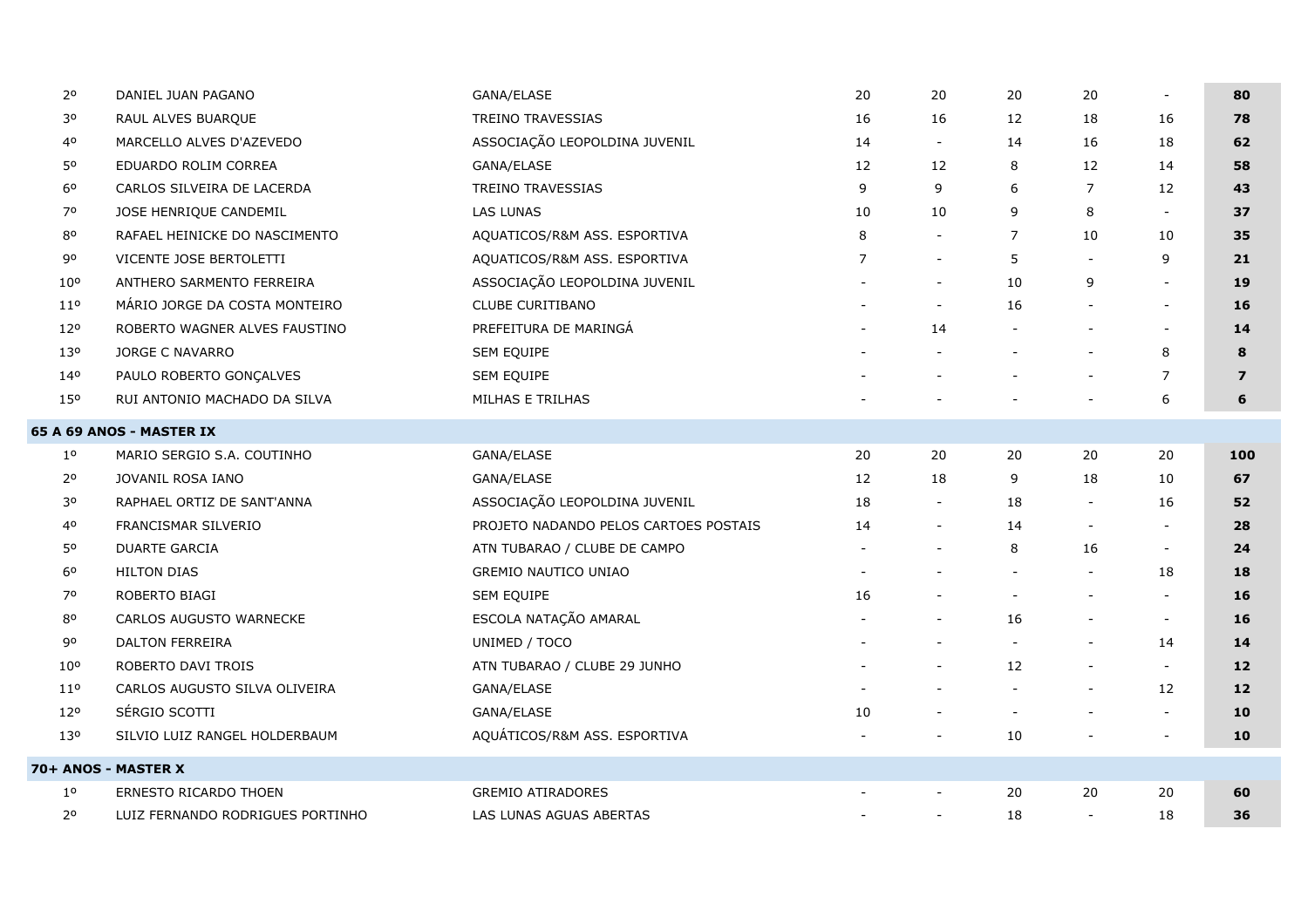| 30                    | HENRIQUE A. CUGNASCA                 | ACADEMIA NADA MAIS/CLINITEC INFORMATICA | $\overline{\phantom{0}}$ | $\overline{\phantom{0}}$ | $\overline{\phantom{a}}$ | 16                       | 16                       | 32  |  |
|-----------------------|--------------------------------------|-----------------------------------------|--------------------------|--------------------------|--------------------------|--------------------------|--------------------------|-----|--|
| 40                    | <b>HELIO HIDERIA</b>                 | LIRA TENIS CLUBE                        | $\overline{\phantom{a}}$ | $\overline{\phantom{a}}$ | $\overline{\phantom{0}}$ | 18                       | $\overline{\phantom{0}}$ | 18  |  |
| 50                    | CLÁUDIO BÚRIGO DE CARVALHO           | ATN TUBARAO / CLUBE 29 JUNHO            | $\overline{\phantom{a}}$ | $\overline{\phantom{a}}$ | $\overline{\phantom{0}}$ | 14                       | $\overline{\phantom{0}}$ | 14  |  |
| 60                    | JAIR PEDERSEN ALBUQUERQUE            | CLUBE CAIXEIROS VIAJANTES               | $\overline{\phantom{0}}$ |                          | $\overline{\phantom{0}}$ | $\overline{\phantom{0}}$ | 14                       | 14  |  |
| <b>PCD - ABSOLUTO</b> |                                      |                                         |                          |                          |                          |                          |                          |     |  |
| 1 <sup>o</sup>        | ANDERSON LUIS MOY - PCD              | CONCORDIA                               | 20                       | 20                       | 20                       | 20                       | 20                       | 100 |  |
| 2 <sup>o</sup>        | JOSE VALCIR DE SOUZA - PCD           | GANA/ELASE                              | 16                       | $\overline{\phantom{a}}$ | 18                       | 14                       | 16                       | 64  |  |
| 30                    | LUIZ OTAVIO DE FARIAS DE SOUZA - PCD | ATN TUBARAO / CLUBE 29 JUNHO            | $\overline{\phantom{0}}$ | 18                       | $\overline{\phantom{0}}$ | 18                       | 18                       | 54  |  |
| 40                    | CARLOS EUGENIO BASTOS RAMOS - PCD    | ICED/CARATINGA                          | 18                       | $\overline{\phantom{a}}$ | $\overline{\phantom{0}}$ | 16                       | $\overline{\phantom{0}}$ | 34  |  |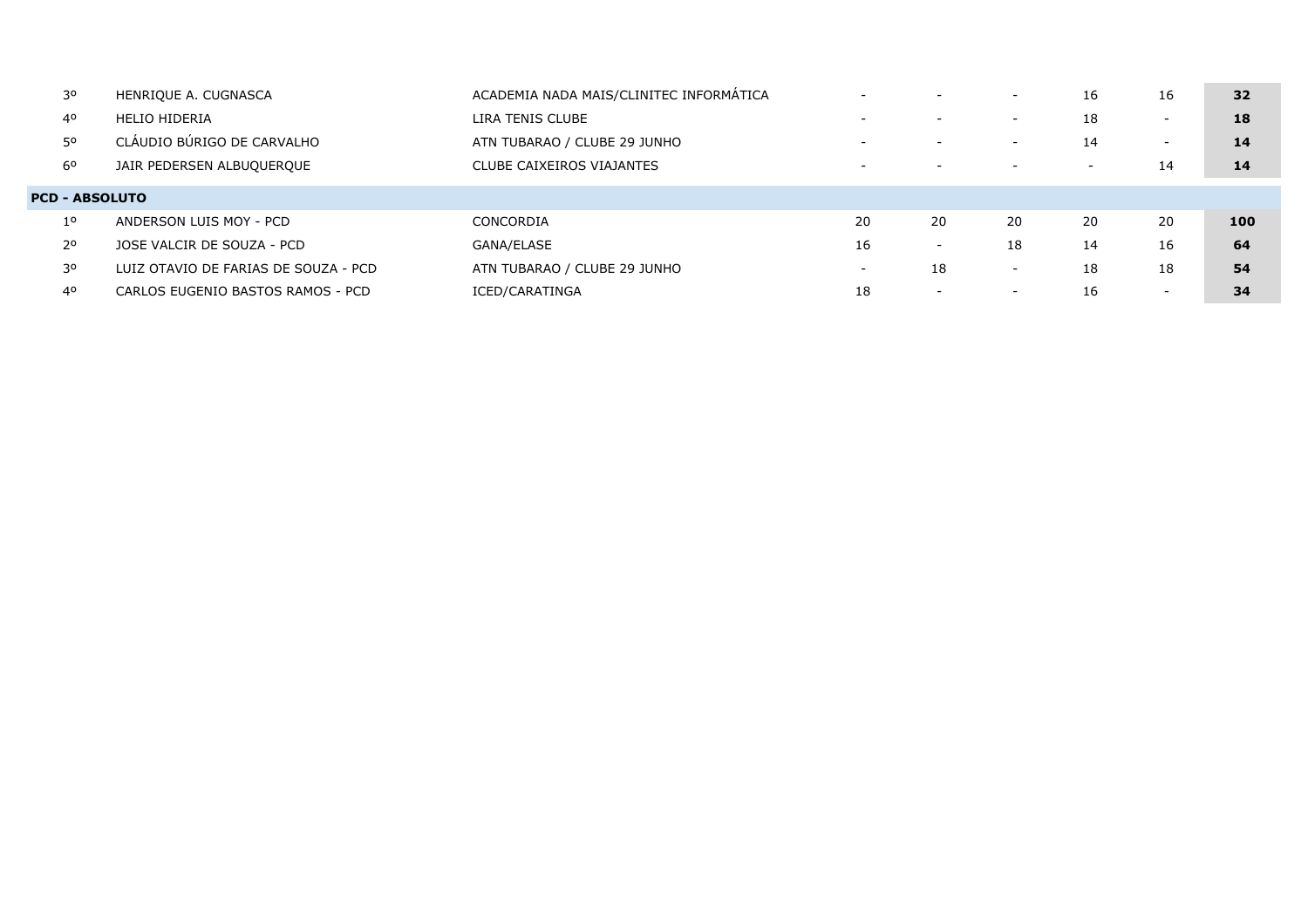#### **PROVA 3.000 METROS**

| <b>POSICÃO</b> | <b>NOME</b>                   | <b>EQUIPE</b>            | <b>ETAPA 1</b> | <b>ETAPA 2</b>           | <b>ETAPA 3</b> | <b>ETAPA 4</b> | <b>ETAPA 5</b> | <b>TOTAL</b> |
|----------------|-------------------------------|--------------------------|----------------|--------------------------|----------------|----------------|----------------|--------------|
| 10             | LAURA TEIXEIRA ROST           | ACAD. PEIXINHO AZUL      | 26             | 20                       | 20             | 18             | 20             | 104          |
| 2 <sup>o</sup> | AMANDA TEIXEIRA ROST          | ACAD. PEIXINHO AZUL      | 20             | 20                       | 18             | 20             | 18             | 96           |
| 30             | MARIANA COLIN STELZNER        | <b>TREINO TRAVESSIAS</b> | 20             | 20                       | 18             | 18             | 20             | 96           |
| $1^{\circ}$    | <b>EDUARDO MARQUES</b>        | <b>GERACAO AGUA</b>      | 30             | $\overline{\phantom{a}}$ | 28             | 24             | 30             | 112          |
| 2 <sup>o</sup> | MARIO SERGIO S.A. COUTINHO    | <b>GANA/ELASE</b>        | 20             | 20                       | 20             | 20             | 20             | 100          |
| 30             | PEDRO MANOEL MOREIRA DA SILVA | ACAD. PEIXINHO AZUL      | 20             | 20                       | 20             | 14             | 18             | 92           |

#### **FEMININO**

| <b>POSICÃO</b> | <b>NOME</b>                           | <b>EQUIPE</b>                 | <b>ETAPA 1</b>           | <b>ETAPA 2</b>           | <b>ETAPA 3</b>           | <b>ETAPA 4</b>           | <b>ETAPA 5</b>           | <b>TOTAL</b> |
|----------------|---------------------------------------|-------------------------------|--------------------------|--------------------------|--------------------------|--------------------------|--------------------------|--------------|
|                | 10 A 13 ANOS - INFANTIL               |                               |                          |                          |                          |                          |                          |              |
| 1 <sup>o</sup> | <b>LAURA TEIXEIRA ROST</b>            | ACAD. PEIXINHO AZUL           | 26                       | 20                       | 20                       | 18                       | 20                       | 104          |
| 2 <sup>o</sup> | MARYNA MONEGAT FACHIN                 | <b>INSTITUTO NADAR SOCIAL</b> | $\overline{\phantom{a}}$ | $\overline{\phantom{a}}$ | $\overline{\phantom{a}}$ | 30                       | $\overline{\phantom{a}}$ | 30           |
| 30             | SOPHIA DONATO DE MORAIS               | PREFEITURA DE MARINGÁ         | $\overline{\phantom{a}}$ | $\overline{\phantom{a}}$ | $\overline{\phantom{a}}$ | 20                       | $\overline{\phantom{a}}$ | 20           |
|                | 14 A 16 ANOS - JUVENIL                |                               |                          |                          |                          |                          |                          |              |
| 1 <sup>o</sup> | AMANDA TEIXEIRA ROST                  | <b>ACAD. PEIXINHO AZUL</b>    | 20                       | 20                       | 18                       | 20                       | 18                       | 96           |
| 2 <sup>o</sup> | <b>GABRIELE CASAGRANDE DOS SANTOS</b> | JOINVILLE NATAÇÃO             | $\overline{\phantom{a}}$ | $\overline{\phantom{a}}$ | 28                       | 22                       | $\overline{\phantom{a}}$ | 50           |
| 30             | <b>ISABELA COLOSSI MENDES</b>         | ATN TUBARAO / CLUBE DE CAMPO  | $\overline{\phantom{a}}$ | $\overline{\phantom{a}}$ | 20                       | $\overline{\phantom{a}}$ | $\overline{\phantom{a}}$ | 20           |
| 40             | RAFAELA SARDA BERNARDI                | <b>ADTRISC</b>                | $\overline{\phantom{a}}$ |                          | $\overline{\phantom{a}}$ | $\overline{\phantom{a}}$ | 20                       | 20           |
|                | 17 A 19 ANOS - JUNIOR                 |                               |                          |                          |                          |                          |                          |              |
| 1 <sup>o</sup> | AMANDA MARTINS                        | NADAR ITAJAÍ                  | 30                       | 28                       | $\sim$                   | 28                       | $\sim$                   | 86           |
| 2 <sup>o</sup> | JULIA DA SILVEIRA                     | ACM PORTO ALEGRE              | $\overline{\phantom{a}}$ | 20                       |                          | $\overline{\phantom{a}}$ | $\overline{\phantom{a}}$ | 20           |
|                | 20 A 24 ANOS - SENIOR                 |                               |                          |                          |                          |                          |                          |              |
| $1^{\circ}$    | ANGELA FIELDMAN                       | <b>TREINO TRAVESSIAS</b>      | $\sim$                   | 24                       | 24                       | $\overline{\phantom{a}}$ | $\overline{\phantom{a}}$ | 48           |
| 2 <sup>o</sup> | MILENA LUEBKE VILASBOAS               | <b>INSTITUTO NADAR</b>        | $\sim$                   | 30                       | $\overline{\phantom{a}}$ |                          | $\sim$                   | 30           |
| 30             | MARINA FREITAS BORDIGNON              | MEDLEY ACADEMIA               | $\overline{\phantom{a}}$ | $\overline{\phantom{a}}$ | 20                       | $\overline{\phantom{a}}$ | $\overline{\phantom{a}}$ | 20           |
|                | 25 a 29 ANOS - MASTER I               |                               |                          |                          |                          |                          |                          |              |
| $1^{\circ}$    | ANA ELISA VIANNA MAGALHÃES            | <b>CLUBE CURITIBANO</b>       | $\sim$                   | $\overline{\phantom{a}}$ | 20                       |                          | $\sim$                   | 20           |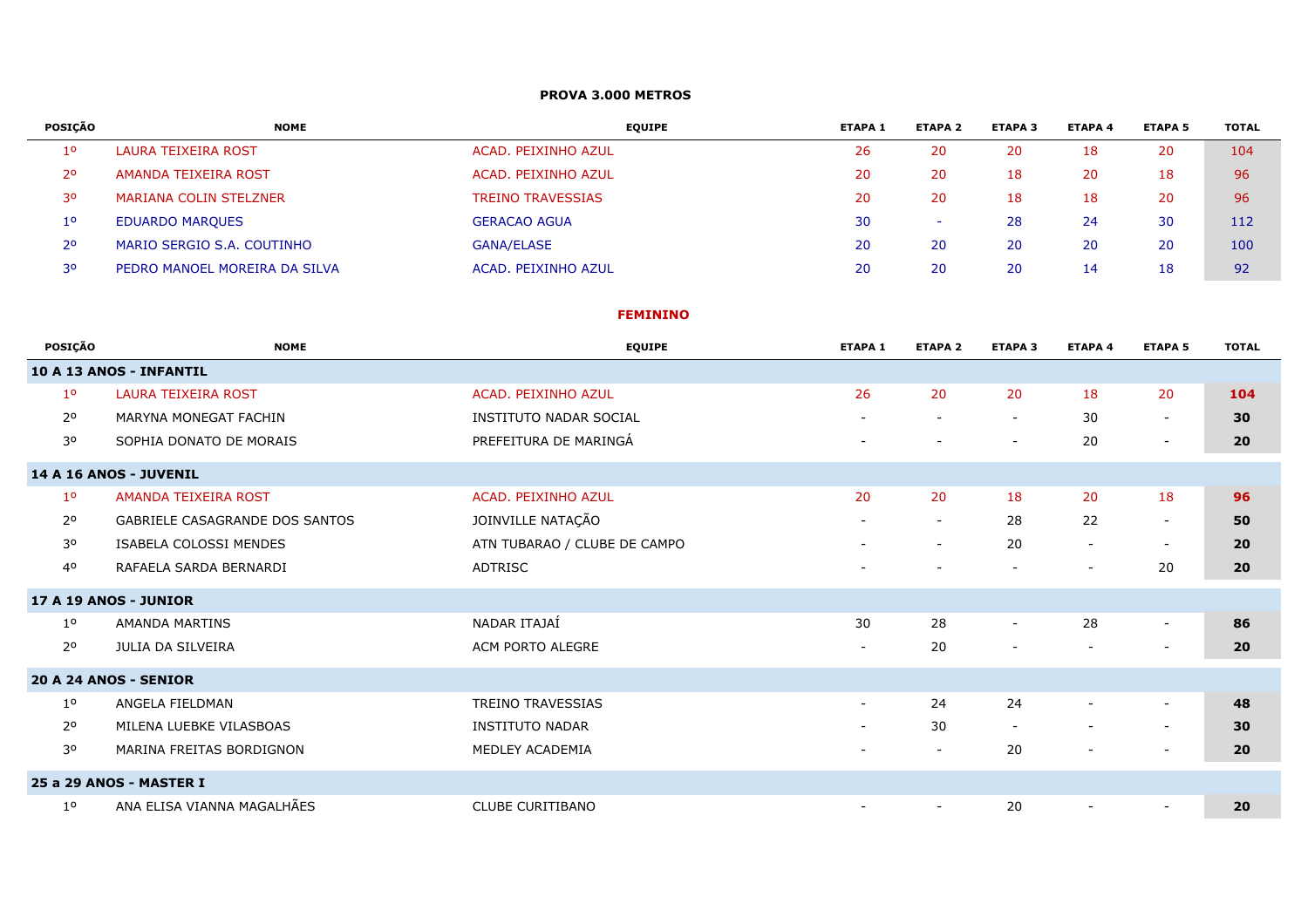| 2 <sup>o</sup>  | VALÉRIA VALENTE RAMOS BRANDÃO    | SM                           |                          |                          | $\blacksquare$           | 20                       | $\sim$                   | 20   |
|-----------------|----------------------------------|------------------------------|--------------------------|--------------------------|--------------------------|--------------------------|--------------------------|------|
| 30              | MAITÊ RODRIGUES                  | MAITÊ                        |                          |                          |                          |                          | 20                       | 20   |
| 40              | THAYSI CARDOSO                   | SEM EQUIPE                   |                          |                          |                          | $\overline{\phantom{a}}$ | 18                       | 18   |
|                 | <b>30 A 34 ANOS - MASTER II</b>  |                              |                          |                          |                          |                          |                          |      |
| 1 <sup>o</sup>  | <b>MARIANA COLIN STELZNER</b>    | <b>TREINO TRAVESSIAS</b>     | 20                       | 20                       | 18                       | 18                       | 20                       | 96   |
| $2^{\circ}$     | <b>JULIANA AMATO BORGES</b>      | GANA/ELASE                   |                          |                          | $\sim$                   | 16                       | 18                       | 34   |
| 30              | ALINE LORUSSO BUSSE              | <b>CLUBE CURITIBANO</b>      |                          |                          | 20                       | $\overline{\phantom{a}}$ | $\overline{\phantom{a}}$ | 20   |
| 40              | CAROLINA DUVAL LEITE             | <b>GREMIO NAUTICO UNIAO</b>  |                          |                          | $\overline{\phantom{a}}$ | 20                       |                          | 20   |
|                 | <b>35 A 39 ANOS - MASTER III</b> |                              |                          |                          |                          |                          |                          |      |
| $1^{\circ}$     | PAULA BIEDERMANN MARIANTE        | GREMIO NAUTICO UNIAO         | $\overline{\phantom{a}}$ | $\overline{\phantom{a}}$ | 22                       | 26                       | 28                       | 76   |
| 2 <sup>o</sup>  | ROSIANE ALVES DA SILVA           | AQUÁTICOS/R&M ASS. ESPORTIVA | 18                       | $\overline{\phantom{a}}$ | 18                       | 18                       | 14                       | 68   |
| 30              | KAMILA SCHEFFEL                  | <b>GREMIO ATIRADORES</b>     |                          |                          | $\sim$                   | 20                       | 18                       | 38   |
| 40              | ALINE LOURENÇO                   | <b>VAFTRI GAROPABA</b>       |                          | $\sim$                   | 20                       | $\overline{\phantom{a}}$ | 16                       | 36   |
| 50              | SIMEIA COSTA FERREIRA            | PREFEITURA DE MARINGÁ        |                          | 16                       | $\overline{\phantom{a}}$ | 16                       | $\overline{\phantom{a}}$ | 32   |
| 6 <sup>o</sup>  | ALINE BISSONI ALARCON            | <b>CPH</b>                   |                          | 26                       | $\overline{a}$           |                          | $\overline{\phantom{a}}$ | 26   |
| 70              | <b>ISABEL VIESSER</b>            | ACADEMIA GUSTAVO BORGES      |                          |                          | $\overline{\phantom{a}}$ | $\overline{\phantom{a}}$ | 26                       | 26   |
| 80              | FABIANA MACHADO GIACOMINI        | <b>GREMIO NAUTICO UNIAO</b>  |                          |                          | $\overline{\phantom{a}}$ | 24                       | $\overline{\phantom{a}}$ | 24   |
| 90              | <b>GABRIELE NIGRA SALGADO</b>    | <b>TREINO TRAVESSIAS</b>     |                          |                          |                          |                          | 24                       | 24   |
| 10 <sup>o</sup> | <b>ENAILE FARIAS MORAES</b>      | AQUATICOS/R&M ASS. ESPORTIVA | 22                       |                          |                          |                          | $\sim$                   | 22   |
| 11 <sup>o</sup> | ISADORA CLIMACO JUNG             | <b>TREINO TRAVESSIAS</b>     | 20                       |                          |                          |                          | $\overline{\phantom{a}}$ | 20   |
| 120             | MARIANA FERNANDES MARTINS        | PREFEITURA DE MARINGÁ        |                          | 20                       |                          |                          | $\overline{\phantom{a}}$ | 20   |
| 130             | MARIA ELENA BRANCHER             | <b>GERACAO AGUA</b>          |                          |                          |                          | $\overline{\phantom{a}}$ | 20                       | 20   |
| 140             | RENATA ASSUNÇÃO                  | <b>ASTEL</b>                 |                          | 18                       |                          |                          | $\overline{\phantom{a}}$ | 18   |
| 150             | GISEL ANDREA LONCOMAN            | COMMANDOS                    |                          | $\overline{\phantom{a}}$ | 16                       |                          | $\overline{\phantom{a}}$ | 16   |
| 160             | FERNANDA AVELINO VASCONCELOS     | PREFEITURA DE MARINGÁ        |                          | 14                       |                          |                          | $\overline{\phantom{a}}$ | 14   |
| 17°             | CAROLINA GALVÃO DE CARVALHO      | ARGEU MORMAII                |                          | $\sim$                   | 14                       |                          | $\sim$                   | 14   |
| 180             | <b>ELISE SAVI</b>                | PREFEITURA DE MARINGÁ        |                          | $\overline{\phantom{a}}$ | $\overline{\phantom{a}}$ | 14                       | $\overline{\phantom{a}}$ | 14   |
| 190             | TATIANI DA SILVA CANDIDO         | PREFEITURA DE MARINGÁ        |                          | 12                       | $\blacksquare$           | $\overline{\phantom{a}}$ | $\sim$                   | 12   |
| 20°             | CLÁUDIA SAMPAIO PIRES            | VAFTRI GAROPABA              |                          |                          | 12                       | $\overline{\phantom{a}}$ | $\overline{\phantom{a}}$ | 12   |
| 210             | BEATRIZ MOREIRA ANSELMO          | PREFEITURA DE MARINGÁ        |                          |                          | $\overline{\phantom{a}}$ | 12                       | $\overline{\phantom{a}}$ | 12   |
| 220             | FERNANDA HINNIG                  | TREINO TRAVESSIAS            |                          | $\overline{\phantom{a}}$ | $\overline{\phantom{a}}$ | $\overline{\phantom{a}}$ | 12                       | $12$ |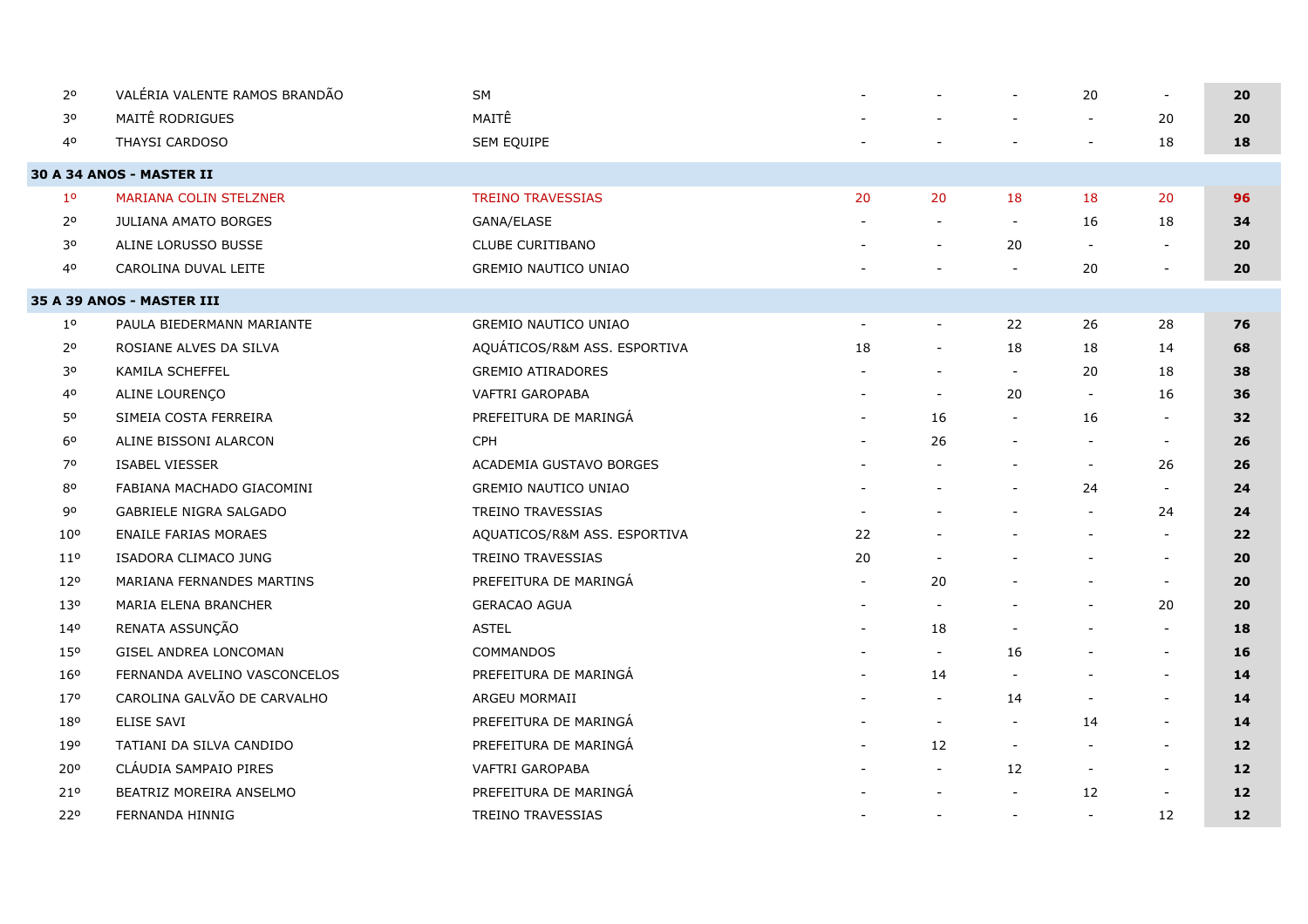|                 | 40 A 44 ANOS - MASTER IV                       |                                  |                          |                          |                          |                          |                          |    |
|-----------------|------------------------------------------------|----------------------------------|--------------------------|--------------------------|--------------------------|--------------------------|--------------------------|----|
| 10              | DANIELA FERNANDES SAMPAIO                      | <b>GREMIO NAUTICO UNIAO</b>      | 18                       | 18                       | $\sim$                   | 20                       | 16                       | 72 |
| $2^{\circ}$     | MAGALI COSTA                                   | AQUÁTICOS/R&M ASS. ESPORTIVA     | 24                       | $\overline{\phantom{a}}$ | 16                       | 18                       | 14                       | 72 |
| 30              | ELINAI DOS SANTOS FREITAS SCHUTZ               | POWER ASS. ESPORTIVA             | $\overline{\phantom{a}}$ | 20                       |                          | 16                       | 18                       | 54 |
| 40              | <b>TATIANA REIS</b>                            | <b>TREINO TRAVESSIAS</b>         | 16                       | 16                       | 8                        | $\overline{\phantom{a}}$ | 10                       | 50 |
| 50              | ANNA JULIA SCARPARI HATSCHBACH                 | <b>CLUBE CURITIBANO</b>          |                          | $\overline{\phantom{a}}$ | 30                       | $\blacksquare$           | $\overline{\phantom{a}}$ | 30 |
| 6 <sup>o</sup>  | JULIANA SEIXAS PILOTTO                         | CLUBE CURITIBANO                 |                          | $\overline{\phantom{a}}$ | 26                       | $\overline{\phantom{a}}$ | $\sim$                   | 26 |
| 70              | LARISSA SCHMIDTKE BATISTA SANCHEZ              | PREFEITURA DE MARINGA            |                          | 14                       |                          | 10                       | $\overline{\phantom{a}}$ | 24 |
| 80              | CAMILA CASTROVIEJO DA SILVA RIBEIRO            | TREINO TRAVESSIAS                |                          |                          | 9                        | $\overline{\phantom{a}}$ | 12                       | 21 |
| 90              | LUANA CLAUDIA TORRES                           | LIRA TENIS CLUBE                 | 20                       | $\overline{\phantom{a}}$ | $\overline{\phantom{a}}$ | $\overline{\phantom{a}}$ | $\overline{\phantom{a}}$ | 20 |
| 10 <sup>o</sup> | CINARA PALHARES                                | TREINO TRAVESSIAS                |                          | $\overline{\phantom{a}}$ | 20                       | $\overline{\phantom{a}}$ | $\sim$                   | 20 |
| 11 <sup>o</sup> | <b>GABRIELA PERRY</b>                          | PRETTO TRIATLON                  |                          | $\blacksquare$           |                          | $\blacksquare$           | 20                       | 20 |
| 12 <sup>o</sup> | CAROLINA BASGAL                                | <b>CLUBE CURITIBANO</b>          |                          |                          | 18                       | $\overline{\phantom{a}}$ | $\overline{\phantom{a}}$ | 18 |
| 13 <sup>o</sup> | CAMILA TAGLIANI                                | <b>MENUCI</b>                    |                          |                          | 14                       | $\overline{\phantom{a}}$ | $\overline{\phantom{a}}$ | 14 |
| 140             | MICHELINI FRANÇA FERREIRA                      | PREFEITURA DE MARINGÁ            |                          | $\overline{\phantom{a}}$ | $\overline{\phantom{a}}$ | 14                       | $\blacksquare$           | 14 |
| 150             | CLAUDIA REGINA SCAVAZZA MUNHOZ                 | <b>CLUBE CURITIBANO</b>          |                          |                          | 12                       |                          | $\blacksquare$           | 12 |
| 16°             | REGIANE APARECIDA JACINTO ZAMARIAM DE OLIVEIRA | PREFEITURA DE MARINGA            |                          |                          | $\sim$                   | 12                       | $\overline{\phantom{a}}$ | 12 |
| 170             | ALESSANDRA MEDEIROS                            | VAFTRI GAROPABA                  |                          | $\overline{\phantom{a}}$ | 10                       | $\overline{\phantom{a}}$ | $\overline{\phantom{a}}$ | 10 |
| 180             | LORENA CONTRERAS MUNDSTOCK                     | <b>GREMIO NAUTICO UNIAO</b>      |                          |                          |                          | $\overline{\phantom{a}}$ | 9                        | 9  |
| 190             | ISIS PAZ PORTINHO                              | IRONMIND ASS. ESPORTIVA          |                          |                          |                          |                          | 8                        | 8  |
|                 | <b>45 A 49 ANOS - MASTER V</b>                 |                                  |                          |                          |                          |                          |                          |    |
| $1^{\circ}$     | FERNANDA TEREZINHA VIEIRA                      | TREINO TRAVESSIAS / SAMIR BAREL  | 20                       | 20                       | 16                       | 12                       | 18                       | 86 |
| 2 <sup>o</sup>  | BLESSANE LIPSKI                                | <b>GREMIO NAUTICO UNIAO</b>      | 28                       | $\overline{\phantom{a}}$ | 20                       | 16                       | $\overline{\phantom{a}}$ | 64 |
| 30              | LETICIA FLECK WIRTH                            | GREMIO NAUTICO UNIAO             |                          | $\overline{\phantom{a}}$ | 18                       | 18                       | 22                       | 58 |
| 40              | SANDRA REGINA KOCH EGG                         | <b>BLUMENAU AGUAS ABERTAS</b>    |                          | 22                       | $\overline{\phantom{a}}$ | 20                       | $\overline{\phantom{a}}$ | 42 |
| 50              | SIMONE NOGARA                                  | VEN - VALE EUROPEU NATAÇÃO       |                          | $\overline{\phantom{a}}$ | 12                       | 10                       | 16                       | 38 |
| 60              | <b>SARA GABRIEL</b>                            | <b>GERACAO AGUA</b>              |                          | $\sim$                   | $\overline{\phantom{a}}$ | 14                       | 20                       | 34 |
| 70              | PATRÍCIA RIBEIRO DA SILVA                      | PATI SILVA ASSESSORIA EM NATAÇÃO |                          | $\overline{\phantom{a}}$ | $\overline{\phantom{a}}$ | $\overline{\phantom{a}}$ | 30                       | 30 |
| 80              | FABIANA ANDREA CHEIK MORAES                    | <b>GREMIO NAUTICO UNIAO</b>      |                          | $\overline{\phantom{a}}$ | 14                       | 10                       | $\overline{\phantom{a}}$ | 24 |
| 90              | SANDRA GAYA                                    | <b>CPH</b>                       |                          | 18                       |                          |                          | $\overline{\phantom{a}}$ | 18 |
| 10 <sup>o</sup> | <b>CRISTIANE FERNANDES</b>                     | <b>GERACAO AGUA</b>              |                          | $\overline{\phantom{a}}$ |                          | 9                        | $\overline{\phantom{a}}$ | 9  |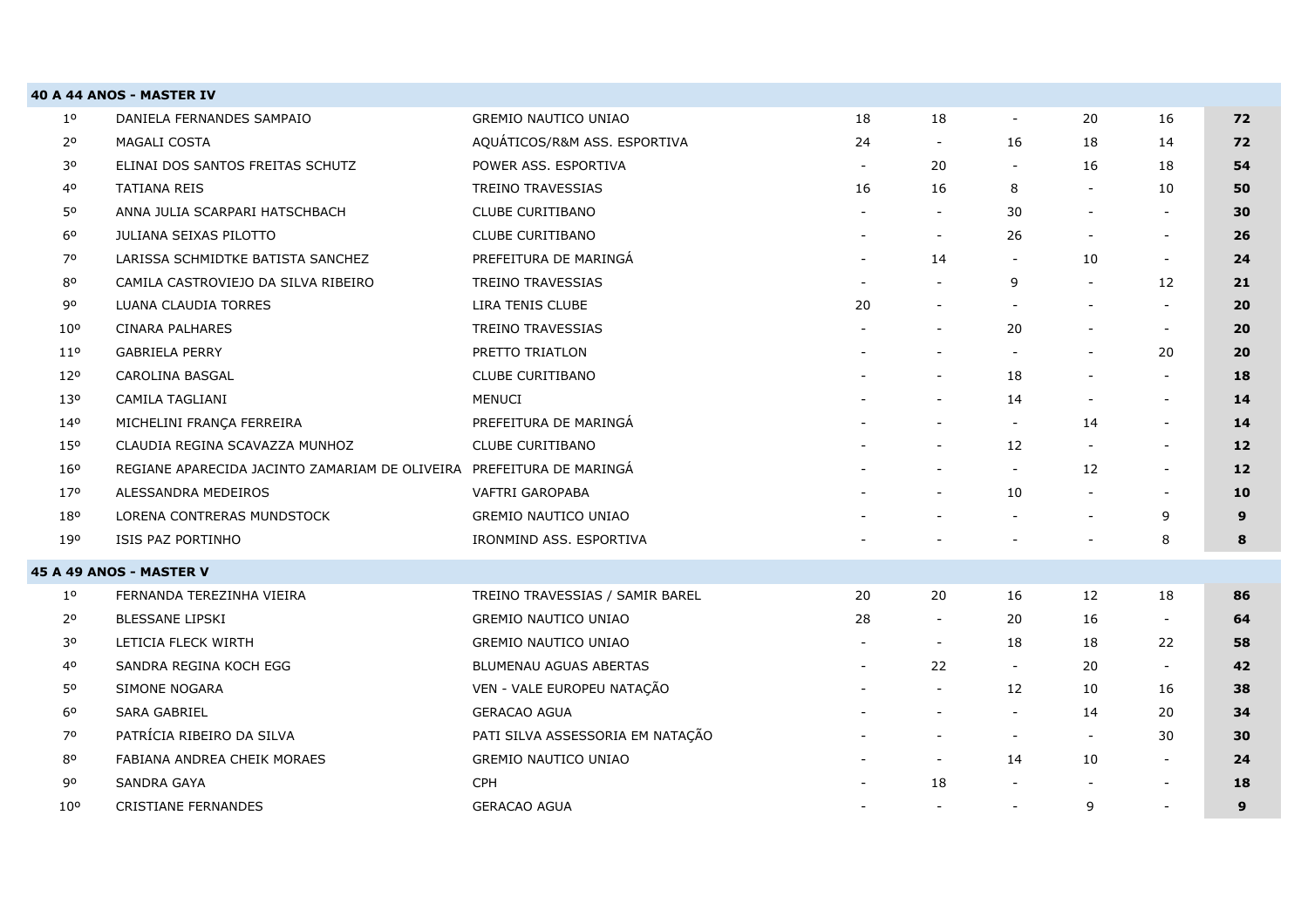|                       | 50 A 54 ANOS - MASTER VI         |                               |                          |                          |                          |                          |                          |    |
|-----------------------|----------------------------------|-------------------------------|--------------------------|--------------------------|--------------------------|--------------------------|--------------------------|----|
| 1 <sup>0</sup>        | <b>DANIELA STIEBLER</b>          | <b>TREINO TRAVESSIAS</b>      | $\overline{\phantom{a}}$ | $\overline{\phantom{a}}$ | 18                       | 20                       | 20                       | 58 |
| 2 <sup>o</sup>        | FERNANDA KNIJNIK                 | <b>GREMIO NAUTICO UNIAO</b>   | 20                       | 18                       | $\blacksquare$           |                          | $\sim$                   | 38 |
| 30                    | FABIOLA CORDOVIL                 | PREFEITURA DE MARINGA         | $\blacksquare$           | 20                       | $\sim$                   | 18                       | $\overline{\phantom{a}}$ | 38 |
| 40                    | CLAUDIA DONINI                   | LAS LUNAS / TREINO TRAVESSIAS | $\overline{\phantom{a}}$ | $\overline{\phantom{a}}$ | 16                       | $\overline{\phantom{a}}$ | 18                       | 34 |
| 50                    | DENISE REGINA ALBERTON           | PREFEITURA DE MARINGÁ         | $\overline{\phantom{a}}$ | 16                       | $\overline{\phantom{a}}$ | 14                       | $\overline{\phantom{a}}$ | 30 |
| 60                    | JANDIRA GUENKA PALMA             | <b>TREINO TRAVESSIAS</b>      | $\blacksquare$           | $\overline{\phantom{a}}$ | 20                       |                          | $\overline{\phantom{a}}$ | 20 |
| 70                    | ANA CRISTINA C I Z M DE OLIVEIRA | TREINO TRAVESSIAS             | 18                       | $\overline{\phantom{a}}$ | $\overline{\phantom{a}}$ | $\overline{\phantom{a}}$ | $\overline{\phantom{a}}$ | 18 |
| 80                    | <b>FABIANE STEFANI</b>           | LAS LUNAS AGUAS ABERTAS       |                          |                          | $\overline{\phantom{a}}$ | 16                       |                          | 16 |
|                       | 55 a 59 ANOS - MASTER VII        |                               |                          |                          |                          |                          |                          |    |
| $1^{\circ}$           | NILCEIA COSTA NUNES              | GPA ASSESSORIA                | 18                       | 20                       | 18                       | 18                       | 18                       | 92 |
| 2 <sup>o</sup>        | <b>LONISE GERSTNER</b>           | GRÊMIO NÁUTICO UNIÃO          | 16                       | 16                       | 16                       | 14                       | 16                       | 78 |
| 30                    | CRISTIANE DONINI                 | <b>LAS LUNAS</b>              | 20                       | 18                       | 20                       | $\overline{\phantom{a}}$ | 20                       | 78 |
| 40                    | CARMEN LUCIA TAVARES             | <b>GREMIO NAUTICO UNIAO</b>   |                          | $\blacksquare$           | 14                       | $\blacksquare$           | 12                       | 26 |
| 50                    | JUNIA GERRA MARTINS              | <b>TREINO TRAVESSIAS</b>      |                          | $\overline{a}$           | $\overline{\phantom{a}}$ | 20                       | $\blacksquare$           | 20 |
| 6 <sup>o</sup>        | LUCIANA M. V. FANHANI LOPES      | PREFEITURA DE MARINGÁ         |                          |                          | $\overline{\phantom{a}}$ | 16                       | $\overline{\phantom{a}}$ | 16 |
| 70                    | SILVANA COMERLATO                | GPA ASS. ESPORTIVA            |                          |                          |                          |                          | 14                       | 14 |
|                       |                                  |                               |                          |                          |                          |                          |                          |    |
|                       | 60 A 64 ANOS - MASTER VIII       |                               |                          |                          |                          |                          |                          |    |
| $1^{\circ}$           | MARIA ELIZABETH PEDRI SICURO     | LAS LUNAS AGUAS ABERTAS       | 20                       | 16                       | 20                       | 14                       | 20                       | 90 |
| 2 <sup>o</sup>        | NEUSA MARIA SULZBACH WEBER       | <b>RAIA SUL</b>               | 18                       | $\overline{\phantom{a}}$ | 16                       | 12                       | 18                       | 64 |
| 30                    | RACHEL MAESTRI ADAM              | <b>GREMIO NAUTICO UNIAO</b>   |                          | $\sim$                   | 18                       | 16                       | $\overline{\phantom{a}}$ | 34 |
| 40                    | LUCY AMELIA SALLES               | CABRAL NATAÇÃO                |                          | 20                       | $\overline{\phantom{a}}$ |                          |                          | 20 |
| 50                    | ROSEMARI RODRIGUES               | PREFEITURA DE MARINGÁ         |                          | $\blacksquare$           | $\overline{\phantom{a}}$ | 20                       | $\sim$                   | 20 |
| 60                    | SILMARA HIDEMI HIGA              | LAS LUNAS AGUAS ABERTAS       |                          | 18                       | $\overline{\phantom{a}}$ | $\overline{\phantom{a}}$ | $\overline{\phantom{a}}$ | 18 |
| 70                    | MARIA GORETE DE MELO             | TREINO TRAVESSIAS             |                          |                          |                          | 18                       | $\overline{\phantom{a}}$ | 18 |
|                       | 65 A 69 ANOS - MASTER IX         |                               |                          |                          |                          |                          |                          |    |
| $1^{\circ}$           | ROSANE SEIDE SAMPERT             | <b>GREMIO NAUTICO UNIAO</b>   | 18                       | 20                       | $\overline{\phantom{a}}$ | 18                       | 18                       | 74 |
| 2 <sup>o</sup>        | HELENA MARIA TANNHAUSER BARROS   | <b>GREMIO NAUTICO UNIAO</b>   | 20                       |                          |                          | 20                       | 20                       | 60 |
| <b>PCD - ABSOLUTO</b> |                                  |                               |                          |                          |                          |                          |                          |    |
| 1 <sup>0</sup>        | ROSE INES FANTIN - PCD           | L'ÁQUA                        | $\overline{\phantom{a}}$ |                          |                          |                          | 20                       | 20 |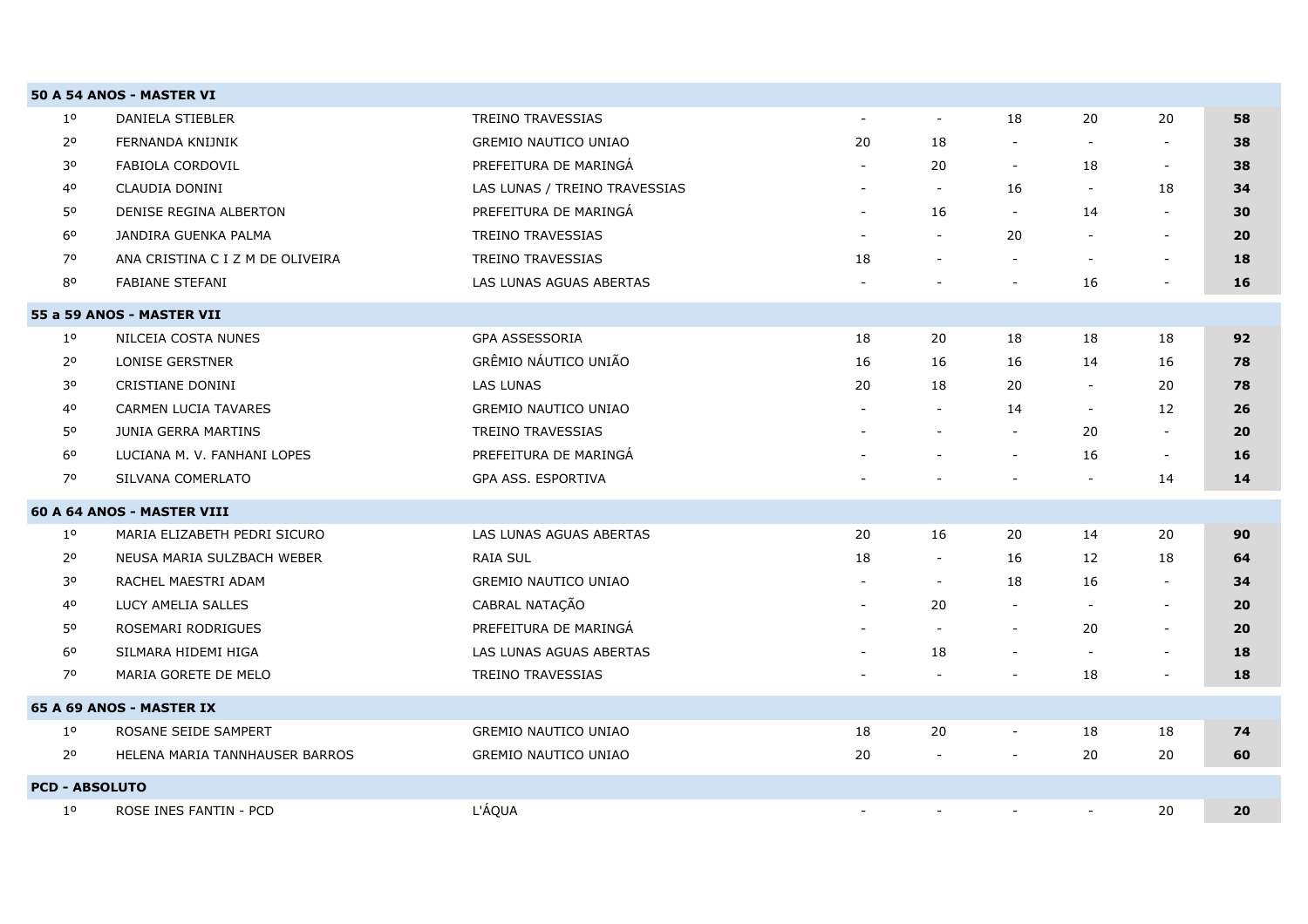#### **MASCULINO**

| <b>POSIÇÃO</b> | <b>NOME</b>                                   | <b>EQUIPE</b>                   | <b>ETAPA 1</b>           | <b>ETAPA 2</b>           | <b>ETAPA 3</b>           | <b>ETAPA 4</b>           | <b>ETAPA 5</b>           | <b>TOTAL</b> |
|----------------|-----------------------------------------------|---------------------------------|--------------------------|--------------------------|--------------------------|--------------------------|--------------------------|--------------|
|                | 10 a 13 ANOS - INFANTIL                       |                                 |                          |                          |                          |                          |                          |              |
| $1^{\circ}$    | <b>HARIEL R MOHAMED</b>                       | ITAMIRIM / NOVOS CIELOS         | $\sim$                   | 20                       | 20                       | 20                       | $\overline{\phantom{a}}$ | 60           |
| 2 <sup>o</sup> | NICOLAS GABRIEL MARQUES                       | <b>GREMIO NAUTICO UNIAO</b>     | 24                       |                          |                          |                          | 26                       | 50           |
| 30             | <b>CAUA TARNOWSKY PETRY</b>                   | <b>ESCOLINHA DE TRIATHON</b>    |                          |                          |                          | $\overline{\phantom{a}}$ | 20                       | 20           |
|                | 14 A 16 ANOS - JUVENIL                        |                                 |                          |                          |                          |                          |                          |              |
| $1^{\circ}$    | LUCAS DAVESAC                                 | ITJ TRAVESSIAS                  |                          | 30                       | $\overline{\phantom{a}}$ | 30                       | $\overline{\phantom{a}}$ | 60           |
| 2 <sup>o</sup> | RONALDO KLUG JUNIOR                           | JOINVILLE NATACAO               |                          | 28                       | $\blacksquare$           | 28                       | $\blacksquare$           | 56           |
| 30             | ACACIO DIAS DO NASCIMENTO                     | CLUBE DOZE DE AGOSTO            | 20                       |                          | $\blacksquare$           | $\overline{\phantom{a}}$ | $\overline{\phantom{a}}$ | 20           |
| 40             | RAFAEL FERREIRA EL MEMARI                     | PREFEITURA DE MARINGÁ           |                          | 20                       |                          |                          | $\blacksquare$           | 20           |
| 50             | DIEGO ASSMANN CASTRO                          | <b>GERACAO AGUA</b>             |                          |                          |                          | $\overline{\phantom{a}}$ | 20                       | 20           |
| 60             | LUIZ FERNANDO "MOTORZINHO" DE OLIVEIRA FARIAS | ALEXANDRE KIRILOS AGUAS ABERTAS | 18                       |                          |                          |                          | $\overline{\phantom{a}}$ | 18           |
| 70             | FELIPE DE OLIVEIRA JAWOROWSKI                 | <b>GERACAO AGUA</b>             |                          |                          |                          | $\overline{\phantom{a}}$ | 18                       | 18           |
|                | 17 A 19 ANOS - JUNIOR                         |                                 |                          |                          |                          |                          |                          |              |
| 1 <sup>o</sup> | PEDRO MANOEL MOREIRA DA SILVA                 | <b>ACAD. PEIXINHO AZUL</b>      | 20                       | 20                       | 20                       | 14                       | 18                       | 92           |
| $2^{\circ}$    | ERICK DENIZ CHOAI                             | POWER ASS. ESPORTIVA            | 28                       | 26                       | $\blacksquare$           |                          | $\blacksquare$           | 54           |
| 30             | CRISTIANO AGLICERIO PEREIRA                   | ITAMIRIM/NOVOS CIELOS           | $\overline{\phantom{a}}$ | 24                       | $\blacksquare$           | 20                       | $\overline{\phantom{a}}$ | 44           |
| 40             | KAUÃ ANTUNES FIORAVANTE BASTOS                | CAIXEIROS VIAJANTES             |                          |                          | $\overline{\phantom{a}}$ | 16                       | 20                       | 36           |
| 50             | VITOR ASSMANN CASTRO                          | <b>GERACAO AGUA</b>             |                          |                          | $\overline{\phantom{a}}$ | 18                       | $\sim$                   | 18           |
|                | 20 A 24 ANOS - SENIOR                         |                                 |                          |                          |                          |                          |                          |              |
| $1^{\circ}$    | GABRIEL RESUN GOMES DA SILVA                  | PAULA RAMOS ESPORTE CLUBE       |                          | $\overline{\phantom{a}}$ | 20                       | 20                       | 20                       | 60           |
| 2 <sup>o</sup> | <b>ARCE GOTTLIEB</b>                          | <b>NFMP</b>                     | 20                       |                          | $\overline{a}$           |                          | $\sim$                   | 20           |
| 30             | <b>FAGNER ANDRADE</b>                         | SEM EQUIPE                      |                          | 20                       | $\blacksquare$           | $\blacksquare$           | $\overline{\phantom{a}}$ | 20           |
| 40             | <b>WILLIAM DIETER FRANK</b>                   | SEM EQUIPE                      |                          |                          | $\blacksquare$           | 18                       | $\sim$                   | 18           |
| 50             | HENRI PHILIP STEPHEN SMIDTH                   | MOBI DICK                       |                          |                          |                          | $\blacksquare$           | 18                       | 18           |
| 60             | LUCAS HENRIQUE MARINHO DOS SANTOS             | ATN TUBARAO / LAGUNA            |                          |                          |                          | -                        | 16                       | 16           |
|                | 25 A 29 ANOS - MASTER I                       |                                 |                          |                          |                          |                          |                          |              |
| $1^{\circ}$    | GABRIEL LUIZ ZEN                              | LEO RISTOW NATACAO              | 20                       | 20                       | $\overline{\phantom{0}}$ |                          | $\overline{\phantom{a}}$ | 40           |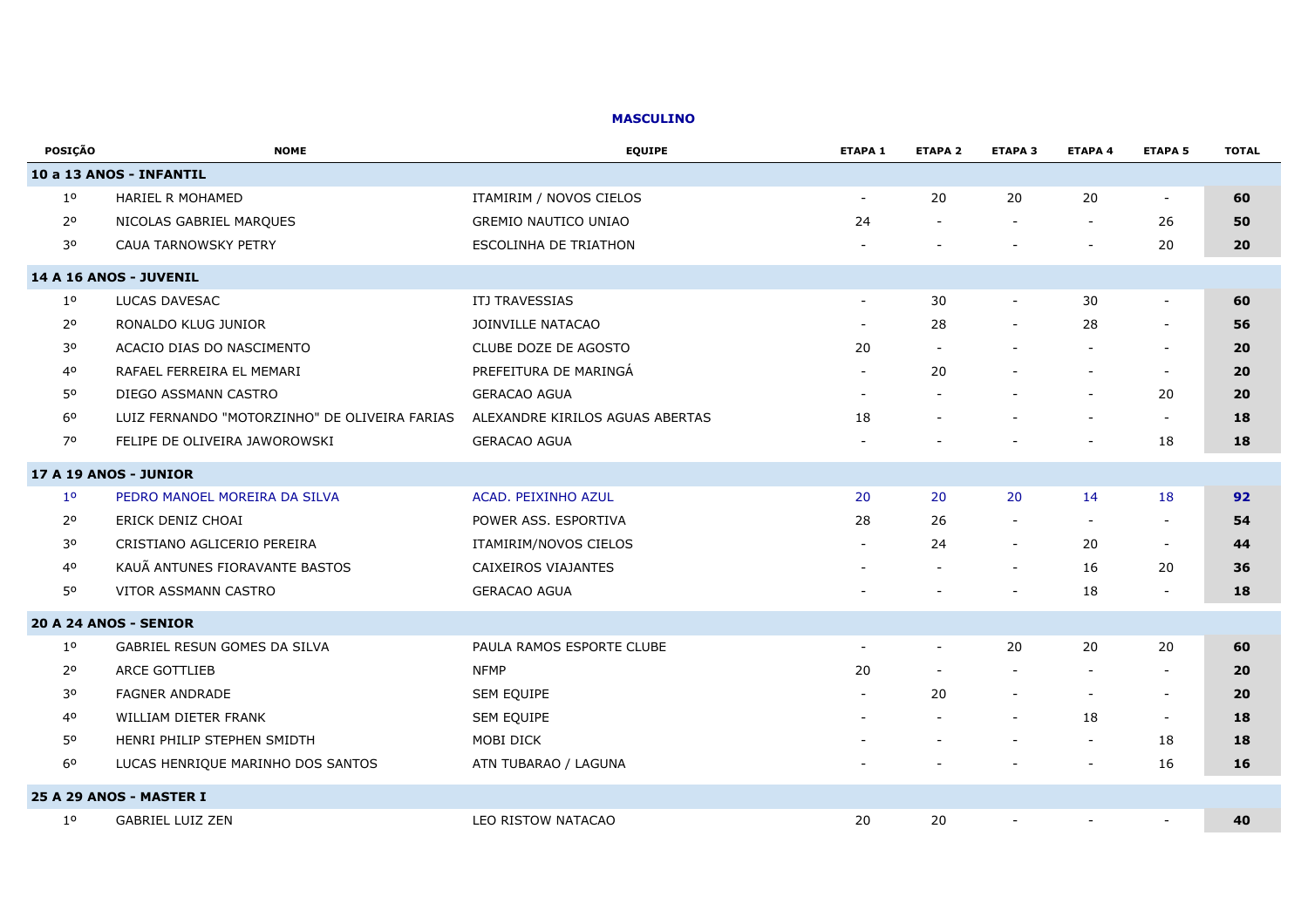| 2٥              | IAGO HOFFMANN CORREA                 | PREFEITURA DE MARINGÁ          | $\sim$                   | 18                       | $\overline{\phantom{a}}$ | 20                       |                          | 38 |
|-----------------|--------------------------------------|--------------------------------|--------------------------|--------------------------|--------------------------|--------------------------|--------------------------|----|
| 30              | ROBERTO NAVARRO KOEPSEL              | PREFEITURA DE MARINGÁ          |                          | 16                       |                          | 18                       |                          | 34 |
| 40              | ALBERTO GUSTAVO TESSMANN             | MEDLEY ACADEMIA                |                          | $\blacksquare$           | 20                       | $\overline{\phantom{a}}$ | $\overline{\phantom{a}}$ | 20 |
| 50              | RAFAEL VOLKART PINHO                 | <b>TEAM PINHO</b>              |                          | $\overline{a}$           |                          | $\overline{\phantom{a}}$ | 20                       | 20 |
| 6 <sup>o</sup>  | EDER MIGUEL NUNES DE PAULA           | <b>MSPORTS</b>                 | 18                       | $\blacksquare$           |                          |                          |                          | 18 |
| 70              | MATHEUS CENTENARO                    | MEDLEY ACADEMIA                |                          | $\blacksquare$           | 18                       | $\overline{\phantom{a}}$ | $\sim$                   | 18 |
| 80              | LENERSON GORSKI                      | ARO BIKE                       |                          |                          |                          |                          | 18                       | 18 |
| 90              | BRUNO RAIMUNDO                       | SEM EQUIPE                     | 16                       | $\blacksquare$           |                          |                          | $\overline{\phantom{a}}$ | 16 |
| $10^{\circ}$    | MATHEUS NOGUEIRA AQUINO              | ACADEMIA ACQUA MUNDI           |                          | 14                       |                          | $\overline{\phantom{a}}$ | $\overline{\phantom{a}}$ | 14 |
| 110             | MANUEL TRAVISANI                     | SEM EQUIPE                     | $\sim$                   | 12                       |                          | $\overline{\phantom{0}}$ | $\overline{\phantom{a}}$ | 12 |
| 12°             | LUIS CARLOS BECKER                   | ACADEMIA ACQUA MUNDI           |                          | 10                       |                          |                          |                          | 10 |
| 130             | VINICIUS ALIANO                      | ATRIBRUSQUE                    |                          | 9                        |                          |                          |                          | 9  |
|                 | <b>30 A 34 ANOS - MASTER II</b>      |                                |                          |                          |                          |                          |                          |    |
| $1^{\circ}$     | YURI WOJCIECHOWSKI                   | POWER ASS. ESPORTIVA           | 20                       | 20                       | $\overline{\phantom{a}}$ | 20                       | $\overline{\phantom{a}}$ | 60 |
| 2 <sup>o</sup>  | MARTIN ERRO ZUGARRAMURDI             | <b>TREINO TRAVESSIAS</b>       | 10                       | $\overline{7}$           |                          | 8                        | 10                       | 35 |
| 30              | ÂNGELO DE SOUZA AUGUSTO              | CAIXEIROS VIAJANTES            |                          | $\blacksquare$           | 16                       | $\sim$                   | 18                       | 34 |
| 40              | WESLEY PARÉ GONÇALVES DOS SANTOS     | AQUATICOS / R&M ASS. ESPORTIVA |                          | $\overline{\phantom{a}}$ | $\sim$                   | 14                       | 16                       | 30 |
| 50              | KASSIUS VARGAS PRESTES               | CAIXEIROS VIAJANTES            |                          | $\overline{\phantom{a}}$ | 30                       | $\overline{\phantom{a}}$ | $\overline{\phantom{a}}$ | 30 |
| 60              | THIAGO VIDEIRO SCHMITT               | <b>SEM EQUIPE</b>              |                          | $\overline{\phantom{a}}$ | 10                       | 9                        | 9                        | 28 |
| 70              | LUCAS DIEGO CORDEIRO                 | CORPO DE BOMBEIROS PARANÁ      |                          | 10                       | $\overline{\phantom{a}}$ | 18                       | $\overline{\phantom{a}}$ | 28 |
| 80              | GILMAR AMARAL DE LIMA                | POWER ASS. ESPORTIVA           | 16                       | $\overline{\phantom{a}}$ | 12                       | $\sim$                   | $\overline{\phantom{a}}$ | 28 |
| 90              | KIM FELDMANN                         | TREINO TRAVESSIAS              |                          | 9                        | 18                       | $\blacksquare$           | $\overline{\phantom{a}}$ | 27 |
| 10 <sup>o</sup> | DIOGO BENITES TESCHE                 | SEM EQUIPE                     |                          | $\overline{\phantom{a}}$ | 14                       | $\overline{\phantom{a}}$ | 12                       | 26 |
| 11 <sup>o</sup> | <b>GUILHERME MARI</b>                | VAFTRI GAROPABA                |                          | $\overline{\phantom{a}}$ | 20                       | $\overline{\phantom{a}}$ | $\sim$                   | 20 |
| 12°             | <b>VINICIUS KOFAHL MACEDO</b>        | POWER ASS. ESPORTIVA           |                          |                          |                          | $\overline{\phantom{a}}$ | 20                       | 20 |
| 13 <sup>o</sup> | <b>GABRIEL FERNANDES ALVES JESUS</b> | GANA/ELASE                     | 18                       | $\overline{\phantom{a}}$ |                          | $\overline{\phantom{a}}$ | $\sim$                   | 18 |
| 140             | JAMESON FELIPE ROSA                  | <b>JAMES TRAINING</b>          |                          | 18                       |                          | $\blacksquare$           | $\overline{\phantom{a}}$ | 18 |
| 15°             | NICOLAS CAMPOS FIGUEIREDO            | <b>CPH</b>                     | $\overline{\phantom{a}}$ | 16                       |                          | $\overline{\phantom{a}}$ | $\sim$                   | 16 |
| 16°             | EVANDRO FERNANDES DIAS               | PREFEITURA DE MARINGA          |                          | $\overline{a}$           |                          | 16                       | $\overline{\phantom{a}}$ | 16 |
| 17 <sup>o</sup> | NICOLAS CHIRICH                      | <b>SEM EQUIPE</b>              | 14                       |                          |                          | $\blacksquare$           |                          | 14 |
| 180             | MAURICIO MARCHETO                    | CPH                            | $\overline{\phantom{a}}$ | 14                       |                          | $\overline{\phantom{a}}$ | $\overline{\phantom{a}}$ | 14 |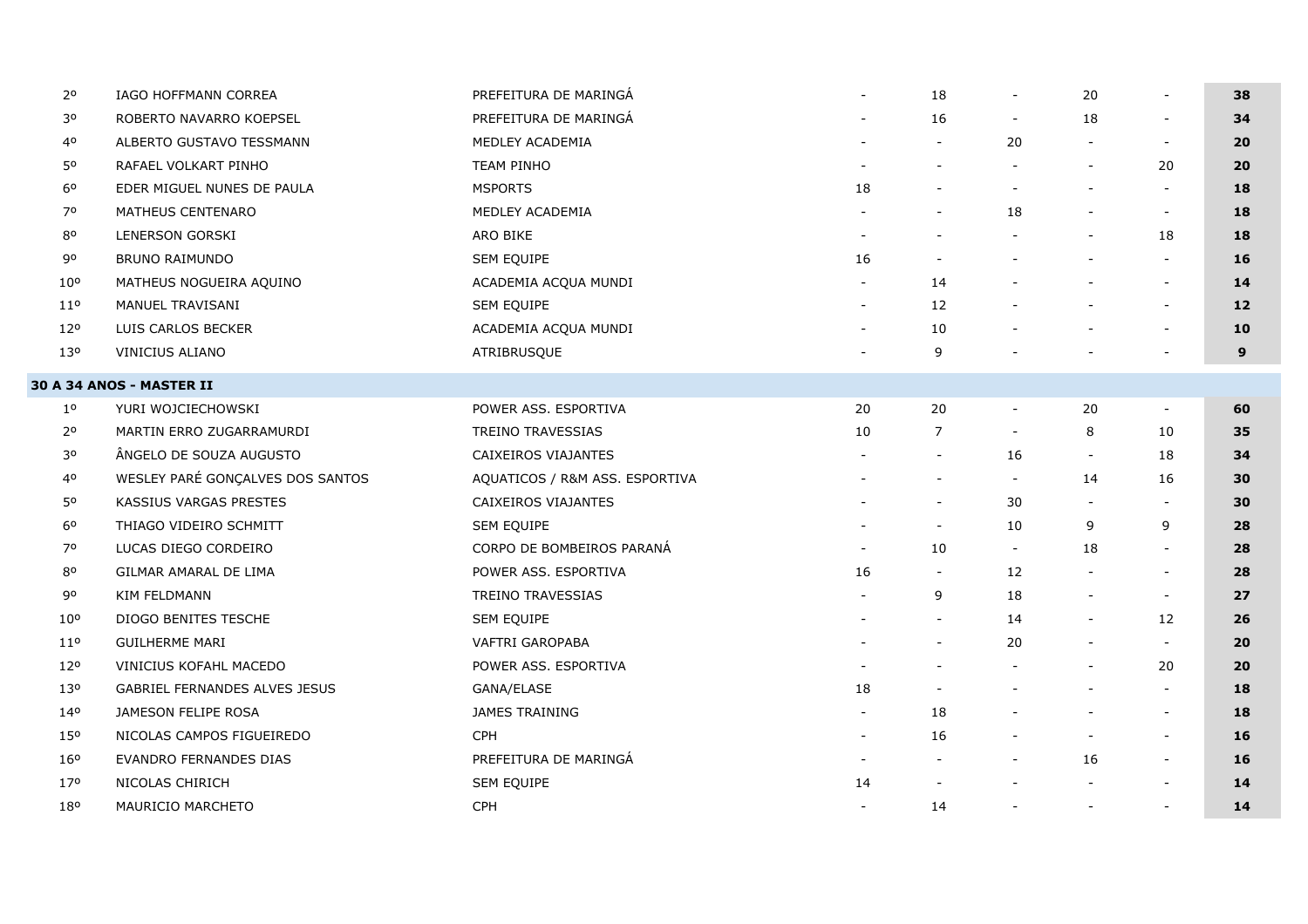| 190             | LUIS PAULO HORN DE OLIVEIRA                | ACAD. PEIXINHO AZUL          | $\blacksquare$ |                          |                          | $\blacksquare$           | 14                       | 14                |
|-----------------|--------------------------------------------|------------------------------|----------------|--------------------------|--------------------------|--------------------------|--------------------------|-------------------|
| 20°             | CHRISTIAN MILANEZ PREIS                    | TREINO TRAVESSIAS            | 12             |                          |                          |                          | $\overline{\phantom{a}}$ | 12                |
| 21°             | FABIO HERNANDEZ KLAIN                      | <b>CPH</b>                   |                | 12                       |                          | $\overline{\phantom{a}}$ | $\overline{\phantom{a}}$ | $12 \overline{ }$ |
| 220             | TIAGO JUNIOR DOS SANTOS                    | PREFEITURA DE MARINGÁ        |                | $\blacksquare$           | $\overline{\phantom{a}}$ | 12                       | $\overline{\phantom{a}}$ | $12$              |
| 230             | EDUARDO CORREIA PINTO                      | <b>TRUPE</b>                 |                |                          |                          | 10                       | $\overline{\phantom{a}}$ | 10                |
| 240             | BRUNO BICUDO LIPPI                         | SEM EQUIPE                   | 9              |                          |                          | $\sim$                   |                          | 9                 |
| 250             | GUILHERME MALIMPENSA KNOLL                 | FACCHINI/NADAR ITAJAÍ        |                | 8                        |                          | $\blacksquare$           |                          | 8                 |
| 26 <sup>o</sup> | DOUGLAS RANIERI DE OLIVEIRA PEREIRA SANTOS | SEM EQUIPE                   |                |                          |                          | $\overline{\phantom{a}}$ | 8                        | 8                 |
| 270             | JULIO CESAR FRANTZ                         | <b>FRANTZ</b>                |                | $\blacksquare$           |                          | $\overline{7}$           | $\blacksquare$           | $\overline{7}$    |
| 280             | DIEGO EDUARDO VIEIRA BRITO                 | GPA ASS. ESPORTIVA           |                | 6                        |                          | $\overline{\phantom{a}}$ | $\overline{\phantom{a}}$ | 6                 |
| 290             | GUILHERME CHIAMULERA                       | <b>CPH</b>                   |                | 5                        |                          |                          |                          | 5                 |
|                 | 35 A 39 ANOS - MASTER III                  |                              |                |                          |                          |                          |                          |                   |
| $1^{\circ}$     | ALEX SNEIDER IABRUDE                       | TREINO TRAVESSIAS            | 16             | 20                       | 16                       | 16                       | 16                       | 84                |
| 2 <sup>o</sup>  | DIEGO THETINSKI RODRIGUES                  | <b>GERACAO AGUA</b>          | 18             | $\overline{\phantom{a}}$ | 18                       | 20                       | 18                       | 74                |
| 30              | EDILER CARDOSO GONÇALVES                   | ATN TUBARAO / CLUBE DE CAMPO | 10             | 14                       | 9                        | 12                       | 9                        | 54                |
| 40              | ANDRE CASTOLDI BORTOLINI                   | <b>GERACAO AGUA</b>          | 14             | $\overline{\phantom{a}}$ | 12                       | 14                       | 14                       | 54                |
| 50              | MAURICIO FUTRYK BOHN                       | GRÊMIO NÁUTICO UNIÃO         | 12             | 12                       | 8                        | $\overline{\phantom{a}}$ | 8                        | 40                |
| 60              | <b>LEONARDO RISTOW</b>                     | LEO RISTOW NATACAO           | 20             | $\overline{\phantom{a}}$ | $\overline{\phantom{a}}$ | 18                       | $\blacksquare$           | 38                |
| 70              | FERNANDO SAMPERT                           | <b>GREMIO NAUTICO UNIAO</b>  | $\overline{7}$ | 8                        | 6                        | 9                        | $\overline{\phantom{a}}$ | 30                |
| 80              | EDUARDO FOGAÇA                             | TREINO TRAVESSIAS            |                | 10                       |                          | 8                        | 10                       | 28                |
| 90              | SAMUEL IAHN                                | IRONMIND ASS. ESPORTIVA      | 9              | $\blacksquare$           | 7                        | 10                       | $\overline{\phantom{a}}$ | 26                |
| 10 <sup>o</sup> | MATEUS MARQUES TISOTT                      | CAIXEIROS VIAJANTES          |                | $\overline{\phantom{a}}$ | 10                       | $\overline{\phantom{a}}$ | 12                       | 22                |
| 11 <sup>o</sup> | FILIPE FERNANDES BAPTISTA                  | CLUBE CURITIBANO             |                | $\blacksquare$           | 20                       | $\overline{\phantom{a}}$ | $\overline{\phantom{a}}$ | 20                |
| 120             | MAURICIO CANGIANI                          | TREINO TRAVESSIAS            |                | $\overline{\phantom{a}}$ |                          | $\overline{\phantom{a}}$ | 20                       | 20                |
| 13 <sup>o</sup> | JEAN CARLOS KAMMERS                        | <b>CPH</b>                   |                | 18                       |                          | $\overline{\phantom{a}}$ | $\overline{\phantom{a}}$ | 18                |
| 140             | RAFAEL SARTORI LEAL                        | T2 ASSESSORIA                |                | 16                       |                          |                          | $\overline{\phantom{a}}$ | 16                |
| 150             | LUCAS FIGUEIREDO                           | <b>MENUCI</b>                |                | $\sim$                   | 14                       |                          | $\overline{\phantom{a}}$ | 14                |
| 16 <sup>o</sup> | FERNANDO ALEXANDRINO                       | <b>CPH</b>                   |                | 9                        |                          |                          | $\blacksquare$           | 9                 |
| 17 <sup>o</sup> | RENAN GIULIAN JUNG                         | TREINO TRAVESSIAS            | 8              |                          |                          |                          |                          | 8                 |
| 180             | WANDERSON ALVES                            | SEM EQUIPE                   |                | $\overline{7}$           |                          |                          | $\blacksquare$           | $\boldsymbol{7}$  |
| 190             | FERNANDO MACCARINI ROSSA                   | <b>SEM EQUIPE</b>            |                | $\overline{\phantom{a}}$ |                          | $\overline{7}$           | $\overline{\phantom{a}}$ | $\boldsymbol{7}$  |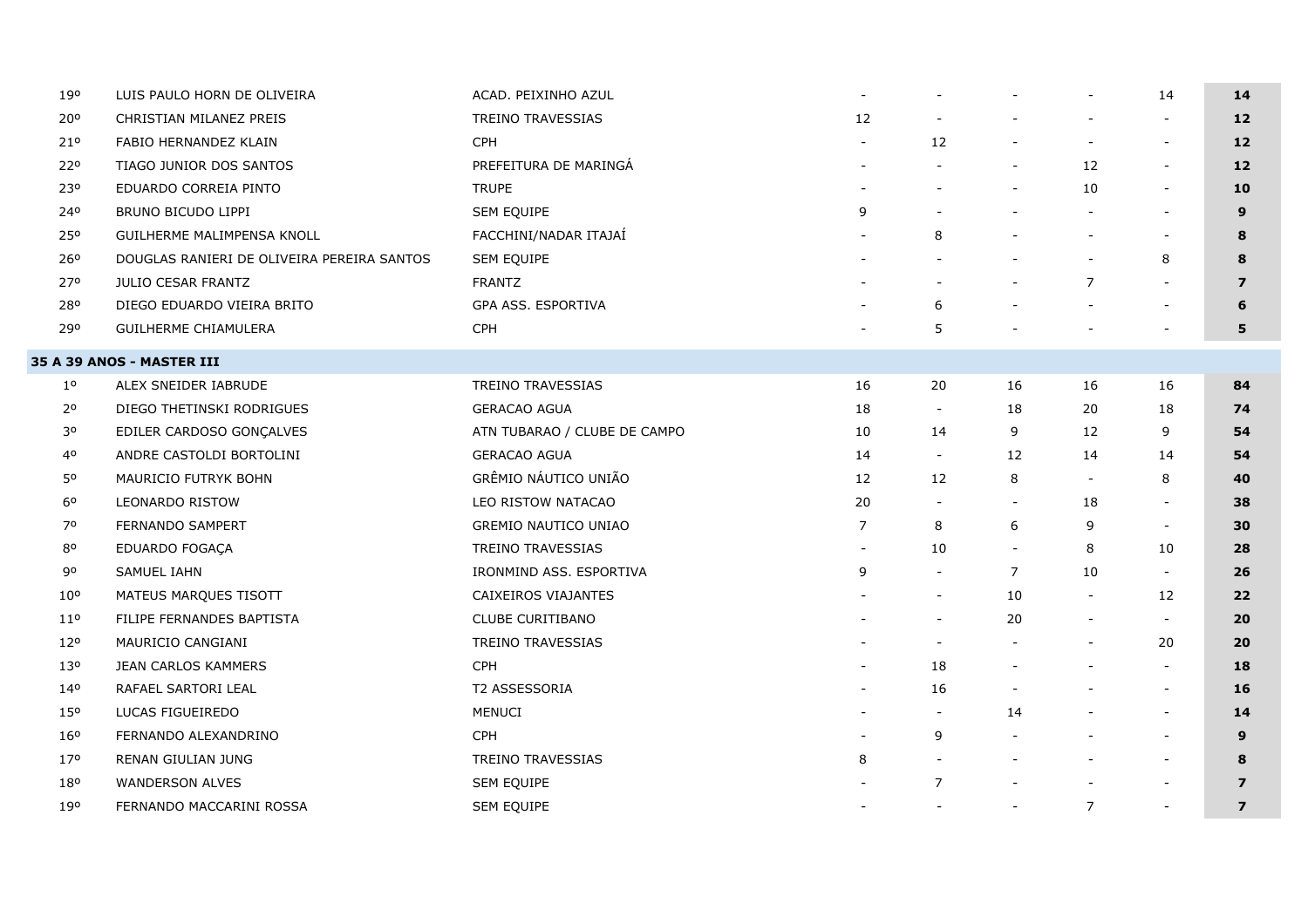| 20°             | LUIZ ARTHUR DUARTE NUNES        | SÓ GURI BOM                                     |                          |                          | 5                        |                          |                          | 5              |
|-----------------|---------------------------------|-------------------------------------------------|--------------------------|--------------------------|--------------------------|--------------------------|--------------------------|----------------|
|                 | <b>40 A 44 ANOS - MASTER IV</b> |                                                 |                          |                          |                          |                          |                          |                |
| $1^{\circ}$     | RAFAEL MATOS SCHEUER            | POWER ASS. ESPORTIVA                            | 20                       | 20                       | 22                       | $\overline{\phantom{a}}$ | 20                       | 82             |
| $2^{\circ}$     | <b>GUSTAVO RICARDO SCHUTZ</b>   | POWER ASS. ESPORTIVA                            | 18                       | 16                       | 14                       | 12                       | 16                       | 76             |
| 30              | GUILHERME WOLFFENBÜTTEL MARIATH | TREINO TRAVESSIAS                               |                          | 18                       | 20                       | 16                       | 18                       | 72             |
| 40              | HENRIQUE NASCIMENTO ABIB        | PERSONAL IMBITUBA                               |                          |                          | 24                       | 18                       | 24                       | 66             |
| 50              | <b>GUSTAVO VOLKART</b>          | ASSOCIAÇÃO LEOPOLDINA JUVENIL                   |                          | $\sim$                   | 26                       | 20                       | $\blacksquare$           | 46             |
| 6 <sup>o</sup>  | VITOR ALEXANDRE ZILZ            | GANA/ELASE                                      | 8                        | 12                       | 8                        | 8                        | 9                        | 45             |
| 70              | MARCONI SARAIVA DANTAS          | ATN TUBARAO / CLUBE 29 JUNHO / ATLETA DE CRISTO | 14                       |                          | 10                       | $\overline{\phantom{a}}$ | 12                       | 36             |
| 80              | LEANDRO DE MARCO DOMINGUES      | <b>GERACAO AGUA</b>                             |                          |                          | 12                       | 9                        | 14                       | 35             |
| 90              | ERICO PAULO RAMOS               | PREFEITURA DE MARINGÁ                           |                          | 14                       | $\blacksquare$           | 10                       | $\overline{a}$           | 24             |
| 10 <sup>o</sup> | MARCELO DE OLIVEIRA PINTO       | UNOESC/JOAÇABA                                  |                          |                          | $\overline{\phantom{a}}$ | 22                       | $\overline{\phantom{a}}$ | 22             |
| 11 <sup>°</sup> | HENRIQUE GERHARD                | <b>GRÊMIO ATIRADORES</b>                        |                          |                          | $\overline{7}$           | 5                        | 8                        | 20             |
| 120             | BERNARDO DE CASTRO WANDERLEY    | CLUBE CURITIBANO                                |                          |                          | 18                       |                          |                          | 18             |
| 130             | RAFAEL ISEHARDT BERRA           | <b>GERACAO AGUA</b>                             | 16                       |                          | $\overline{\phantom{a}}$ |                          | $\overline{\phantom{0}}$ | 16             |
| 140             | LEONEL TESCH FORMIGA            | GREMIO NAUTICO UNIAO                            |                          |                          | 16                       | $\overline{\phantom{a}}$ | $\blacksquare$           | 16             |
| 150             | EVERTON ALEXANDRE THOMÉ SANCHEZ | PREFEITURA DE MARINGÁ                           | $\overline{\phantom{a}}$ | 8                        |                          | 6                        | $\overline{\phantom{0}}$ | 14             |
| 16 <sup>o</sup> | FERNANDO GOMES BECHER           | <b>BRABUS PORTO BELO</b>                        |                          |                          | $\overline{\phantom{a}}$ | 14                       | $\blacksquare$           | 14             |
| 170             | LEONARDO LUIZ DA SILVA          | IMBITUBA TRAVESSIAS                             | 12                       |                          |                          |                          |                          | 12             |
| 180             | ELIANDRO DE JESUS GORSK         | PREFEITURA DE MARINGÁ                           |                          | $\overline{7}$           | $\overline{\phantom{a}}$ | 4                        | $\sim$                   | 11             |
| 190             | MARCELO ERBANO ROMEIRO          | ALEXANDRE RAMOS MARATONAS AQUATICAS             | 10                       |                          |                          | $\overline{\phantom{a}}$ | $\blacksquare$           | 10             |
| 20°             | SEBASTIAN GABRIEL VASQUEZ       | <b>BC RESCUE TEAM</b>                           | $\overline{\phantom{0}}$ | 10                       |                          | $\overline{\phantom{a}}$ | $\sim$                   | 10             |
| 210             | DIOGO GAMBA PIONER              | POWER ASS. ESPORTIVA                            |                          |                          |                          | $\overline{\phantom{a}}$ | 10                       | 10             |
| 220             | NEWTON JR                       | <b>TREINO TRAVESSIAS</b>                        | 9                        |                          |                          |                          |                          | 9              |
| 230             | DIOGO DE ALMEIDA MIGUEZ         | <b>INDOMITAS</b>                                |                          | 9                        |                          | $\overline{\phantom{a}}$ | $\overline{a}$           | 9              |
| 240             | <b>CESAR GUEDES FERNANDES</b>   | <b>GERACAO AGUA</b>                             |                          |                          | 9                        | $\overline{\phantom{a}}$ | $\blacksquare$           | 9              |
| 250             | <b>WAGNER CARMO</b>             | RTC ASS. ESPORTIVA                              | $\overline{7}$           |                          |                          | $\overline{\phantom{a}}$ | $\overline{a}$           | $\overline{7}$ |
| 260             | RAMAO VIEIRA VIECILLI           | <b>BRABUS PORTO BELO</b>                        |                          |                          | $\overline{\phantom{a}}$ | $\overline{7}$           | $\blacksquare$           | $\overline{z}$ |
| 270             | LUCIANO VIZZOTTO                | AQUATICOS / R&M ASS. ESPORTIVA                  |                          |                          | $\overline{\phantom{a}}$ | $\overline{\phantom{a}}$ | $\overline{7}$           | $\overline{z}$ |
| 280             | SANTIAGO BUTIÁ                  | COMMANDOS   BUTIÁ                               |                          |                          | 6                        |                          |                          | 6              |
| 290             | TADEU MIELEZARSKI               | TADEU MIELEZARSKI                               |                          | $\overline{\phantom{a}}$ | $\overline{\phantom{a}}$ | $\overline{\phantom{a}}$ | 6                        | 6              |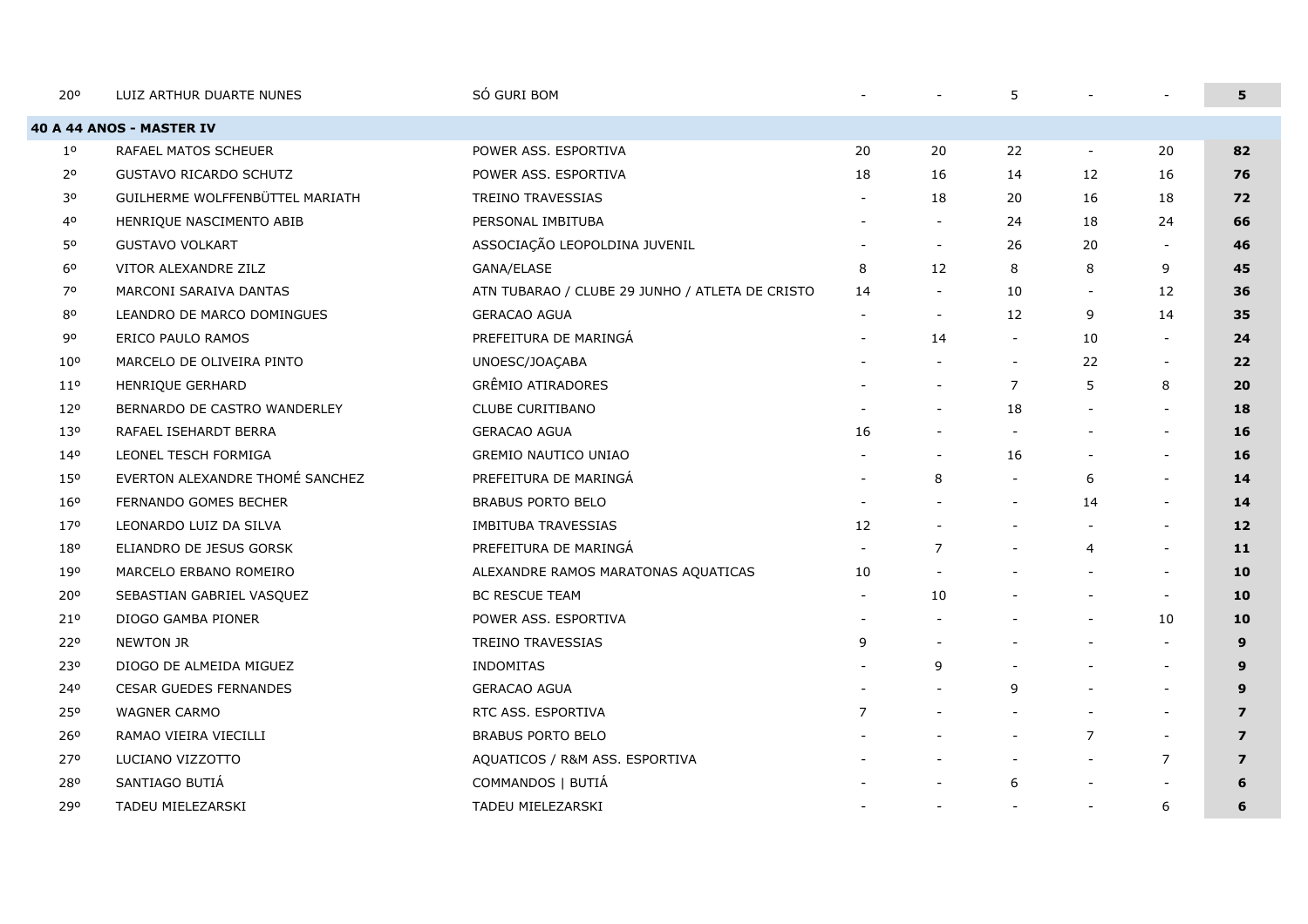| 30 <sup>o</sup> | JOEL ARANTES DE BEM JUNIOR               | <b>COMMANDOS</b>                           |                |    | 5                        |                          |                          | 5                       |
|-----------------|------------------------------------------|--------------------------------------------|----------------|----|--------------------------|--------------------------|--------------------------|-------------------------|
| 310             | EDUARDO ZUBARAN                          | <b>GERACAO AGUA</b>                        |                |    | 4                        |                          |                          | $\overline{\mathbf{4}}$ |
| 320             | DIEGO NEQUESAURT                         | VAFTRI GAROPABA                            |                |    | 3                        |                          |                          | 3                       |
|                 | 45 A 49 ANOS - MASTER V                  |                                            |                |    |                          |                          |                          |                         |
| $1^{\circ}$     | <b>EDUARDO MARQUES</b>                   | <b>GERACAO AGUA</b>                        | 30             |    | 28                       | 24                       | 30                       | 112                     |
| $2^{\circ}$     | MICAEL RAMALHO MENDES                    | <b>GERACAO AGUA</b>                        | 20             | 16 | 16                       | 16                       | 16                       | 84                      |
| 30              | ALEXANDRE DO AMARAL GUERRA               | APAN CONCÓRDIA/MARLEY SAÚDE E PERFORMANCE  | 18             | 18 | 18                       | 18                       | $\overline{\phantom{a}}$ | 72                      |
| 40              | JAMES ZOSCHKE                            | POWER ASS. ESPORTIVA                       | $\blacksquare$ | 22 | $\overline{\phantom{a}}$ | 20                       | 20                       | 62                      |
| 50              | RAFAEL FREITAS PADILHA                   | ACAD. PEIXINHO AZUL                        | 12             | 14 | 5                        | 12                       | 9                        | 52                      |
| 6 <sup>o</sup>  | DANIEL SEARA SCHLICHTING                 | POWER ASS. ESPORTIVA                       | 10             | 10 | $\overline{4}$           | 9                        | 7                        | 40                      |
| 70              | FRANCISCO JOSE MARSHALL DA MATTA BALDINI | TREINO TRAVESSIAS                          | 8              | 12 | $\overline{2}$           | 8                        | 6                        | 36                      |
| 80              | RENATO ARANHA DE ARAUJO                  | <b>TREINO TRAVESSIAS</b>                   |                |    | 6                        | 14                       | 10                       | 30                      |
| 90              | CARLOS ALFREDO RIBEIRO DA SILVA          | TUBAROES AGUAS ABERTAS 1 ANO 12 TRAVESSIAS | 22             |    | $\sim$                   |                          |                          | 22                      |
| $10^{\circ}$    | RODRIGO ZARTH                            | <b>GOWYLL</b>                              |                | 20 | $\blacksquare$           |                          | $\overline{\phantom{a}}$ | 20                      |
| 11 <sup>o</sup> | <b>GUSTAVO OBROSLAK SALDO</b>            | <b>CLUBE CURITIBANO</b>                    |                |    | 20                       |                          | $\overline{\phantom{a}}$ | 20                      |
| 120             | LEANDRO AVEIRO TOTTI                     | AQUATICOS/R&M ASS. ESPORTIVA               | $\overline{7}$ |    | 3                        |                          | 8                        | 18                      |
| 130             | CHRISTIANO DORNELLES RIBEIRO             | <b>GREMIO NAUTICO UNIAO</b>                |                |    | $\overline{\phantom{a}}$ |                          | 18                       | 18                      |
| 140             | <b>GREGORY GOBETTI</b>                   | TREINO TRAVESSIAS                          | 16             |    | $\overline{\phantom{a}}$ | $\blacksquare$           | $\sim$                   | 16                      |
| 150             | <b>ALEX PAK</b>                          | TREINO TRAVESSIAS                          | 14             |    | $\blacksquare$           |                          | $\overline{\phantom{a}}$ | 14                      |
| 16 <sup>o</sup> | EDUARDO SOVIERZOSKI                      | <b>CLUBE CURITIBANO</b>                    |                |    | 14                       |                          | $\overline{\phantom{a}}$ | 14                      |
| 170             | MAURO ROBERTO HIRT                       | POWER ASS. ESPORTIVA                       |                |    | $\overline{\phantom{a}}$ |                          | 14                       | 14                      |
| 180             | RAFAEL BRUM DIAS                         | SEM EQUIPE                                 |                |    | 12                       | $\overline{\phantom{a}}$ | $\overline{\phantom{a}}$ | $12 \overline{ }$       |
| 190             | <b>FABRÍCIO CELSO</b>                    | <b>EXERSCIENCE</b>                         |                |    | $\overline{\phantom{a}}$ | $\overline{\phantom{a}}$ | 12                       | 12                      |
| 20°             | ERNANI TOSCANI                           | IRONMIND ASS. ESPORTIVA                    |                |    | 10                       |                          | $\overline{\phantom{a}}$ | 10                      |
| 210             | JULIANO TEJADA DE ALMEIDA                | ACAD. SPLAH BLUMENAU                       |                |    | $\overline{\phantom{a}}$ | 10                       | $\overline{\phantom{a}}$ | 10                      |
| 22°             | MARCOS OLIVEIRA GARCIA                   | TREINO TRAVESSIAS                          | 9              |    | $\sim$                   |                          | $\overline{\phantom{a}}$ | 9                       |
| 230             | EVERTON ZANIOLO                          | AJN - JOINVILLE NATACAO                    |                | 9  | $\sim$                   |                          | $\overline{\phantom{a}}$ | 9                       |
| 240             | WILSON ISFER FILHO                       | <b>CLUBE CURITIBANO</b>                    |                |    | 9                        |                          | $\overline{\phantom{a}}$ | 9                       |
| 250             | ALEXANDRE MINORU KIKUCHI                 | PREFEITURA DE MARINGÁ                      |                | 8  | $\blacksquare$           |                          | $\overline{\phantom{a}}$ | 8                       |
| 26°             | VALDINEI DE MELO                         | GANA/ELASE                                 |                |    | 8                        |                          |                          | 8                       |
| 270             | <b>HAMILTON MALFUSSI</b>                 | TRAVESSIAS DA ILHA                         |                |    | $\overline{7}$           | $\blacksquare$           | $\overline{\phantom{a}}$ | $\overline{7}$          |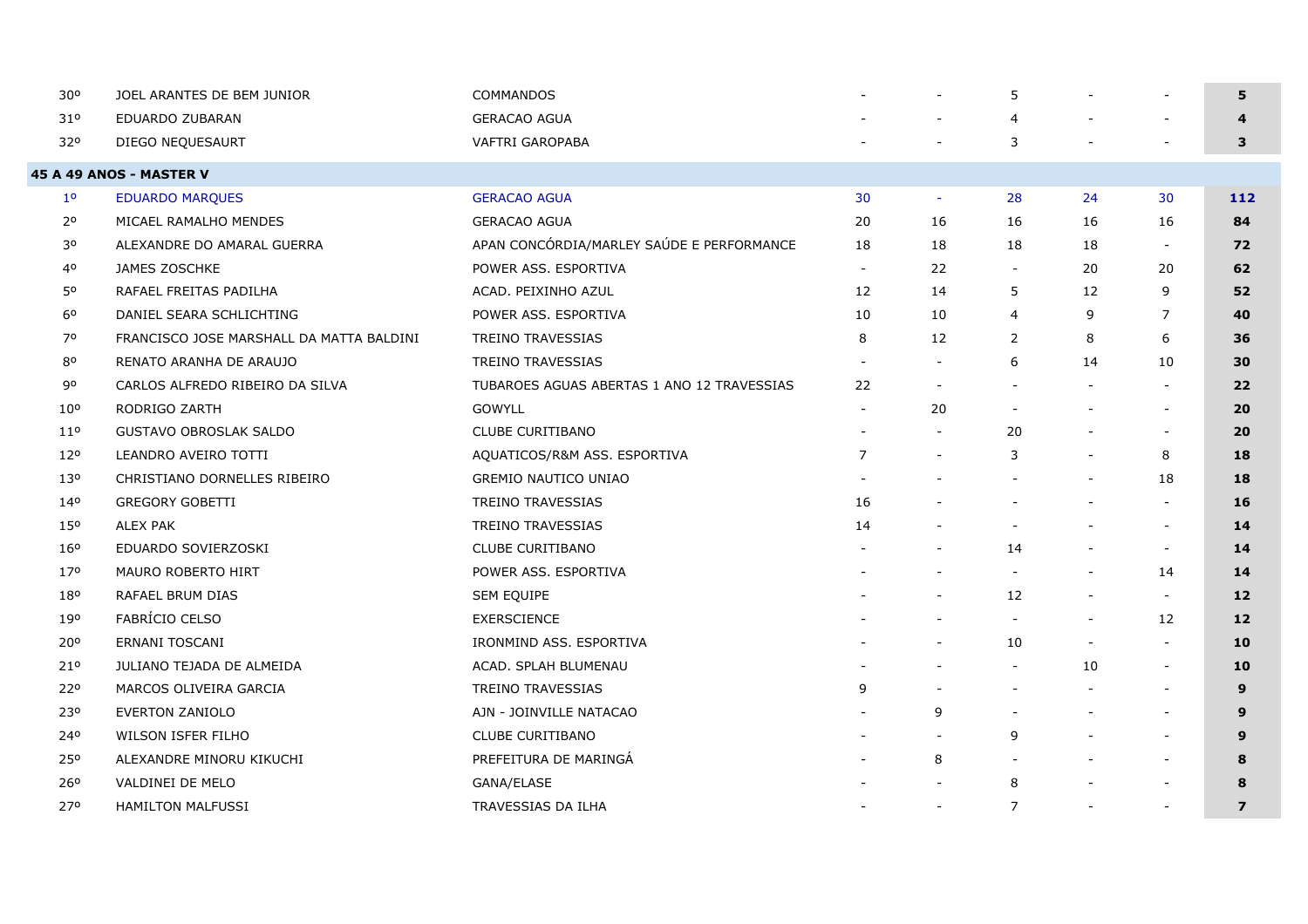| 280             | FERNANDO ANTONIO MARINHO            | POWER ASS. ESPORTIVA              | 6                        |                          |                          |    |                          | 6                 |
|-----------------|-------------------------------------|-----------------------------------|--------------------------|--------------------------|--------------------------|----|--------------------------|-------------------|
| 290             | ALEJO EDUARDO CASTELLS              | <b>TREINO TRAVESSIAS</b>          | 5                        |                          |                          |    |                          | 5                 |
| 30°             | LUCIANO CARRASCO FALAVINHA SOUZA    | <b>CLUBE CURITIBANO</b>           |                          |                          | $\mathbf{1}$             |    |                          | $\mathbf{1}$      |
|                 | <b>50 A 54 ANOS - MASTER VI</b>     |                                   |                          |                          |                          |    |                          |                   |
| $1^{\circ}$     | LUIZ GUILHERME ANTONACCI GUGLIELMO  | LIRA TENIS CLUBE                  | 26                       |                          | $\blacksquare$           | 26 | 28                       | 80                |
| 2 <sup>o</sup>  | MARCIO RAFAEL MORAES WEBER          | <b>GERACAO AGUA</b>               | 14                       | 14                       | 9                        | 16 | 12                       | 65                |
| 30              | GABRIEL DE OLIVEIRA XAVIER          | ASSOCIAÇÃO LEOPOLDINA JUVENIL     | 18                       | $\overline{\phantom{a}}$ | 12                       | 18 | 16                       | 64                |
| 4 <sup>o</sup>  | CYRO CASTRO JUNIOR                  | <b>GERACAO AGUA</b>               | 20                       | $\overline{\phantom{a}}$ | $\overline{\phantom{a}}$ | 20 | 18                       | 58                |
| 50              | <b>WALTER RICHARD</b>               | GANA/ELASE                        | 16                       | 16                       | $\overline{\phantom{a}}$ | 14 |                          | 46                |
| 60              | JEFERSON FISCHER SPERB              | GRÊMIO NÁUTICO GAÚCHO/EVEN FASTER | 12                       | $\overline{\phantom{a}}$ | 8                        | 12 | $\overline{\phantom{a}}$ | 32                |
| 70              | <b>FERNANDO ZEN</b>                 | ATRIBRUSQUE                       |                          | 20                       | $\blacksquare$           |    | $\overline{\phantom{a}}$ | 20                |
| 80              | CARLOS LEONARDO MARINONI            | <b>CLUBE CURITIBANO</b>           |                          | $\overline{\phantom{a}}$ | 20                       |    | $\overline{\phantom{a}}$ | 20                |
| 90              | LUIS FERNANDO PASSOS                | <b>TREINO TRAVESSIAS</b>          |                          | $\sim$                   |                          |    | 20                       | 20                |
| 10 <sup>o</sup> | SANDRO ALEX LEMMERMEIER DA ROSA     | ATRIBRUSQUE / VIVA                |                          | 18                       | $\overline{\phantom{a}}$ |    | $\overline{\phantom{a}}$ | 18                |
| $11^{\circ}$    | CARLOS ALBERTO H CHOINSKI           | SWIMEX                            |                          | $\sim$                   | 18                       |    | $\overline{\phantom{a}}$ | 18                |
| 12°             | RICARDO COSTANZI                    | <b>TREINO TRAVESSIAS</b>          |                          | $\overline{\phantom{a}}$ | 16                       |    | $\overline{\phantom{a}}$ | 16                |
| 130             | MARCOS VINICIUS CAVICHIOLO BUSSMANN | CLUBE CURITIBANO                  |                          | $\sim$                   | 14                       |    | $\sim$                   | 14                |
| 140             | MARCELO OLIVEIRA DA ROCHA           | <b>BARRA SOLO</b>                 |                          | $\overline{\phantom{a}}$ | $\overline{\phantom{a}}$ |    | 14                       | 14                |
| 15 <sup>o</sup> | JOSÉ CARLOS TOZELLI JUNIOR          | PREFEITURA DE MARINGÁ             |                          | 12                       | $\overline{\phantom{a}}$ |    | $\overline{\phantom{a}}$ | $12 \overline{ }$ |
| 160             | <b>VERNER SCHMIDT</b>               | MEDLEY ACADEMIA                   |                          |                          | 10                       |    | $\overline{\phantom{a}}$ | 10                |
| 17°             | LUCIANO ANTONIO CAPRIO DA SILVA     | <b>GREMIO NAUTICO UNIAO</b>       |                          |                          | $\overline{\phantom{a}}$ | 10 | $\overline{\phantom{a}}$ | 10                |
| 180             | RENIERI FANTI DAS BICHAS            | ENERGIA ESCOLA DE NATAÇÃO         |                          |                          | $\overline{\phantom{a}}$ |    | 10                       | 10                |
| 190             | MARCOS ANTÔNIO VICENTE              | SEM EQUIPE                        |                          |                          | $\overline{\phantom{a}}$ | 9  | $\overline{\phantom{a}}$ | 9                 |
| 200             | CLAUDIO DA LUZ FERREIRA             | PREFEITURA DE MARINGÁ             |                          |                          | $\overline{\phantom{a}}$ | 8  | $\overline{\phantom{a}}$ | 8                 |
| 210             | ALEX SANDRO RODRIGUES MADRUGA       | VAFTRI GAROPABA                   |                          |                          | $\overline{7}$           |    |                          | $\overline{z}$    |
|                 | 55 a 59 ANOS - MASTER VII           |                                   |                          |                          |                          |    |                          |                   |
| $1^{\circ}$     | ALEXANDRE BACELLAR RAUPP            | GANA/ELASE                        | 18                       | 20                       | 10                       | 18 | 18                       | 84                |
| 2 <sup>o</sup>  | <b>EVALDO BELLOC NUNES</b>          | <b>TREINO TRAVESSIAS</b>          | 20                       | 18                       | 9                        | 16 | 14                       | 77                |
| 30              | CARLOS EDUARDO RODRIGUES ALVES      | GANA/ELASE                        | 14                       | 14                       | 7                        | 10 | 10                       | 55                |
| 40              | MAURÍCIO LATERÇA MARTINS            | GANA/ELASE                        |                          | 16                       | 8                        | 14 | 12                       | 50                |
| 50              | DECIO MARTINS COSTA NETO            | ASSOCIAÇÃO LEOPOLDINA JUVENIL     | $\overline{\phantom{a}}$ | $\sim$                   | 20                       | 20 | $\sim$                   | 40                |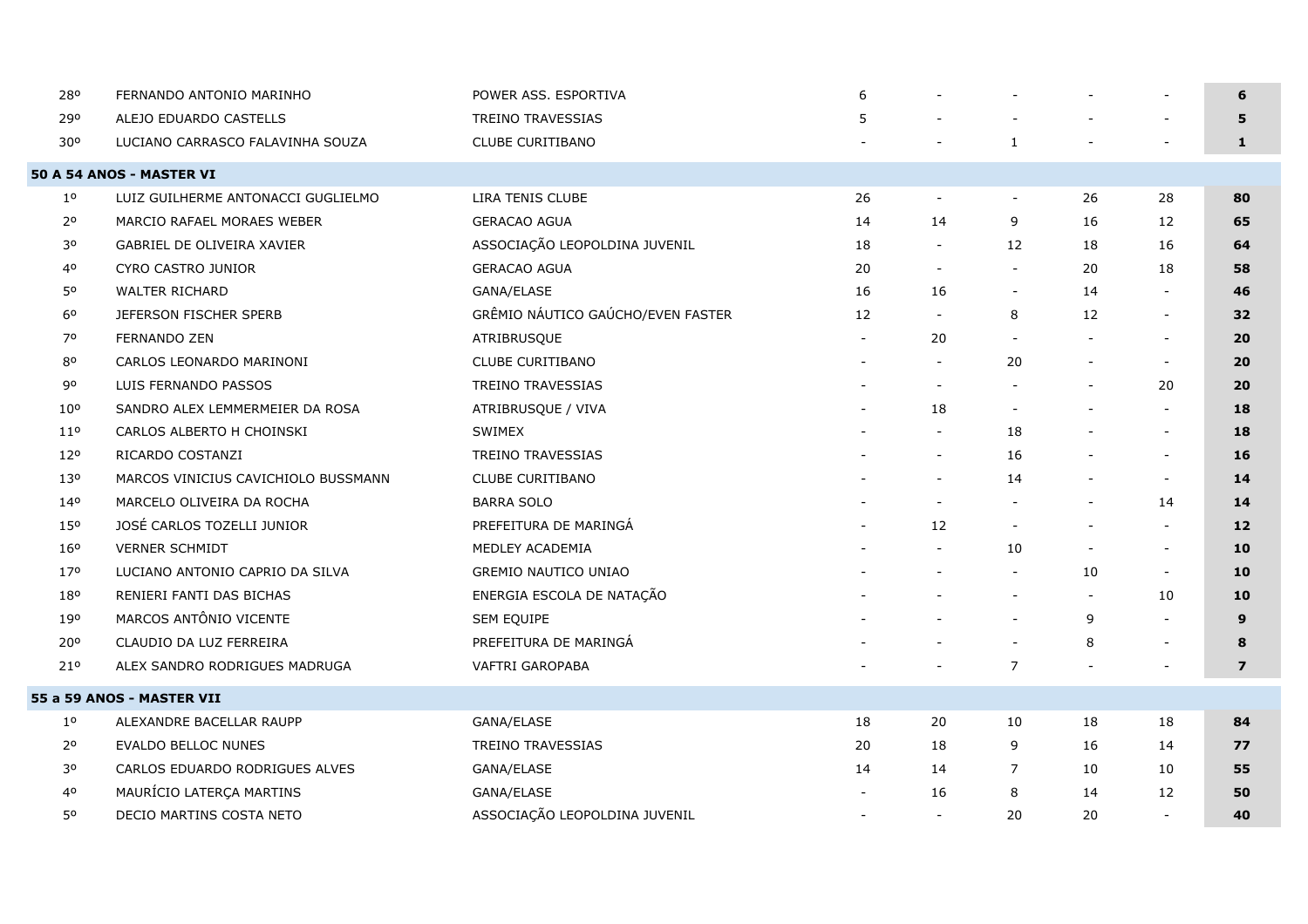| 60              | JOAQUIN GONZALO CARDONER          | <b>ATC</b>                     | 12 | 9                        |                          | 9              | 9                        | 39                      |
|-----------------|-----------------------------------|--------------------------------|----|--------------------------|--------------------------|----------------|--------------------------|-------------------------|
| 70              | EDUARDO ALBERTO FANCELLO          | <b>TREINO TRAVESSIAS</b>       | 16 |                          |                          |                | 16                       | 32                      |
| 80              | <b>JULIO CESAR LEAL MARQUES</b>   | <b>GREMIO NAUTICO GAUCHO</b>   |    |                          |                          |                | 22                       | 22                      |
| 90              | NATHANIEL WARING                  | SEM EQUIPE                     |    |                          |                          |                | 20                       | 20                      |
| 10 <sup>o</sup> | JOSÉ RICARDO CORREA PORTELA       | <b>CLUBE CURITIBANO</b>        |    | $\overline{\phantom{a}}$ | 18                       |                | $\overline{\phantom{a}}$ | 18                      |
| 11 <sup>o</sup> | SÉRGIO CHIESA                     | CLUBE CURITIBANO               |    | $\sim$                   | 16                       |                | $\sim$                   | 16                      |
| 120             | MAURICIO DONIZETE ZANE FRANÇA     | PREFEITURA DE MARINGÁ          |    | 6                        | $\sim$                   | 8              | $\overline{\phantom{a}}$ | 14                      |
| 130             | JOSÉ LUÍZ AMORIM JÚNIOR           | <b>GREMIO NAUTICO UNIAO</b>    |    |                          | 14                       |                | $\blacksquare$           | 14                      |
| 140             | HERMAN IGNACIO FERBER PINEYRUA    | POWER ASS. ESPORTIVA           |    |                          | $\overline{\phantom{a}}$ | 12             | $\overline{\phantom{a}}$ | 12                      |
| 15 <sup>o</sup> | MARCELO AUGUSTO DE OLIVEIRA FILHO | PREFEITURA DE MARINGA          |    | 12                       | $\overline{\phantom{a}}$ |                | $\overline{\phantom{a}}$ | $12 \overline{ }$       |
| 160             | MÁRCIO GOBBO COSTA                | CLUBE CURITIBANO               |    | $\overline{\phantom{a}}$ | 12                       |                | $\overline{\phantom{a}}$ | $12 \overline{ }$       |
| 17°             | CHARLES ALBANI DADAM              | ATRIBRUSQUE                    |    | 10                       |                          |                | $\overline{\phantom{a}}$ | 10                      |
| 180             | <b>VALDIR CASSIOLATO</b>          | PREFEITURA DE MARINGÁ          |    | 8                        |                          |                | $\sim$                   | 8                       |
| 190             | ANDRE JUNQUEIRA XAVIER            | GANA/ELASE                     |    |                          |                          |                | 8                        | 8                       |
| 20°             | FRANCISCO JOSÉ AZEVEDO FREIRE     | PREFEITURA DE MARINGA          |    | 7                        |                          |                |                          | $\overline{7}$          |
| 210             | OMAR RAFAEL COMESANA              | <b>BRABUS PORTO BELO</b>       |    |                          |                          | $\overline{7}$ |                          | $\overline{\mathbf{z}}$ |
|                 | 60 A 64 ANOS - MASTER VIII        |                                |    |                          |                          |                |                          |                         |
| $1^{\circ}$     | RAUL ALVES BUARQUE                | <b>TREINO TRAVESSIAS</b>       | 20 | 20                       | 14                       | 18             | 18                       | 90                      |
| 2 <sup>o</sup>  | <b>RAUL WERTHER</b>               | <b>GREMIO NAUTICO UNIAO</b>    |    | $\sim$                   | 18                       | 20             | 20                       | 58                      |
| 30              | JOSE HENRIQUE CANDEMIL            | LAS LUNAS AGUAS ABERTAS        |    | 16                       | $12 \overline{ }$        | 14             | 12                       | 54                      |
| 4 <sup>o</sup>  | EDU STEFFEN FILHO                 | <b>ACADEMIA WINNER</b>         |    | $\sim$                   | 10                       | 16             | 16                       | 42                      |
| 50              | CARLOS ANDRÉ GUIMARÃES PANGRACIO  | CLUBE CURITIBANO               |    | $\overline{\phantom{a}}$ | 20                       |                | $\overline{\phantom{a}}$ | 20                      |
| 6 <sup>o</sup>  | ROBERTO WAGNER ALVES FAUSTINO     | PREFEITURA DE MARINGA          |    | 18                       | $\blacksquare$           |                | $\overline{\phantom{a}}$ | 18                      |
| 70              | MÁRIO JORGE DA COSTA MONTEIRO     | CLUBE CURITIBANO               |    | $\overline{\phantom{a}}$ | 16                       |                | $\overline{\phantom{a}}$ | 16                      |
| 80              | RAFAEL HEINICKE DO NASCIMENTO     | AQUATICOS / R&M ASS. ESPORTIVA |    |                          | $\overline{\phantom{a}}$ |                | 14                       | 14                      |
| 90              | JOAO CARLOS PINHEIRO              | <b>BRABUS PORTO BELO</b>       |    |                          |                          | 12             | $\sim$                   | 12                      |
|                 | <b>65 A 69 ANOS - MASTER IX</b>   |                                |    |                          |                          |                |                          |                         |
| 1 <sup>0</sup>  | MARIO SERGIO S.A. COUTINHO        | <b>GANA/ELASE</b>              | 20 | 20                       | 20                       | 20             | 20                       | <b>100</b>              |
| $2^{\circ}$     | DOUGLAS DE MORAIS GARCEZ          | <b>AUT</b>                     |    | 18                       | 16                       |                | 16                       | 50                      |
| 30              | CARLOS AUGUSTO WARNECKE           | ESCOLA NATAÇÃO AMARAL          |    |                          | 18                       |                | $\overline{\phantom{a}}$ | 18                      |
| 40              | <b>HILTON DIAS</b>                | <b>GREMIO NAUTICO UNIAO</b>    |    | $\overline{\phantom{a}}$ | $\overline{\phantom{a}}$ |                | 18                       | 18                      |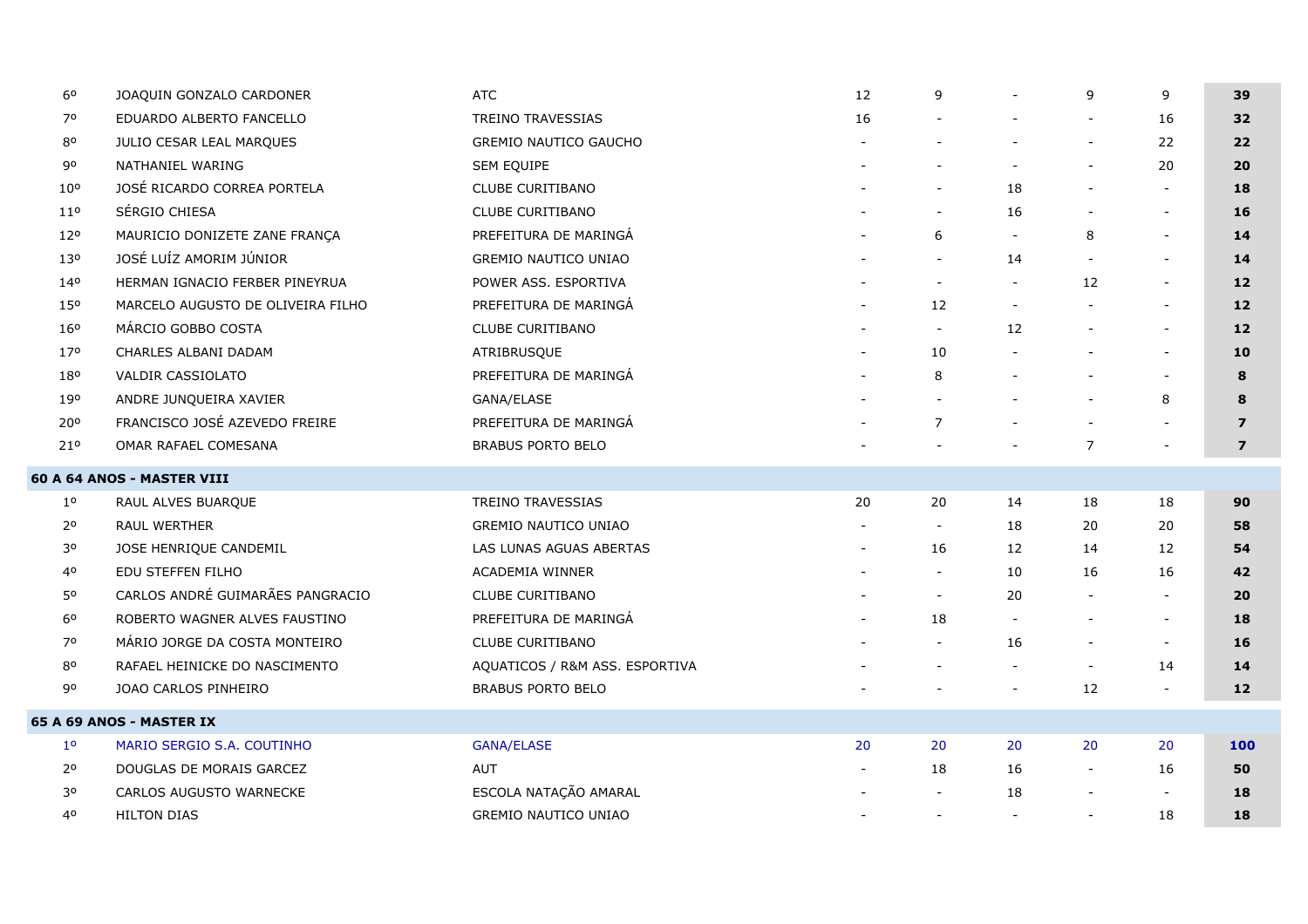| ANTONIO CARLOS OESTREICH                   | <b>AGUAS ABERTAS</b>         |                          | $\overline{\phantom{a}}$ | 14                       | $\overline{\phantom{a}}$ | $\overline{\phantom{a}}$ | 14 |
|--------------------------------------------|------------------------------|--------------------------|--------------------------|--------------------------|--------------------------|--------------------------|----|
| SILVIO LUIZ RANGEL HOLDERBAUM              | AQUÁTICOS/R&M ASS. ESPORTIVA | $\overline{\phantom{0}}$ | $\overline{\phantom{a}}$ | 12                       | $\overline{\phantom{a}}$ | $\overline{\phantom{a}}$ | 12 |
| 70+ ANOS - MASTER X                        |                              |                          |                          |                          |                          |                          |    |
| <b>SERGIO STOCKER</b>                      | <b>SEM EQUIPE</b>            | 20                       | 20                       | 18                       | 18                       | 16                       | 92 |
| ARNO FRANCISCO BAUER                       | TREINO TRAVESSIAS            | 18                       | 18                       | 16                       | 16                       | 18                       | 86 |
| ERNESTO RICARDO THOEN                      | <b>GREMIO ATIRADORES</b>     |                          | $\overline{\phantom{a}}$ | 20                       | 20                       | 20                       | 60 |
| JAIR PEDERSEN ALBUQUERQUE                  | CLUBE CAIXEIROS VIAJANTES    | $\sim$                   | $\sim$                   | $\overline{\phantom{0}}$ | $\overline{\phantom{a}}$ | 14                       | 14 |
| LUIZ CARLOS MENEZES TEIXEIRA               | CLUBE CAIXEIROS VIAJANTES    |                          |                          |                          | $\overline{\phantom{a}}$ | 12                       | 12 |
| <b>PCD - ABSOLUTO</b>                      |                              |                          |                          |                          |                          |                          |    |
| CARLOS EUGENIO BASTOS RAMOS - PCD          | ICED/CARATINGA               | 20                       | 20                       | 18                       | 20                       | 14                       | 92 |
| LUIZ OTAVIO DE FARIAS DE SOUZA - PCD       | ATN TUBARAO / CLUBE 29 JUNHO |                          | $\overline{\phantom{a}}$ | 20                       | $\overline{\phantom{a}}$ | 18                       | 38 |
| ANDERSON LUIS MOY - PCD                    | APAN CONCÓRDIA/LIFE CT       |                          | $\overline{\phantom{a}}$ |                          | $\overline{\phantom{a}}$ | 20                       | 20 |
| FRANCISCO FERNANDO CARNEIRO MESQUITA - PCD | SHARKUNISANTA                | $\sim$                   | 18                       | $\overline{\phantom{a}}$ | $\overline{\phantom{a}}$ | $\sim$                   | 18 |
| MARCOS AURELIO GONCALVES - PCD             | GANA/ELASE                   |                          |                          |                          | $\overline{\phantom{a}}$ | 16                       | 16 |
|                                            |                              |                          |                          |                          |                          |                          |    |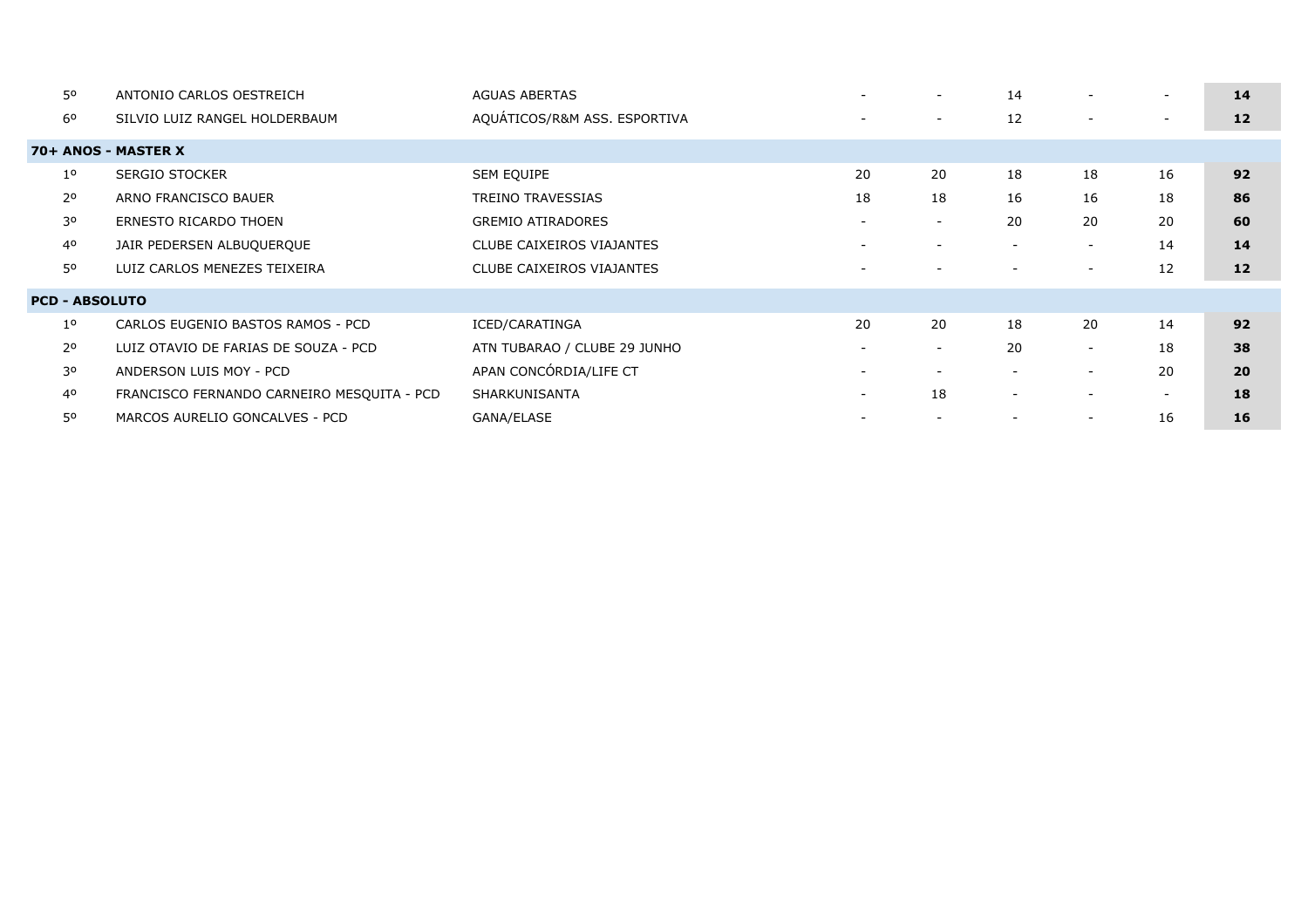## **EQUIPE**

| <b>EQUIPE</b>                  | <b>ETAPA 1/5</b> | <b>ETAPA 2/5</b> | <b>ETAPA 3/5</b> | <b>ETAPA 4/5</b> | <b>ETAPA 5/5</b> | <b>TOTAL</b> |
|--------------------------------|------------------|------------------|------------------|------------------|------------------|--------------|
| <b>TREINO TRAVESSIAS</b>       | 546              | 555              | 558              | 414              | 507              | 2580         |
| <b>ATN TUBARAO</b>             | 168              | 279              | 773              | 550              | 677              | 2467         |
| <b>GANA</b>                    | 508              | 421              | 454              | 495              | 500              | 2398         |
| POWER ASS. ESPORTIVA           | 593              | 431              | 308              | 296              | 515              | 2183         |
| <b>GERACAO AGUA</b>            | 217              | 46               | 277              | 422              | 431              | 1393         |
| <b>GREMIO NAUTICO UNIAO</b>    | 249              | 146              | 232              | 299              | 455              | 1381         |
| AQUATICOS / R&M ASS. ESPORTIVA | 253              | 27               | 225              | 163              | 258              | 926          |
| PREFEITURA DE MARINGÁ          |                  | 515              | $\blacksquare$   | 366              | $\blacksquare$   | 901          |
| ASSOCIAÇÃO LEOPOLDINA JUVENIL  | 120              | 20               | 278              | 211              | 215              | 844          |
| <b>CLUBE CURITIBANO</b>        | $\blacksquare$   | 40               | 522              | $\blacksquare$   | $\blacksquare$   | 562          |
| ACAD. PEIXINHO AZUL            | 92               | 108              | 105              | 110              | 118              | 533          |
| CLUBE CAIXEIROS VIAJANTES      |                  |                  | 155              | 16               | 324              | 495          |
| LIRA TENIS CLUBE               | 152              | 94               | 24               | 86               | 82               | 438          |
| LAS LUNAS AGUAS ABERTAS        | 66               | 94               | 107              | 68               | 102              | 437          |
| CENTRO DE NATACAO CAMBORIU     | 3                | 202              | 11               | 95               | 30               | 341          |
| <b>VAFTRI GAROPABA</b>         |                  |                  | 231              | 18               | 48               | 297          |
| <b>GREMIO ATIRADORES</b>       |                  | 12               | 71               | 81               | 103              | 267          |
| <b>CPH</b>                     | 6                | 217              | 34               | $\sim$           | 8                | 265          |
| PERSONAL CARE IMBITUBA         | 18               | 18               | 76               | 42               | 108              | 262          |
| MEDLEY ACADEMIA                | $\blacksquare$   | $\blacksquare$   | 224              | 14               | 20               | 258          |
| JOINVILLE NATACAO              | $\blacksquare$   | 78               | 58               | 106              | $\blacksquare$   | 242          |
| PAULA RAMOS ESPORTE CLUBE      | 18               | 14               | 52               | 52               | 88               | 224          |
| GPA ASS. ESPORTIVA             | 36               | 42               | 36               | 30               | 64               | 208          |
| JAMES TRAINING                 |                  | 60               | 38               | 44               | 44               | 186          |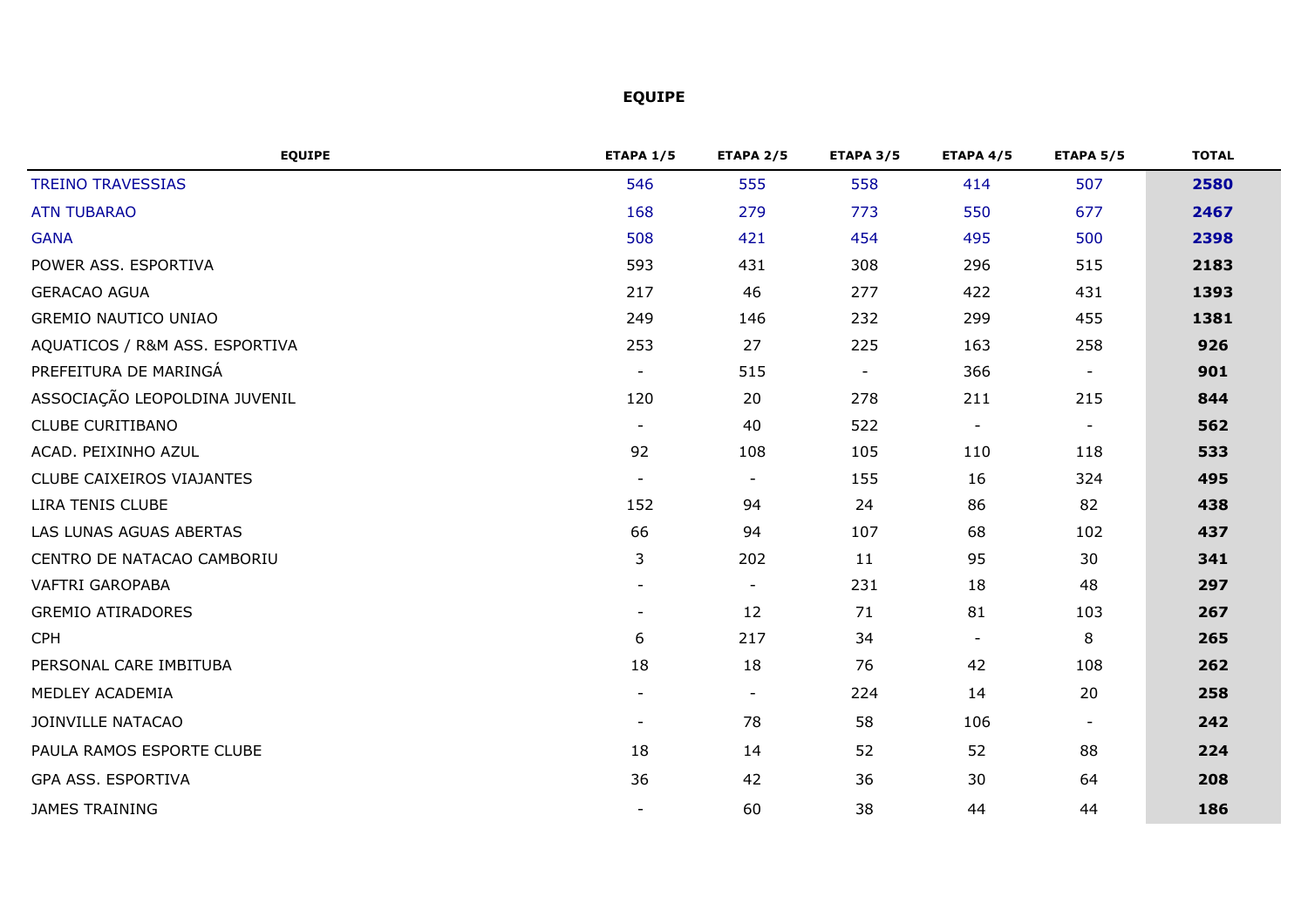| <b>SPORT CENTER</b>                       | 58             | $\blacksquare$ | 73             | $\overline{\phantom{a}}$     | 46                       | 177 |
|-------------------------------------------|----------------|----------------|----------------|------------------------------|--------------------------|-----|
| FACCHINI/NADAR ITAJAÍ                     | $\blacksquare$ | 69             | 26             | 30                           | 38                       | 163 |
| AQUAPIVARAS                               | $\blacksquare$ | $\blacksquare$ | $\blacksquare$ | $\qquad \qquad \blacksquare$ | 158                      | 158 |
| <b>ITJ TRAVESSIAS</b>                     | $\blacksquare$ | 83             | $\blacksquare$ | 72                           | $\blacksquare$           | 155 |
| RAIA SUL                                  | 38             | $\blacksquare$ | 32             | 48                           | 34                       | 152 |
| ATRIBRUSQUE                               | 20             | 75             | $\blacksquare$ | 40                           | $\blacksquare$           | 135 |
| LM SPORTS                                 | $\blacksquare$ | $\blacksquare$ | $\overline{7}$ | 114                          | 12                       | 133 |
| <b>GREMIO NAUTICO GAUCHO</b>              | 22             | $\blacksquare$ | 27             | 19                           | 58                       | 126 |
| ACM PORTO ALEGRE                          | 40             | 54             | $\blacksquare$ | $\blacksquare$               | 30                       | 124 |
| CAVALARIA PMSC                            | 26             | 18             | 20             | 20                           | 16                       | 100 |
| CONCORDIA                                 | 20             | 20             | 20             | 20                           | 20                       | 100 |
| IRONMIND ASS. ESPORTIVA                   | 20             | $\blacksquare$ | 28             | 29                           | 17                       | 94  |
| ESCOLINHA DE TRIATLHON ADTRISC            | $\blacksquare$ | $\blacksquare$ | $\blacksquare$ | 52                           | 40                       | 92  |
| ICED/CARATINGA                            | 38             | 20             | 18             | 36                           | 14                       | 92  |
| APAN CONCÓRDIA                            | 18             | 16             | 20             | 16                           | 20                       | 90  |
| <b>INSTITUTO NADAR</b>                    | $\blacksquare$ | 50             | 20             | 20                           | $\blacksquare$           | 90  |
| CNB NATAÇÃO                               | 18             | 18             | 18             | 14                           | 20                       | 88  |
| <b>ATC</b>                                | 24             | 23             | $\blacksquare$ | 21                           | 19                       | 87  |
| NADAR ITAJAÍ                              | 30             | 58             | $\blacksquare$ | 58                           | $\blacksquare$           | 86  |
| MAMPITUBA                                 | $\blacksquare$ | $\blacksquare$ | 16             | $\blacksquare$               | 68                       | 84  |
| RP NATAÇÃO                                | 18             | 16             | 14             | 18                           | 18                       | 84  |
| <b>SAPT</b>                               | $12$           | 10             | 9              | 38                           | 12                       | 81  |
| TENTARDINI TEAM                           | $\blacksquare$ | $\blacksquare$ | 36             | $\blacksquare$               | 42                       | 78  |
| VEN - VALE EUROPEU NATAÇÃO                | 24             | 16             | 12             | 10                           | 16                       | 78  |
| APAN CONCÓRDIA/MARLEY SAÚDE E PERFORMANCE | 18             | 18             | 18             | 18                           | $\overline{\phantom{a}}$ | 72  |
| <b>ASTEL</b>                              | 14             | 32             | 10             | 10                           | $\overline{4}$           | 70  |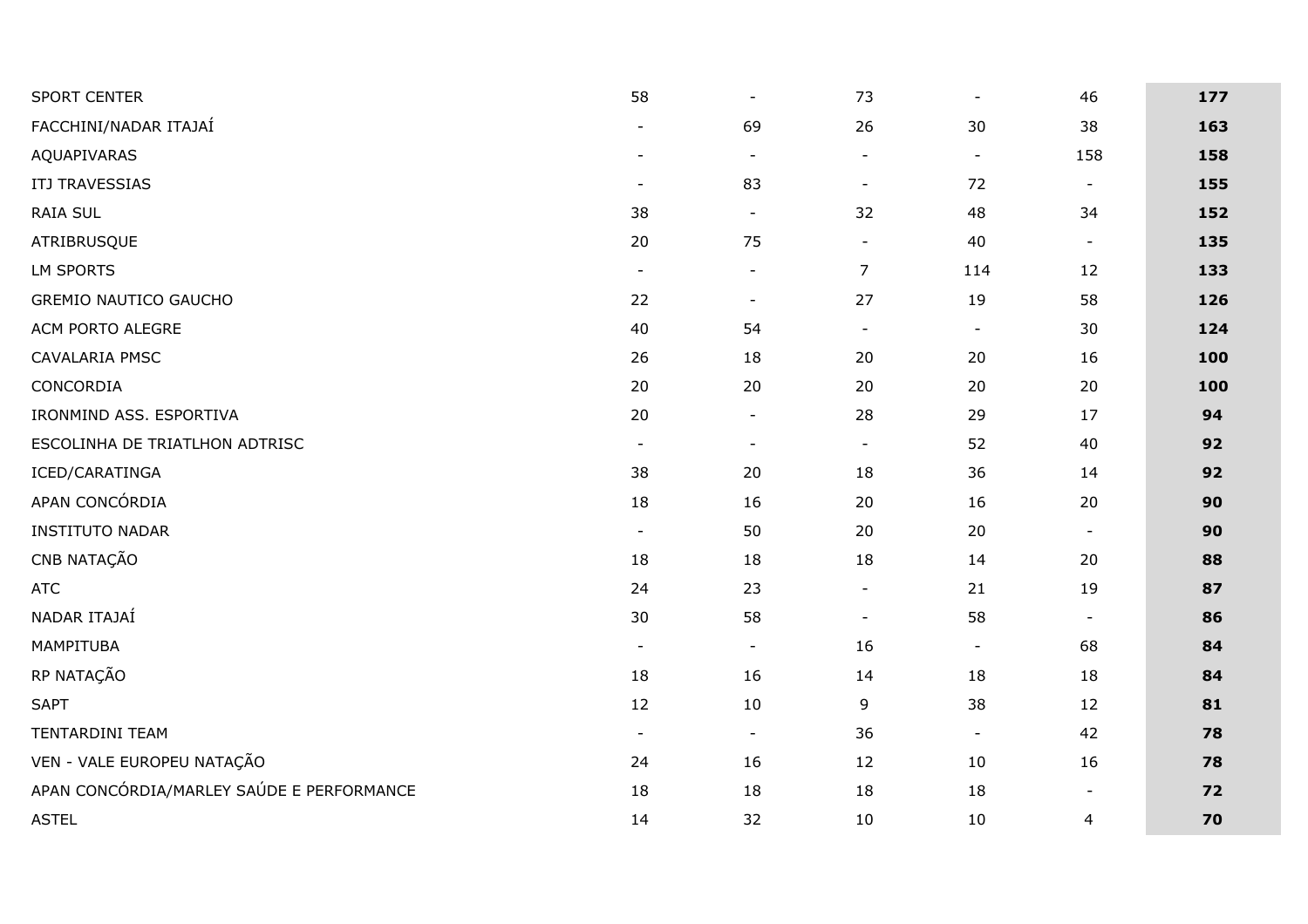| ACADEMIA MALHO                             | 16                           | 20             | 9              | 9                            | 10                       | 64 |
|--------------------------------------------|------------------------------|----------------|----------------|------------------------------|--------------------------|----|
| CLUBE ALIANÇA                              | 16                           | 12             | 10             | 16                           | $\overline{7}$           | 61 |
| CORPO E ARTE/YOGA PRAIA DA VILA            | $\overline{a}$               | $\blacksquare$ | 20             | 20                           | 20                       | 60 |
| L'AQUA                                     |                              |                | $\blacksquare$ | $\blacksquare$               | 60                       | 60 |
| ACADEMIA NADA MAIS/CLINITEC INFORMÁTICA    |                              | $\blacksquare$ | $\blacksquare$ | 30                           | 28                       | 58 |
| ROMERO TRAINING                            |                              | 58             |                | $\blacksquare$               | $\blacksquare$           | 58 |
| ENERGIA ESCOLA DE NATAÇÃO                  |                              | $\blacksquare$ | $\blacksquare$ | $\blacksquare$               | 56                       | 56 |
| <b>INDAIAL</b>                             | $\overline{\phantom{a}}$     | 16             | 10             | 18                           | 12                       | 56 |
| <b>BRABUS PORTO BELO</b>                   | $\blacksquare$               | $\blacksquare$ | $\blacksquare$ | 54                           | $\overline{\phantom{a}}$ | 54 |
| LONG LIFE ACADEMIA                         | 42                           | 12             | $\blacksquare$ | $\blacksquare$               | $\blacksquare$           | 54 |
| <b>AUT</b>                                 | $\qquad \qquad \blacksquare$ | 18             | 16             | $\qquad \qquad \blacksquare$ | 16                       | 50 |
| <b>LEOMELLOSPORTS</b>                      | $\overline{\phantom{a}}$     | 16             | 18             | $\blacksquare$               | 14                       | 48 |
| ACADEMIA CORPO E ARTE                      | $\blacksquare$               | $\blacksquare$ | 20             | 12                           | 15                       | 47 |
| PAPAI DA CLARINHA                          | 10                           | 10             | 16             | 9                            | $\blacksquare$           | 45 |
| CO <sub>2</sub>                            | $\blacksquare$               | $\blacksquare$ | $\blacksquare$ | 20                           | 24                       | 44 |
| ITAMIRIM / NOVOS CIELOS                    | 20                           | 108            | 64             | 106                          | 42                       | 44 |
| <b>SARACURAS</b>                           | $\overline{\phantom{a}}$     | $\blacksquare$ | 44             | $\blacksquare$               | $\blacksquare$           | 44 |
| <b>GOWYLL</b>                              | $\overline{a}$               | 38             | $\blacksquare$ | 5                            | $\blacksquare$           | 43 |
| ACADEMIA WINNER                            | $\blacksquare$               | $\blacksquare$ | 10             | 16                           | 16                       | 42 |
| APAN MARINGA                               | $\overline{\phantom{0}}$     | $\blacksquare$ | 22             | 20                           | $\blacksquare$           | 42 |
| BLUMENAU AGUAS ABERTAS                     | $\blacksquare$               | 23             |                | 20                           | $\overline{\phantom{a}}$ | 42 |
| M SPORT                                    | 42                           |                |                | $\overline{a}$               | $\blacksquare$           | 42 |
| TUBAROES AGUAS ABERTAS 1 ANO 12 TRAVESSIAS | 42                           |                |                | $\overline{a}$               | $\overline{\phantom{a}}$ | 42 |
| UNOESC/JOAÇABA                             | $\blacksquare$               | $\blacksquare$ |                | 42                           | $\blacksquare$           | 42 |
| HIDRASUL                                   | 18                           | 14             | $\, 8$         | $\blacksquare$               | $\blacksquare$           | 40 |
| LEO RISTOW NATACAO                         | 40                           | 20             |                |                              |                          | 40 |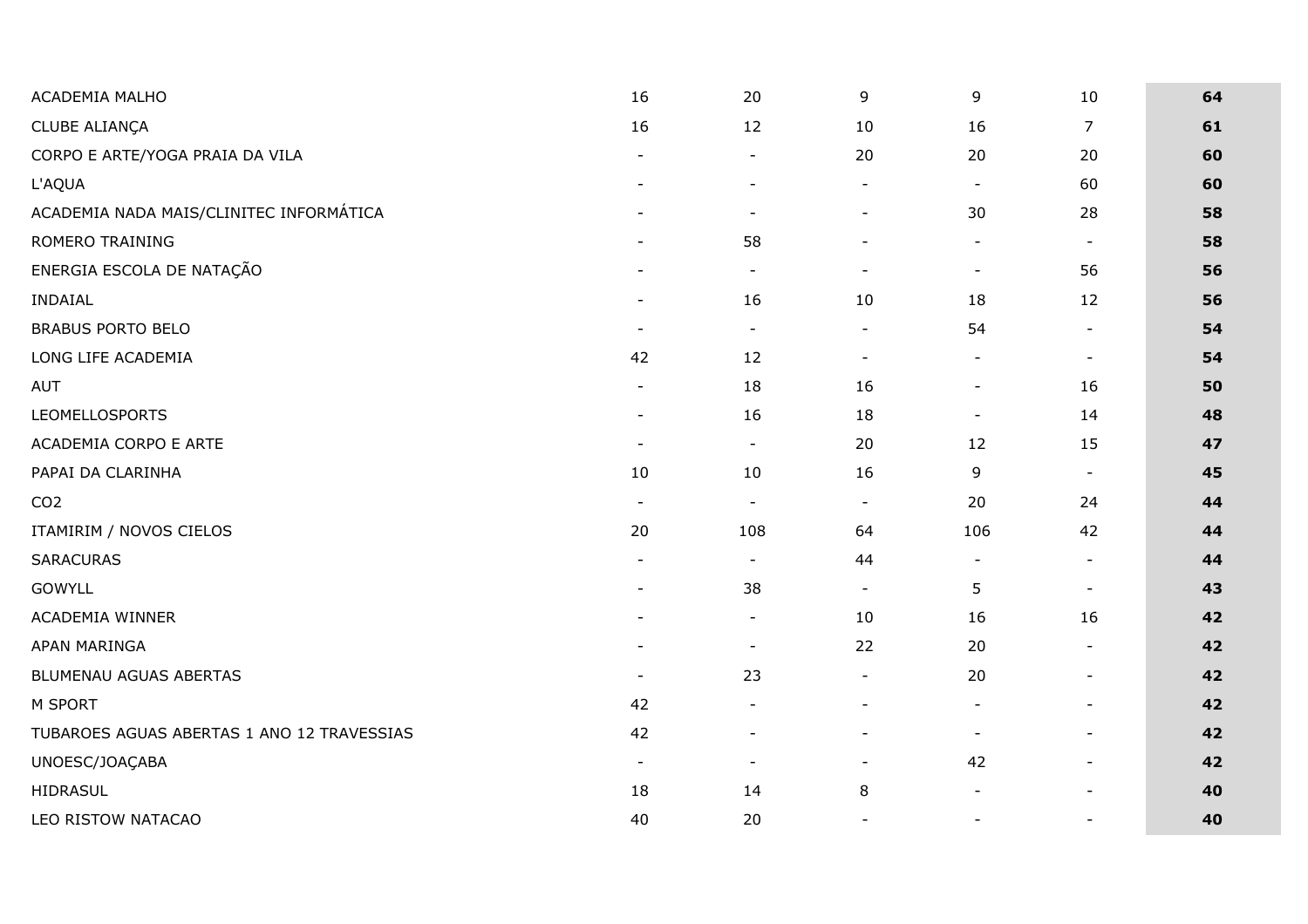| <b>MENUCI</b>                                | $\blacksquare$ | $\blacksquare$           | 28             | $\overline{\phantom{a}}$ | 12                           | 40 |
|----------------------------------------------|----------------|--------------------------|----------------|--------------------------|------------------------------|----|
| ACADEMIA MC SPORT CLUB                       | 16             | 14                       | 9              | $\overline{a}$           | $\qquad \qquad \blacksquare$ | 39 |
| <b>ASPP</b>                                  | 10             | 12                       | 6              | 8                        | $\blacksquare$               | 36 |
| CO2MULTISPORTS/MURILO BAUER                  | $\,8\,$        | 8                        | 5              | 6                        | 9                            | 36 |
| DIEZ E DEZ                                   | 36             | $\blacksquare$           | $\blacksquare$ | $\blacksquare$           | $\blacksquare$               | 36 |
| <b>QUALITY FIT</b>                           | $\blacksquare$ | $\overline{\phantom{a}}$ | $\blacksquare$ | 18                       | 18                           | 36 |
| ACADEMIA LONG LIFE                           | 18             | 16                       | $\blacksquare$ | $\blacksquare$           | $\blacksquare$               | 34 |
| ESCOLA NATAÇÃO AMARAL                        |                | $\blacksquare$           | 34             | $\blacksquare$           | $\overline{\phantom{a}}$     | 34 |
| #NEMQUEMORRA                                 |                | $\overline{\phantom{0}}$ | 16             | 16                       | $\blacksquare$               | 32 |
| <b>GAYA FITNESS CLUB</b>                     |                |                          | $\blacksquare$ | 30                       | $\blacksquare$               | 30 |
| <b>INSTITUTO NADAR SOCIAL</b>                |                |                          | $\blacksquare$ | 30                       | $\blacksquare$               | 30 |
| PATI SILVA ASSESSORIA EM NATAÇÃO             |                |                          | $\blacksquare$ | $\blacksquare$           | 30                           | 30 |
| <b>BIOCENTER</b>                             |                | $\blacksquare$           | 9              | $\blacksquare$           | 20                           | 29 |
| CORPO DE BOMBEIROS PARANÁ                    |                | 10                       | $\blacksquare$ | 18                       | $\sim$                       | 28 |
| CPH / FME-BC / REST CAVALI / FLUIR / UNIVALI |                | 28                       | $\blacksquare$ | $\blacksquare$           | $\overline{\phantom{a}}$     | 28 |
| PROJETO NADANDO PELOS CARTOES POSTAIS        | 14             | $\blacksquare$           | 14             | $\overline{\phantom{a}}$ | $\blacksquare$               | 28 |
| SANTA MONICA CLUBE DE CAMPO                  | $\blacksquare$ | 28                       | $\blacksquare$ |                          | $\sim$                       | 28 |
| AABB JOAÇABA                                 | $\overline{7}$ | 4                        | 8              | 8                        | $\blacksquare$               | 27 |
| <b>FS TEAM</b>                               | $\blacksquare$ | $\blacksquare$           | $\mathbf{1}$   | $\sim$                   | 26                           | 27 |
| ACADEMIA GUSTAVO BORGES                      | 12             | $\blacksquare$           | $\blacksquare$ | 20                       | 26                           | 26 |
| <b>CHITANOGLOSS</b>                          | $\blacksquare$ |                          | 26             | $\overline{\phantom{a}}$ | $\blacksquare$               | 26 |
| <b>IMBITUBA TRAVESSIAS</b>                   | 26             |                          | $\blacksquare$ | $\overline{\phantom{a}}$ | $\blacksquare$               | 26 |
| ESPORTE CLUBE CONDORDIA - FMD RIO DO SUL     | $\blacksquare$ |                          | $\blacksquare$ | $\blacksquare$           | 24                           | 24 |
| GERAÇÃO SAÚDE                                | $\overline{7}$ | 8                        | 6              | $\overline{2}$           | $\mathbf{1}$                 | 24 |
| NASPOLINI                                    |                | $\blacksquare$           | 12             | 12                       | $\overline{\phantom{a}}$     | 24 |
| <b>TENAZ</b>                                 |                | $\blacksquare$           | $\blacksquare$ | 22                       | $\blacksquare$               | 22 |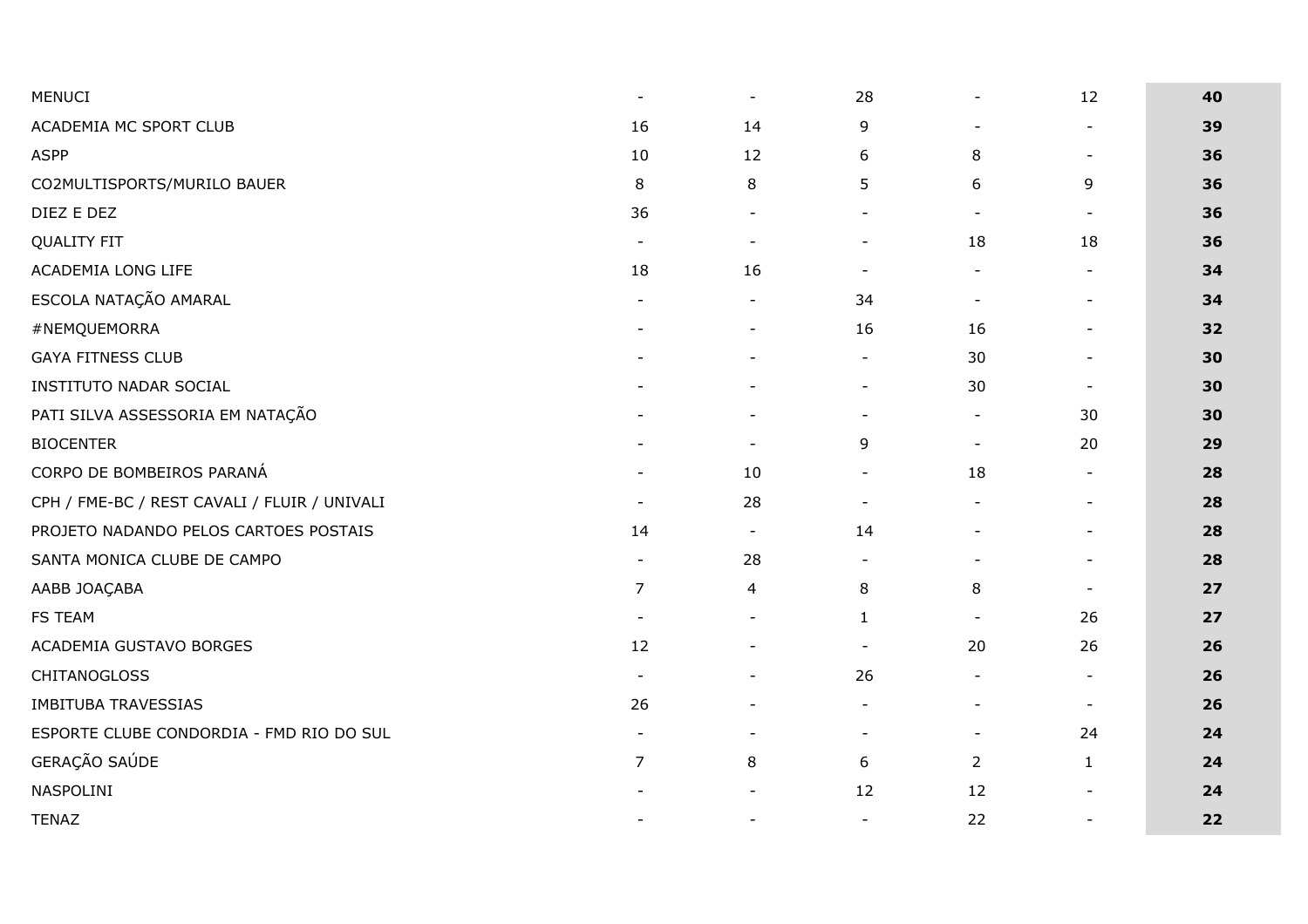| MDMULTISPORT                    | $\blacksquare$           | $\blacksquare$           | 14                           | $\overline{7}$           | $\blacksquare$           | 21 |
|---------------------------------|--------------------------|--------------------------|------------------------------|--------------------------|--------------------------|----|
| ADACEMIA C3                     |                          | $\overline{\phantom{a}}$ | $\qquad \qquad \blacksquare$ | 20                       | $\sim$                   | 20 |
| <b>AJINC</b>                    | $\overline{\phantom{a}}$ | 20                       | $\overline{\phantom{a}}$     | $\overline{\phantom{a}}$ | $\sim$                   | 20 |
| AMX                             |                          | $\overline{\phantom{a}}$ | $\overline{a}$               |                          | 20                       | 20 |
| CABRAL NATAÇÃO                  | $\overline{\phantom{a}}$ | 20                       | $\overline{\phantom{a}}$     |                          | $\blacksquare$           | 20 |
| CLUBE DOZE DE AGOSTO            | 20                       |                          | $\overline{\phantom{0}}$     |                          | $\blacksquare$           | 20 |
| DANUZA DAL PIZZOL               | $\blacksquare$           |                          | $\overline{\phantom{a}}$     | 20                       | $\blacksquare$           | 20 |
| FMD RIO DO SUL                  |                          |                          | $\overline{\phantom{a}}$     | $\overline{\phantom{0}}$ | 20                       | 20 |
| MAITÊ                           |                          |                          | $\qquad \qquad \blacksquare$ | $\overline{\phantom{a}}$ | 20                       | 20 |
| MOBI DICK                       | $\blacksquare$           |                          | $\qquad \qquad \blacksquare$ | $\overline{a}$           | 20                       | 20 |
| <b>NFMP</b>                     | 20                       |                          |                              |                          | $\blacksquare$           | 20 |
| ÓTICAS LAURO - CAXIAS DO SUL    |                          |                          | $\frac{1}{2}$                |                          | 20                       | 20 |
| PEGOU DROPOU                    |                          |                          |                              | 20                       | $\blacksquare$           | 20 |
| PRETTO TRIATLON                 |                          |                          | $\overline{\phantom{m}}$     | $\blacksquare$           | 20                       | 20 |
| SM                              |                          |                          | $\blacksquare$               | 20                       | $\blacksquare$           | 20 |
| <b>TEAM PINHO</b>               | $\overline{\phantom{a}}$ |                          | $\blacksquare$               | $\overline{\phantom{a}}$ | 20                       | 20 |
| TUBAROES AGUAS ABERTAS          | 20                       |                          | $\overline{\phantom{m}}$     |                          | $\sim$                   | 20 |
| ZIKA TEAM                       | 20                       |                          | $\qquad \qquad \blacksquare$ | $\overline{\phantom{0}}$ | $\blacksquare$           | 20 |
| AQUATRO SOLUÇÕES                | $\blacksquare$           |                          | $\blacksquare$               | 9                        | 10                       | 19 |
| TRAVESSIAS DA ILHA              | 12                       | $\blacksquare$           | $\overline{7}$               | $\overline{\phantom{a}}$ | $\blacksquare$           | 19 |
| ACAD. MARCELO AMIM              | $\overline{\phantom{a}}$ | 18                       | $\overline{\phantom{a}}$     |                          | $\overline{\phantom{a}}$ | 18 |
| ACADEMIA VIDA E ÁGUA            | 18                       | $\overline{\phantom{a}}$ | $\blacksquare$               |                          | $\sim$                   | 18 |
| ALEXANDRE KIRILOS AGUAS ABERTAS | 18                       |                          |                              |                          | $\overline{\phantom{a}}$ | 18 |
| ARO BIKE                        | $\blacksquare$           | $\blacksquare$           | $\overline{\phantom{a}}$     | $\overline{\phantom{0}}$ | 18                       | 18 |
| <b>ASUFEPAR</b>                 |                          | 18                       | $\overline{\phantom{a}}$     |                          | $\blacksquare$           | 18 |
| <b>CEA</b>                      | $\overline{\phantom{a}}$ | $\blacksquare$           | 18                           | $\overline{\phantom{a}}$ | $\sim$                   | 18 |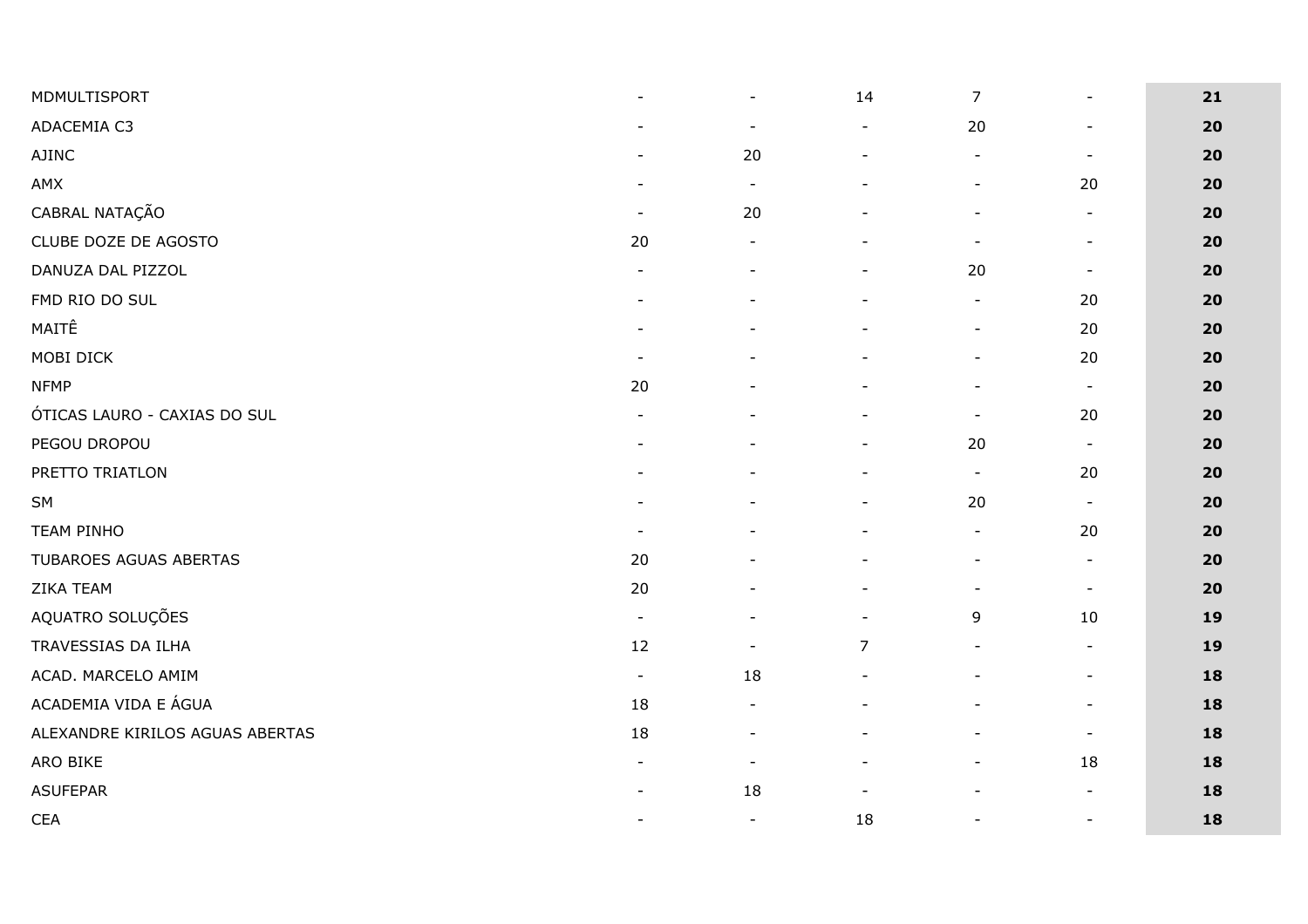| <b>MSPORTS</b>            | 18                           | $\blacksquare$           |                          |                          | $\blacksquare$           | 18 |
|---------------------------|------------------------------|--------------------------|--------------------------|--------------------------|--------------------------|----|
| OAD INCOPORACOES          | 18                           |                          |                          |                          | $\blacksquare$           | 18 |
| OHYA                      | 18                           | $\overline{\phantom{a}}$ |                          |                          | $\overline{\phantom{a}}$ | 18 |
| SHARKUNISANTA             | $\overline{a}$               | 18                       |                          |                          | $\blacksquare$           | 18 |
| SOC. REC. FILADELFIA      | $\overline{\phantom{a}}$     | 18                       | $\overline{\phantom{a}}$ |                          | $\overline{\phantom{a}}$ | 18 |
| SWIMEX                    | $\overline{\phantom{0}}$     | $\blacksquare$           | 18                       | $\overline{\phantom{a}}$ | $\blacksquare$           | 18 |
| <b>TRUST</b>              |                              | $\overline{\phantom{a}}$ | $\blacksquare$           | 18                       | $\blacksquare$           | 18 |
| ACADEMIA VIDA ATIVA       |                              |                          | $\blacksquare$           | 16                       | $\blacksquare$           | 16 |
| CLARAMAX                  |                              |                          | $\overline{\phantom{a}}$ | $\blacksquare$           | 16                       | 16 |
| CLUBE ATIRADORES ITAJAI   | $\blacksquare$               | $\sim$                   | $\blacksquare$           | 16                       | $\blacksquare$           | 16 |
| COMMANDOS                 | $\overline{a}$               | $\overline{\phantom{a}}$ | 27                       | $\blacksquare$           | $\blacksquare$           | 16 |
| F1                        |                              |                          |                          |                          | 16                       | 16 |
| <b>MMR</b>                |                              |                          | $\overline{\phantom{a}}$ | $\blacksquare$           | 16                       | 16 |
| <b>SANTA SWIMMERS</b>     |                              |                          |                          | 16                       | $\blacksquare$           | 16 |
| T2 ASSESSORIA             |                              | 16                       |                          |                          | $\blacksquare$           | 16 |
| 42K ASS. ESPORTIVA        | $\qquad \qquad \blacksquare$ | 14                       |                          |                          | $\blacksquare$           | 14 |
| ACADEMIA ACQUA MUNDI      |                              | 24                       | $\blacksquare$           |                          | $\blacksquare$           | 14 |
| <b>AGUAS ABERTAS</b>      |                              | $\blacksquare$           | 14                       |                          | $\blacksquare$           | 14 |
| ARGEU MORMAII             |                              | $\overline{\phantom{a}}$ | 14                       |                          | $\overline{\phantom{a}}$ | 14 |
| <b>BARRA SOLO</b>         | $\overline{\phantom{0}}$     | $\blacksquare$           | $\blacksquare$           | $\overline{\phantom{a}}$ | 14                       | 14 |
| <b>BOBY METRIX</b>        | $\overline{a}$               | 14                       |                          |                          | $\blacksquare$           | 14 |
| COLEGIO SUPERATIVO UNOESC |                              |                          | $\overline{\phantom{a}}$ | 14                       | $\blacksquare$           | 14 |
| MASTER BLUMENAU           |                              |                          | $\blacksquare$           | 14                       | $\mathbf 0$              | 14 |
| RF NATAÇÃO                |                              |                          |                          | $\blacksquare$           | 14                       | 14 |
| UNIMED / TOCO             |                              |                          |                          | $\sim$                   | 14                       | 14 |
| <b>VIA PAINEIS</b>        | $\overline{a}$               | 14                       | $\blacksquare$           | $\blacksquare$           | $\blacksquare$           | 14 |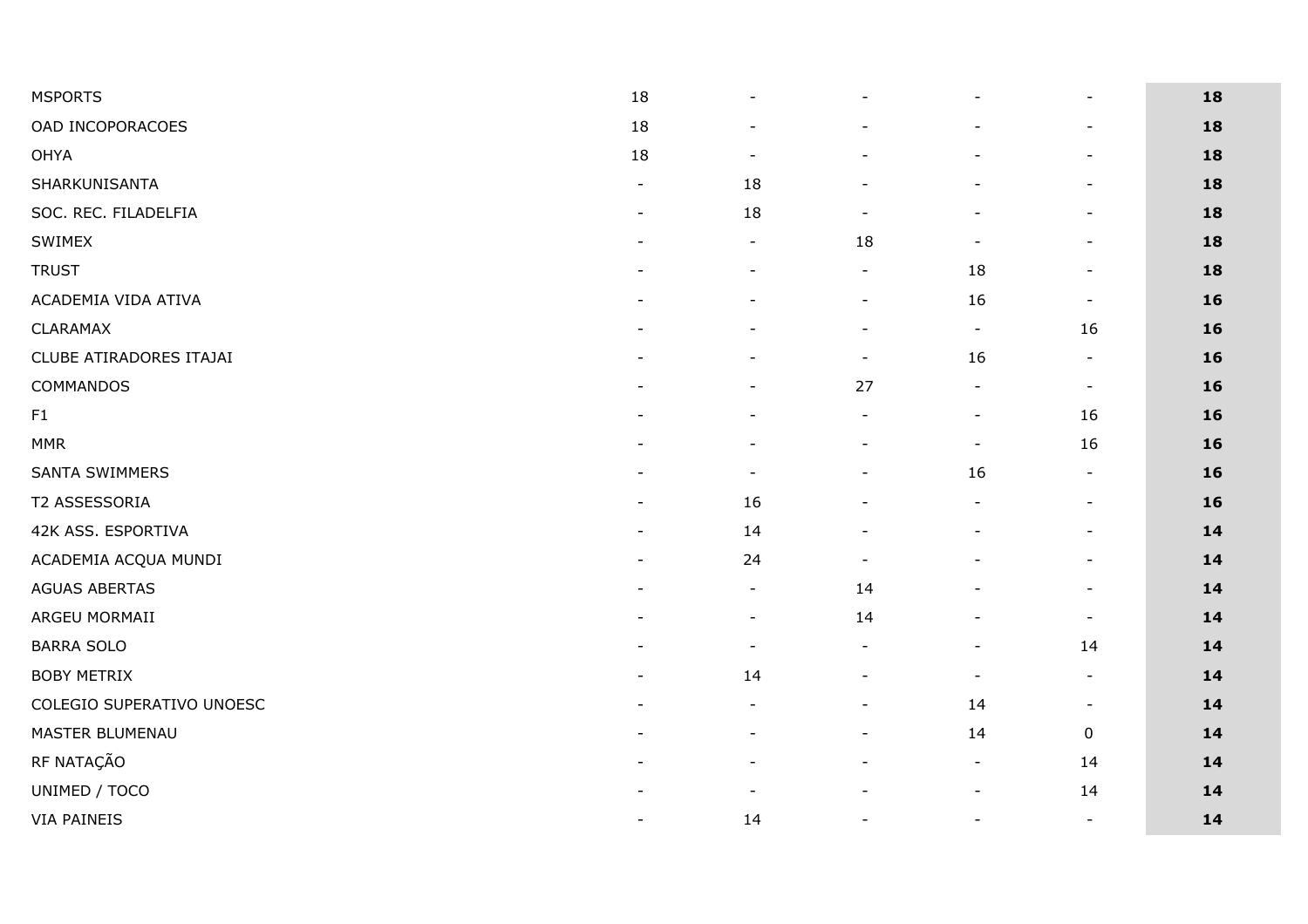| NADOLU                              | $\overline{\phantom{0}}$ |                          | 5                        | $\overline{a}$               | 8                        | 13             |
|-------------------------------------|--------------------------|--------------------------|--------------------------|------------------------------|--------------------------|----------------|
| <b>EXERSCIENCE</b>                  |                          | $\blacksquare$           | $\blacksquare$           | $\blacksquare$               | 12                       | 12             |
| LAGUNA                              | $\overline{\phantom{a}}$ |                          | 12                       |                              | $\blacksquare$           | 12             |
| RESENDE AGUAS ABERTAS               | 12                       |                          |                          | $\qquad \qquad \blacksquare$ | $\blacksquare$           | $12$           |
| ACAD. SPLAH BLUMENAU                | $\overline{\phantom{a}}$ |                          |                          | 10                           |                          | 10             |
| ALEXANDRE RAMOS MARATONAS AQUATICAS | 10                       |                          |                          | $\blacksquare$               | $\sim$                   | 10             |
| <b>ATRAVESSADOS</b>                 |                          |                          |                          | $\overline{\phantom{a}}$     | 10                       | 10             |
| <b>BC RESCUE TEAM</b>               | $\blacksquare$           | 10                       |                          | $\blacksquare$               | $\blacksquare$           | 10             |
| <b>METRALHAS</b>                    | $\overline{a}$           | 10                       | $\overline{\phantom{0}}$ | $\overline{\phantom{a}}$     | $\blacksquare$           | 10             |
| <b>TRUPE</b>                        |                          | $\overline{\phantom{a}}$ |                          | 10                           | $\overline{\phantom{a}}$ | 10             |
| AJN - JOINVILLE NATACAO             | $\qquad \qquad$          | 9                        | $\overline{\phantom{a}}$ | $\blacksquare$               | $\blacksquare$           | 9              |
| ENDURANCE4LIFE                      |                          |                          |                          | $\overline{\mathbf{r}}$      | 5                        | 9              |
| <b>GUIZERA WATERSPORTS</b>          |                          |                          | 9                        |                              |                          | 9              |
| <b>HIDROFIT</b>                     |                          |                          | 9                        |                              |                          | 9              |
| <b>INDOMITAS</b>                    |                          | 9                        | $\blacksquare$           | $\overline{\phantom{0}}$     | $\overline{\phantom{a}}$ | 9              |
| ACADEMIA MASTER                     |                          |                          | $\blacksquare$           | $\overline{7}$               | $\mathbf{1}$             | 8              |
| CORREQSARAH                         |                          |                          | 8                        |                              |                          | 8              |
| RAIA MARISCAL                       |                          |                          | $\overline{\phantom{a}}$ | 8                            | $\overline{\phantom{a}}$ | 8              |
| <b>FRANTZ</b>                       |                          |                          |                          | 7                            |                          | 7              |
| ONDE OS FRACOS NÃO TEM VEZ          |                          |                          | $\overline{\phantom{0}}$ | $\blacksquare$               | $\overline{7}$           | $\overline{z}$ |
| RTC ASS. ESPORTIVA                  | 7                        |                          |                          |                              | $\overline{\phantom{a}}$ | 7              |
| ANESTECLIN                          |                          |                          |                          | $\blacksquare$               | 6                        | 6              |
| <b>BORA PRA LUTA</b>                |                          |                          |                          | 6                            | $\overline{\phantom{a}}$ | 6              |
| MILHAS E TRILHAS                    |                          |                          |                          | $\blacksquare$               | 6                        | 6              |
| TADEU MIELEZARSKI                   |                          |                          |                          | $\blacksquare$               | 6                        | 6              |
| SÓ GURI BOM                         | $\overline{\phantom{0}}$ | $\blacksquare$           | 5                        | $\overline{\phantom{a}}$     | $\overline{\phantom{a}}$ | 5              |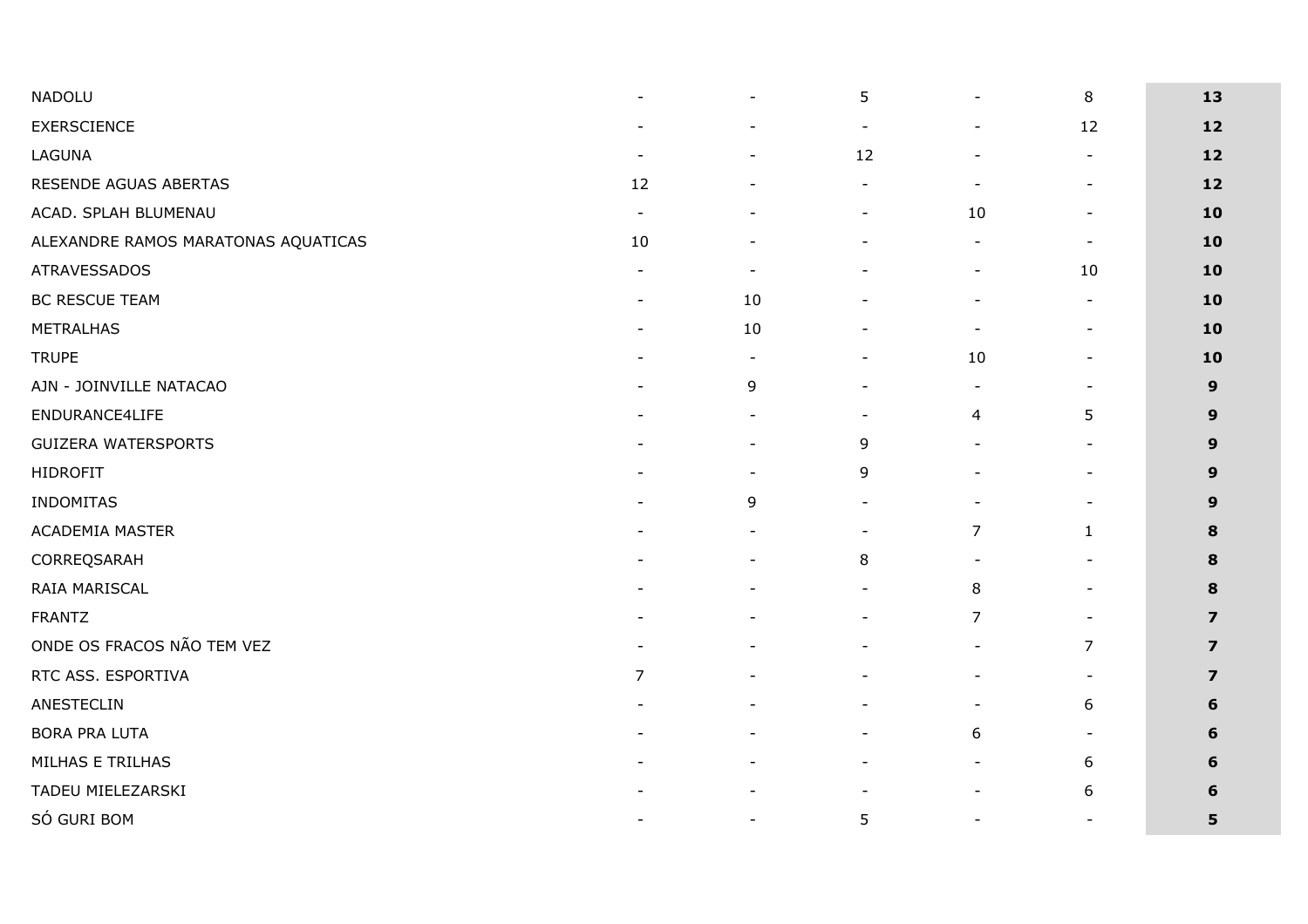| <b>CATELENES</b>            |                          |                          | 4                        |                          |                          | $\overline{\mathbf{4}}$ |
|-----------------------------|--------------------------|--------------------------|--------------------------|--------------------------|--------------------------|-------------------------|
| MC CAMPO LARGO              | $\overline{\phantom{0}}$ | $\blacksquare$           |                          | $\overline{\phantom{a}}$ | 4                        | $\overline{\mathbf{4}}$ |
| WS NATAÇÃO                  |                          |                          |                          |                          | 3                        | 3                       |
| ACADEMIA VIVA               | $\overline{\phantom{0}}$ | $\overline{\phantom{a}}$ |                          | $\blacksquare$           |                          | 1                       |
| CHICAO TRI                  |                          |                          | $\overline{\phantom{a}}$ |                          |                          | $\mathbf{1}$            |
| CLUBE CIRCULO MILITAR       | $\overline{\phantom{0}}$ | $\overline{\phantom{a}}$ |                          | $\overline{\phantom{a}}$ |                          | 1                       |
| ERECHIM                     | $\overline{\phantom{0}}$ | $\overline{\phantom{a}}$ | $\sim$                   | $\overline{\phantom{a}}$ |                          | $\mathbf{1}$            |
| <b>JUST RUN</b>             | $\blacksquare$           | $\overline{\phantom{a}}$ | $\overline{\phantom{a}}$ | 1                        | $\overline{\phantom{a}}$ | 1                       |
| SESI BLUMENAU               | $\overline{\phantom{0}}$ |                          |                          | $\overline{\phantom{0}}$ |                          | 1                       |
| <b>TROFÉU SOLIDARIEDADE</b> | <b>ETAPA 1/5</b>         | <b>ETAPA 2/5</b>         | <b>ETAPA 3/5</b>         | <b>ETAPA 4/5</b>         | <b>ETAPA 5/5</b>         |                         |
| GANA/ELASE                  | 20                       |                          |                          |                          |                          |                         |
| PREFEITURA DE MARINGÁ       |                          | 20                       |                          |                          |                          |                         |
| ATN TUBARÃO                 |                          |                          | 20                       |                          |                          |                         |
| POWER ASS. ESPORTIVA        |                          |                          |                          | 20                       | 20                       |                         |